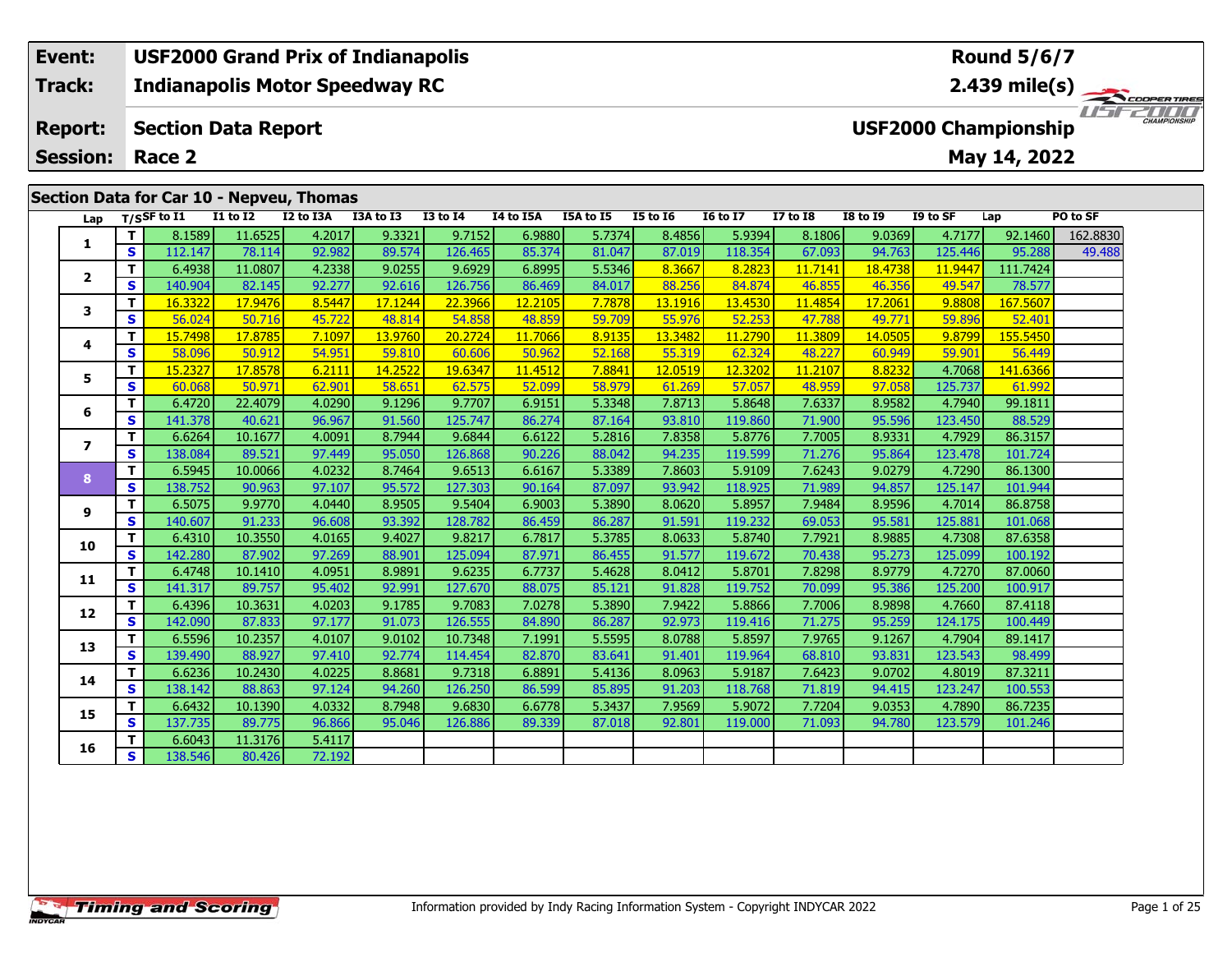## **Event: USF2000 Grand Prix of Indianapolis Round 5/6/7Indianapolis Motor Speedway RC 2.439 mile(s) Track:** THE COOPERTIRES **Report: Section Data Report USF2000 Championship May 14, 2022 Session: Race 2 Section Data for Car 11 - Christie, Dylan Lap T/SSF to I1 I1 to I2 I2 to I3A I3A to I3 I3 to I4 I4 to I5A I5A to I5 I5 to I6 I6 to I7 I7 to I8 I8 to I9 I9 to SF Lap PO to SF**

| Lap            |                         | T/SSF to I1 | <b>I1 to I2</b> | I2 to I3A | I3A to I3 | <b>I3 to I4</b> | I4 to I5A | I5A to I5 | <b>I5 to 16</b> | <b>16 to 17</b> | $I7$ to $I8$ | <b>I8 to 19</b> | I9 to SF | Lap      | PO to SF |
|----------------|-------------------------|-------------|-----------------|-----------|-----------|-----------------|-----------|-----------|-----------------|-----------------|--------------|-----------------|----------|----------|----------|
| 1              | T.                      | 7.9664      | 12.7083         | 4.3865    | 9.8502    | 9.7565          | 7.3378    | 5.8980    | 8.2522          | 5.8806          | 8.9952       | 9.3573          | 4.7375   | 95.1265  | 144.7254 |
|                | S                       | 114.857     | 71.625          | 89.065    | 84.862    | 125.930         | 81.304    | 78.840    | 89.480          | 119.538         | 61.017       | 91.518          | 124.922  | 92.302   | 55.697   |
| $\overline{2}$ | T.                      | 6.5705      | 10.6531         | 4.1618    | 8.9148    | 9.6346          | 6.8066    | 6.5397    | 10.6124         | 9.4822          | 11.3901      | 18.1220         | 11.6490  | 114.5368 |          |
|                | S                       | 139.259     | 85.442          | 93.873    | 93.766    | 127.523         | 87.649    | 71.104    | 69.580          | 74.134          | 48.188       | 47.255          | 50.804   | 76.660   |          |
| 3              | т                       | 16.1511     | 18.5395         | 8.0637    | 17.1754   | 22,4292         | 12.0830   | 7.9751    | 13.3924         | 14.1217         | 10.7998      | 18.9901         | 8.4394   | 168,1604 |          |
|                | $\overline{\mathbf{s}}$ | 56.652      | 49.097          | 48.449    | 48.669    | 54.778          | 49.374    | 58.306    | 55.136          | 49.778          | 50.822       | 45.095          | 70.126   | 52.214   |          |
| 4              | T.                      | 15.8807     | 18.1062         | 7.4908    | 13.0600   | 19.9009         | 12.7021   | 7.6117    | 12.8161         | 12.3336         | 12.1255      | 14.8397         | 9.0234   | 155.8907 |          |
|                | S                       | 57.617      | 50.272          | 52.155    | 64.005    | 61.738          | 46.968    | 61.090    | 57.616          | 56.995          | 45.265       | 57.708          | 65.587   | 56.324   |          |
| 5              | т                       | 15.2988     | 18.6104         | 7.9575    | 11.6316   | 18.8189         | 11,9450   | 7.8388    | 10.2220         | 11.5623         | 9.6168       | 8.9692          | 4.6882   | 137.1595 |          |
|                | $\mathbf{s}$            | 59.809      | 48.910          | 49.096    | 71.865    | 65.287          | 49.945    | 59.320    | 72.237          | 60.797          | 57.073       | 95.478          | 126.236  | 64.016   |          |
| 6              | T.                      | 6.4408      | 11.0574         | 4.1993    | 9.1446    | 9.5973          | 6.8097    | 5.5687    | 8.0311          | 5.9084          | 7.9133       | 8.9800          | 4.7118   | 88.3624  |          |
|                | S                       | 142.063     | 82.318          | 93.035    | 91.410    | 128.019         | 87.609    | 83.502    | 91.944          | 118.975         | 69.360       | 95.363          | 125.603  | 99.368   |          |
| $\overline{ }$ | T.                      | 6.5128      | 10.8179         | 4.2995    | 8.9125    | 9.4522          | 7.9321    | 5.6115    | 7.9584          | 5.8555          | 7.6938       | 9.0044          | 4.7181   | 88.7687  |          |
|                | S                       | 140.493     | 84.141          | 90.867    | 93.791    | 129.984         | 75.212    | 82.866    | 92.784          | 120.050         | 71.338       | 95.105          | 125.436  | 98.913   |          |
| 8              | T.                      | 6.5224      | 10.2540         | 4.1300    | 9.1057    | 9.5584          | 6.7593    | 5.5808    | 7.9760          | 5.8315          | 7.8369       | 9.0007          | 4.7225   | 87.2782  |          |
|                | S                       | 140.286     | 88.768          | 94.596    | 91.801    | 128.540         | 88.262    | 83.321    | 92.579          | 120.544         | 70.036       | 95.144          | 125.319  | 100.602  |          |
| 9              | T.                      | 6.4632      | 10.2074         | 4.1061    | 8.9469    | 9.5922          | 6.8362    | 5.4967    | 7.9603          | 5.8776          | 7.7488       | 9.0494          | 4.7302   | 87.0150  |          |
|                | S                       | 141.571     | 89.173          | 95.147    | 93.430    | 128.087         | 87.269    | 84.596    | 92.761          | 119.599         | 70.832       | 94.632          | 125.115  | 100.907  |          |
| 10             | T.                      | 6.4977      | 10.4698         | 4.1531    | 9.0916    | 9.6758          | 7.1190    | 5.7739    | 8.1294          | 5.8743          | 7.8726       | 8.9765          | 4.7241   | 88.3578  |          |
|                | S                       | 140.819     | 86.938          | 94.070    | 91.943    | 126.980         | 83.803    | 80.535    | 90.832          | 119.666         | 69.718       | 95.401          | 125.276  | 99.373   |          |
| 11             | T                       | 6.4550      | 11.4210         | 4.2149    | 9.0321    | 9.5308          | 7.1199    | 5.6156    | 7.9096          | 5.8482          | 7.7361       | 9.0639          | 4.7680   | 88.7151  |          |
|                | S                       | 141.751     | 79.698          | 92.691    | 92.549    | 128.912         | 83.792    | 82.805    | 93.356          | 120.200         | 70.948       | 94.481          | 124.123  | 98.973   |          |
| 12             | T.                      | 6.5590      | 10.1390         | 4.1033    | 8.8917    | 9.6796          | 6.7750    | 5.4603    | 8.0495          | 5.8867          | 7.7858       | 9.0340          | 4.7642   | 87.1281  |          |
|                | S                       | 139.503     | 89.775          | 95.212    | 94.010    | 126.930         | 88.058    | 85.160    | 91.734          | 119.414         | 70.495       | 94.793          | 124.222  | 100.776  |          |
| 13             | T.                      | 6.5727      | 10.6235         | 4.0576    | 9.0106    | 9.5619          | 6.9429    | 5.5301    | 8.0566          | 5.8531          | 7.7869       | 8.9654          | 4.7241   | 87.6854  |          |
|                | S.                      | 139.212     | 85.681          | 96.284    | 92.770    | 128.493         | 85.928    | 84.085    | 91.653          | 120.100         | 70.486       | 95.519          | 125.276  | 100.135  |          |
| 14             | Τ.                      | 6.4616      | 10.2902         | 4.1248    | 9.0456    | 9.5705          | 7.3517    | 5.5978    | 7.9300          | 5.8993          | 7.7621       | 9.0650          | 4.7663   | 87.8649  |          |
|                | S                       | 141.606     | 88.456          | 94.715    | 92.411    | 128.377         | 81.150    | 83.068    | 93.116          | 119.159         | 70.711       | 94.469          | 124.167  | 99.931   |          |
| 15             | T.                      | 6.6217      | 10.2972         | 4.0377    | 8.8364    | 9.7042          | 6.6687    | 5.5296    | 7.9467          | 5.9181          | 7.7595       | 8.9992          | 4.7691   | 87.0881  |          |
|                | S.                      | 138.182     | 88.396          | 96.759    | 94.598    | 126.609         | 89.461    | 84.093    | 92.920          | 118,780         | 70.734       | 95.160          | 124.094  | 100.822  |          |
| 16             | T.                      | 6.7856      | 12.4144         | 5.5509    |           |                 |           |           |                 |                 |              |                 |          |          |          |
|                | S.                      | 134.844     | 73.320          | 70.382    |           |                 |           |           |                 |                 |              |                 |          |          |          |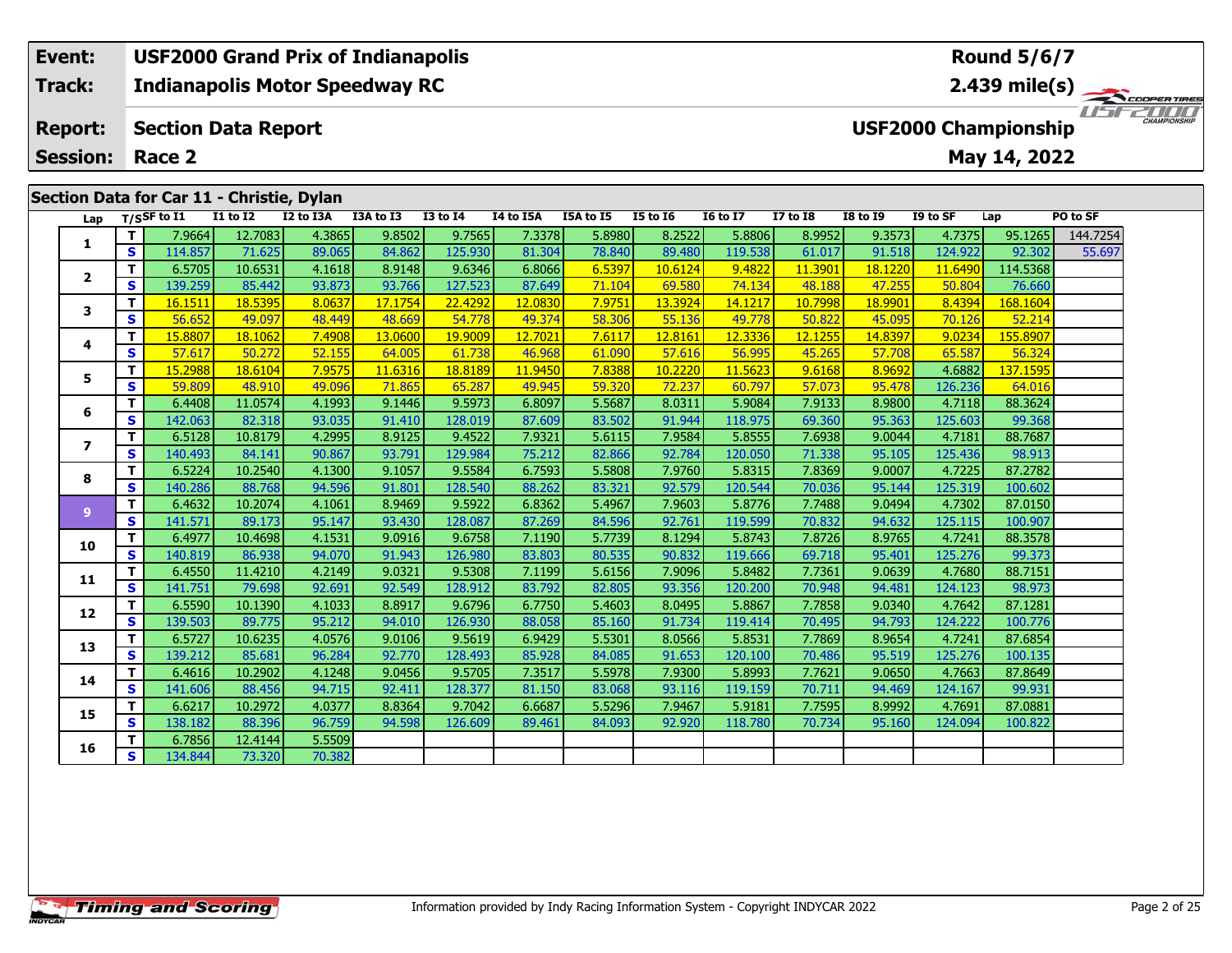## **Event: USF2000 Grand Prix of Indianapolis Round 5/6/7Track:Indianapolis Motor Speedway RC 2.439 mile(s)** *IFFERING* **Report: Section Data Report USF2000 Championship May 14, 2022 Session: Race 2 Section Data for Car 12 - Garg, Bijoy Lap T/SSF to I1 I1 to I2 I2 to I3A I3A to I3 I3 to I4 I4 to I5A I5A to I5 I5 to I6 I6 to I7 I7 to I8 I8 to I9 I9 to SF Lap PO to SF**   $\Box$ **T** 8.0931 11.9115 4.3227 9.2226 9.6902 7.1690 5.7497 8.4367 6.0447 8.4913 9.0259 4.7380 92.8954 159.6743 **1 <sup>T</sup>** 6.5811 10.7688 4.2592 9.1809 9.5437 6.9655 6.2462 8.5169 8.7328 12.0446 18.2436 12.1497 113.2330 **<sup>S</sup>** 139.035 84.524 91.727 91.049 128.738 85.649 74.445 86.699 80.496 45.569 46.940 48.711 77.543**2**

| ı              | s  | 113.059 | 76.416  | 90.379 | 90.637  | 126.792 | 83.218  | 80.874 | 87.523  | 116.293 | 64.638  | 94.878  | 124.909 | 94.519   | 50.483 |
|----------------|----|---------|---------|--------|---------|---------|---------|--------|---------|---------|---------|---------|---------|----------|--------|
|                | т  | 6.5811  | 10.7688 | 4.2592 | 9.1809  | 9.5437  | 6.9655  | 6.2462 | 8.5169  | 8.7328  | 12.0446 | 18.2436 | 12.1497 | 113.2330 |        |
| $\overline{2}$ | S  | 139.035 | 84.524  | 91.727 | 91.049  | 128.738 | 85.649  | 74.445 | 86.699  | 80.496  | 45.569  | 46.940  | 48.711  | 77.543   |        |
| 3              | т  | 16.3626 | 17.8514 | 8.8909 | 16.9466 | 22.5827 | 11.9136 | 8.0162 | 13.1667 | 13.6138 | 11.6527 | 17.7611 | 9.2934  | 168.0517 |        |
|                | S  | 55.920  | 50.989  | 43.942 | 49.326  | 54.406  | 50.076  | 58.008 | 56.082  | 51.635  | 47.102  | 48.216  | 63.682  | 52.248   |        |
| 4              | т  | 15.7460 | 17.9222 | 7.0486 | 13.3966 | 20.4180 | 12.2556 | 8.4292 | 13.0147 | 11.5645 | 11.5473 | 15.2664 | 9.1418  | 155.7509 |        |
|                | s  | 58.110  | 50.788  | 55.427 | 62.397  | 60.174  | 48.679  | 55.165 | 56.737  | 60.786  | 47.532  | 56.095  | 64.738  | 56.375   |        |
| 5              | т  | 14.8237 | 18.2110 | 6.0385 | 13.8752 | 19.7118 | 11.3743 | 8.2167 | 11.0284 | 12.0919 | 10.6594 | 8.9237  | 4.7110  | 139.6656 |        |
|                | S  | 61.725  | 49.982  | 64.698 | 60.245  | 62.330  | 52,451  | 56.592 | 66.955  | 58.134  | 51.491  | 95.965  | 125.625 | 62.867   |        |
| 6              | T. | 6.4703  | 10.5859 | 4.1159 | 9.1114  | 9.5485  | 7.1200  | 5.7321 | 8.0843  | 5.8889  | 7.7636  | 8.9282  | 4.7262  | 88.0753  |        |
|                | s  | 141.415 | 85.985  | 94.920 | 91.743  | 128.673 | 83.791  | 81.122 | 91.339  | 119.369 | 70.697  | 95.917  | 125.221 | 99.692   |        |
| 7              | т  | 6.5482  | 10.1667 | 4.0411 | 8.8419  | 9.6731  | 6.6435  | 5.4434 | 7.9248  | 5.8538  | 7.6843  | 9.0192  | 4.7845  | 86.6245  |        |
|                | S  | 139.733 | 89.530  | 96.677 | 94.540  | 127.016 | 89.801  | 85.425 | 93.177  | 120.085 | 71.427  | 94.949  | 123.695 | 101.362  |        |
| 8              | T. | 6.6200  | 10.1518 | 4.0340 | 8.7653  | 9.6821  | 6.6430  | 5.4288 | 7.8668  | 5.8554  | 7.6795  | 8.9982  | 4.7769  | 86.5018  |        |
|                | S  | 138.218 | 89.662  | 96.847 | 95.366  | 126.898 | 89.807  | 85.654 | 93.864  | 120.052 | 71.471  | 95.171  | 123.892 | 101.505  |        |
| 9              | т  | 6.6074  | 10.0535 | 4.0394 | 8.8169  | 9.6978  | 6.6330  | 5.4320 | 7.9646  | 5.8660  | 7.6709  | 8.9669  | 4.7699  | 86.5183  |        |
|                | S  | 138.481 | 90.538  | 96.718 | 94.808  | 126.692 | 89.943  | 85.604 | 92.711  | 119.835 | 71.551  | 95.503  | 124.073 | 101.486  |        |
| 10             | т  | 6.6024  | 10.1672 | 4.0112 | 8.9824  | 9.6587  | 6.6670  | 5.4950 | 7.9779  | 5.8353  | 7.7099  | 9.0062  | 4.7459  | 86.8591  |        |
|                | S  | 138.586 | 89.526  | 97.398 | 93.061  | 127.205 | 89.484  | 84.622 | 92.557  | 120.466 | 71.189  | 95.086  | 124.701 | 101.088  |        |
| 11             | т  | 6.5518  | 10.0913 | 4.0377 | 8.8397  | 9.6681  | 6.7368  | 5.4701 | 7.9744  | 5.8710  | 7.7610  | 9.0587  | 4.7771  | 86.8377  |        |
|                | S  | 139.656 | 90.199  | 96.759 | 94.563  | 127.081 | 88.557  | 85.008 | 92.597  | 119.733 | 70.721  | 94.535  | 123.886 | 101.113  |        |
| 12             | T. | 6.5948  | 10.1610 | 4.0666 | 8.8606  | 9.7283  | 6.6576  | 5.4213 | 7.9357  | 5.8848  | 7.7774  | 8.9759  | 4.7759  | 86.8399  |        |
|                | S  | 138.746 | 89.580  | 96.071 | 94.340  | 126.295 | 89.611  | 85.773 | 93.049  | 119.453 | 70.572  | 95.407  | 123.918 | 101.110  |        |
| 13             | т  | 6.6126  | 11.0607 | 4.1492 | 8.9641  | 9.7125  | 6.7559  | 5.4487 | 7.9985  | 5.8563  | 7.6971  | 8.9582  | 4.7893  | 88.0031  |        |
|                | S  | 138.372 | 82.294  | 94.158 | 93.251  | 126.501 | 88.307  | 85.341 | 92.318  | 120.034 | 71.308  | 95.596  | 123.571 | 99.774   |        |
| 14             | т  | 6.6486  | 10.1830 | 4.0174 | 8.8128  | 9.7312  | 6.6592  | 5.4205 | 7.9105  | 5.8694  | 7.7251  | 9.0518  | 4.7843  | 86.8138  |        |
|                | S  | 137.623 | 89.387  | 97.247 | 94.852  | 126.257 | 89.589  | 85.785 | 93.345  | 119.766 | 71.049  | 94.607  | 123.700 | 101.141  |        |
| 15             | т  | 6.6461  | 10.1040 | 4.0115 | 8.8056  | 9.7388  | 6.6654  | 5.4249 | 9.0578  | 6.7470  | 7.9005  | 9.0686  | 4.7548  | 88.9250  |        |
|                | S  | 137.675 | 90.086  | 97.390 | 94.929  | 126.159 | 89.506  | 85.716 | 81.522  | 104.188 | 69.472  | 94.432  | 124.468 | 98.739   |        |
| 16             | T. | 6.7094  | 13.5920 | 5.9293 | 11.6816 |         |         |        |         |         |         |         |         |          |        |
|                | S  | 136.376 | 66.968  | 65.890 | 71.558  |         |         |        |         |         |         |         |         |          |        |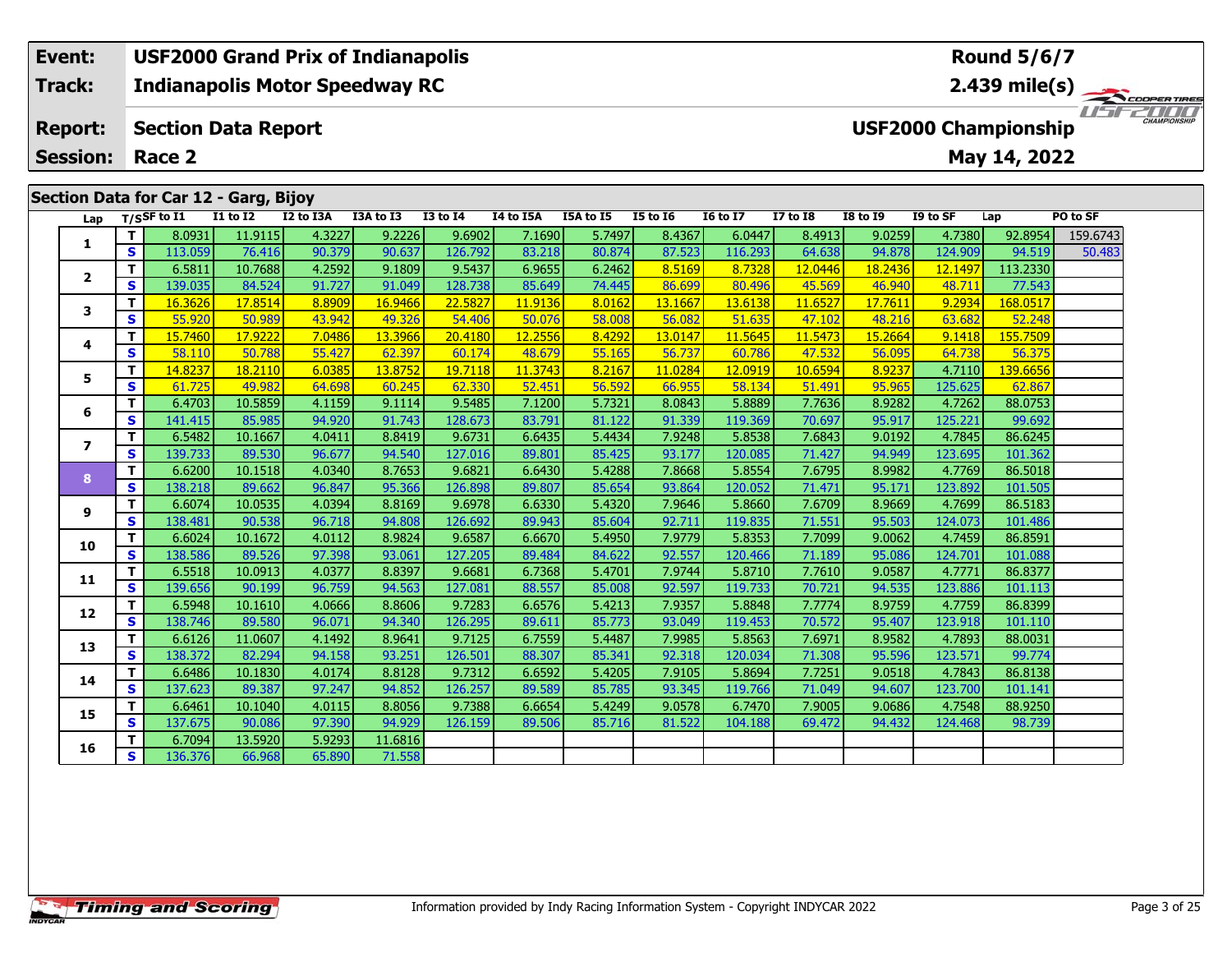#### **Event: USF2000 Grand Prix of Indianapolis Round 5/6/7Indianapolis Motor Speedway RC 2.439 mile(s) Track:**1151521111 **Report: Section Data Report USF2000 Championship May 14, 2022 Session: Race 2Section Data for Car 13 - Gardner, Chase (R) Lap T/SSF to I1 I1 to I2 I2 to I3A I3A to I3 I3 to I4 I4 to I5A I5A to I5 I5 to I6 I6 to I7 I7 to I8 I8 to I9 I9 to SF Lap PO to SF <sup>T</sup>** 8.0588 13.0852 4.2897 10.0616 9.9904 7.2777 6.1364 8.3680 5.9692 8.0209 9.1482 4.7439 95.1500 136.5598 **<sup>S</sup>** 113.540 69.562 91.074 83.079 122.982 81.975 75.777 88.242 117.764 68.429 93.610 124.754 92.280 59.028**1**

**<sup>T</sup>** 6.5629 10.8637 4.1277 9.0998 9.7099 6.8320 6.4623 11.2470 9.5809 10.8755 18.0077 11.9976 115.3670 **<sup>S</sup>** 139.420 83.786 94.649 91.860 126.534 87.323 71.956 65.654 73.370 50.468 47.555 49.328 76.108

**<sup>T</sup>** 16.2849 19.7070 7.0639 16.8877 22.6257 11.6328 8.1533 13.1501 15.1378 9.8926 19.1772 8.3791 168.0921 **<sup>S</sup>** 56.187 46.188 55.307 49.498 54.303 51.285 57.032 56.152 46.437 55.482 44.655 70.630 52.236

**<sup>T</sup>** 16.1831 17.5925 7.6579 12.9642 19.9742 12.7430 7.5324 12.6607 13.1823 12.1563 14.1570 8.8319 155.6355 **<sup>S</sup>** 56.540 51.740 51.017 64.478 61.511 46.817 61.733 58.323 53.326 45.151 60.490 67.009 56.416

**<sup>T</sup>** 15.4901 18.7935 7.5938 11.7230 19.2801 11.1075 8.1252 10.1356 11.5164 9.4146 9.1259 4.7238 137.0295 **<sup>S</sup>** 59.070 48.433 51.447 71.305 63.726 53.711 57.229 72.853 61.039 58.299 93.839 125.284 64.077

**<sup>T</sup>** 6.5025 10.6371 4.1882 8.8785 9.5747 6.7979 5.5000 8.1026 5.8854 7.8257 9.0894 4.7021 87.6841 **<sup>S</sup>** 140.715 85.571 93.282 94.150 128.321 87.761 84.545 91.132 119.440 70.136 94.216 125.863 100.137

**<sup>T</sup>** 6.4633 10.4700 4.1783 8.9581 9.6289 7.0781 5.4884 7.9801 5.8533 7.7668 9.0582 4.7204 87.6439 **<sup>S</sup>** 141.569 86.937 93.503 93.313 127.599 84.287 84.724 92.531 120.095 70.668 94.540 125.375 100.183

**<sup>T</sup>** 6.4921 10.1226 4.1413 8.9161 9.7166 6.8619 5.3787 7.9139 5.8044 7.7199 9.1404 4.7584 86.9663 **<sup>S</sup>** 140.941 89.920 94.338 93.753 126.447 86.943 86.452 93.305 121.107 71.097 93.690 124.373 100.963

**<sup>T</sup>** 6.5689 10.1712 4.1156 8.9819 9.7071 6.7910 5.3970 7.9881 5.8540 7.6842 9.1401 4.7686 87.1677 **<sup>S</sup>** 139.293 89.491 94.927 93.066 126.571 87.850 86.159 92.439 120.081 71.428 93.693 124.107 100.730

**<sup>T</sup>** 6.5875 10.0164 4.0533 8.8405 9.6906 6.7758 5.3271 8.0171 5.8747 7.6468 9.0765 4.7568 86.6631 **<sup>S</sup>** 138.899 90.874 96.386 94.555 126.786 88.047 87.290 92.104 119.658 71.777 94.350 124.415 101.316

**<sup>T</sup>** 6.5763 10.0357 4.0432 8.9665 9.6972 6.7743 5.4030 8.0922 5.8920 7.7069 9.1082 4.7475 87.0430 **<sup>S</sup>** 139.136 90.699 96.627 93.226 126.700 88.067 86.063 91.249 119.307 71.217 94.021 124.659 100.874

**<sup>T</sup>** 6.5353 10.1346 4.1553 8.9556 9.6642 6.6567 5.4152 8.0863 5.8583 7.6473 9.1281 4.7560 86.9929 **<sup>S</sup>** 140.009 89.814 94.020 93.339 127.133 89.623 85.869 91.316 119.993 71.772 93.816 124.436 100.932

**<sup>T</sup>** 6.5779 10.3191 4.2187 8.8337 9.6745 6.7234 5.3300 7.9945 5.8394 7.6101 9.1928 4.7699 87.0840 **<sup>S</sup>** 139.102 88.208 92.607 94.627 126.997 88.734 87.242 92.365 120.381 72.123 93.156 124.073 100.827

**<sup>T</sup>** 6.5917 10.0580 4.0844 8.8758 9.7257 6.6731 5.3377 8.0137 5.8562 7.6786 9.1101 4.7425 86.7475 **<sup>S</sup>** 138.811 90.498 95.652 94.178 126.329 89.402 87.116 92.143 120.036 71.480 94.002 124.790 101.218

**<sup>T</sup>** 6.5616 10.0332 4.0779 8.9171 9.7003 6.8293 5.3594 8.0686 5.8889 7.7974 9.1183 4.7342 87.0862 **<sup>S</sup>** 139.448 90.722 95.805 93.742 126.660 87.358 86.763 91.516 119.369 70.391 93.917 125.009 100.824

**<sup>T</sup>** 6.8831 14.2671 5.6432 **<sup>S</sup>** 132.934 63.799 69.231

**2**

**3**

**4**

**5**

**6**

**7**

**8**

**9**

**10**

**11**

**12**

**13**

**14**

**15**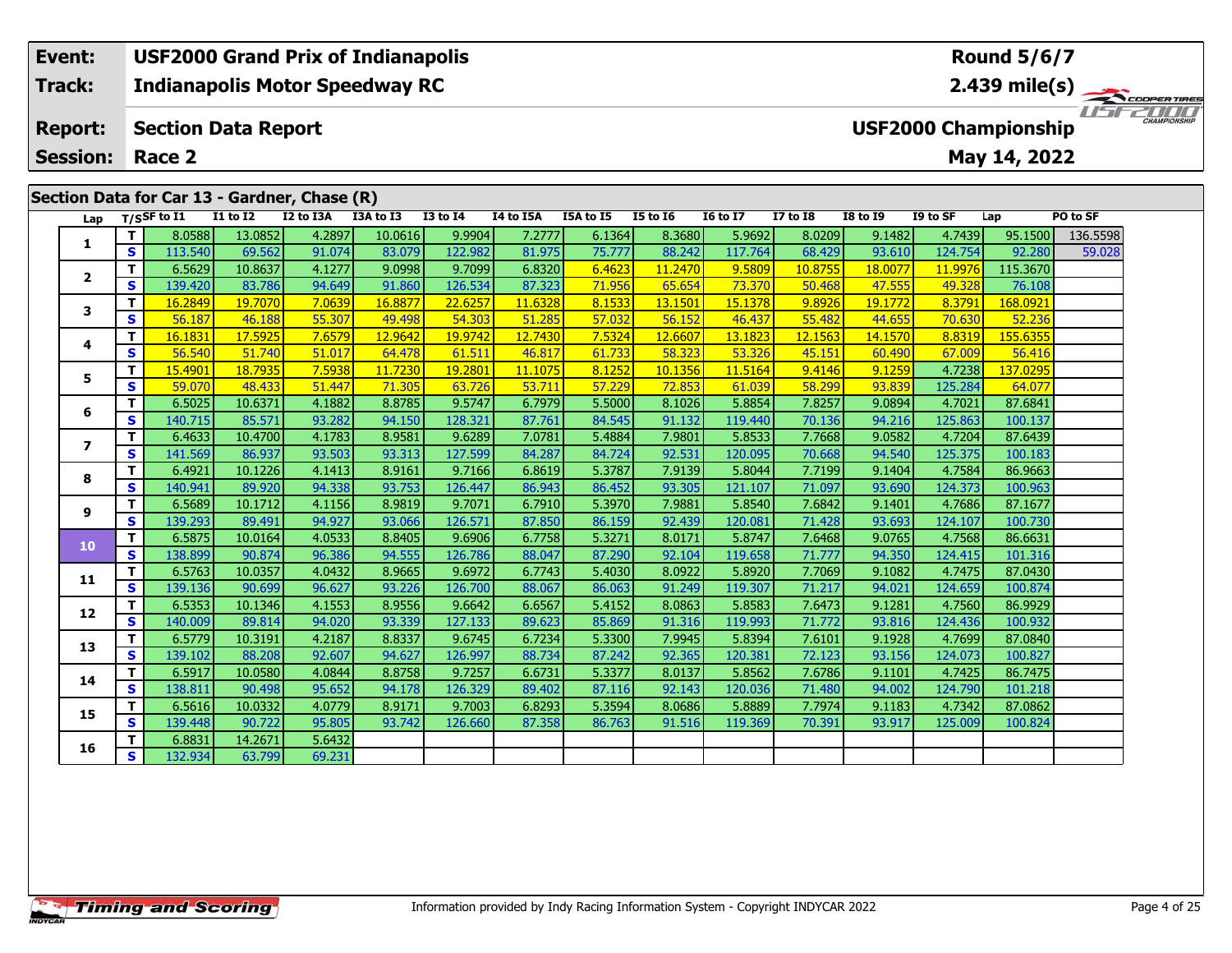#### **Event: USF2000 Grand Prix of Indianapolis Round 5/6/7Indianapolis Motor Speedway RC 2.439 mile(s) Track:**1151521111 **Report: Section Data Report USF2000 Championship May 14, 2022 Session: Race 2Section Data for Car 17 - Quinn, Alex (R) Lap T/SSF to I1 I1 to I2 I2 to I3A I3A to I3 I3 to I4 I4 to I5A I5A to I5 I5 to I6 I6 to I7 I7 to I8 I8 to I9 I9 to SF Lap PO to SF <sup>T</sup>** 8.1330 11.7185 4.2150 9.3324 9.7322 7.1464 5.7653 8.3745 5.9703 8.0559 8.9406 4.7574 92.1415 165.1531 **<sup>S</sup>** 112.505 77.674 92.688 89.571 126.244 83.481 80.655 88.174 117.742 68.132 95.784 124.400 95.293 48.808**1**

**<sup>T</sup>** 6.6572 10.4943 4.1686 8.7797 9.7010 6.6490 5.4054 8.0100 8.6076 12.0527 18.3438 11.7111 110.5804 **<sup>S</sup>** 137.445 86.735 93.720 95.209 126.650 89.726 86.025 92.186 81.667 45.539 46.684 50.535 79.403

**<sup>T</sup>** 16.6715 18.1245 8.3051 17.4103 22.0888 12.0233 7.9707 13.4034 13.3396 11.5754 17.2430 9.9366 168.0922 **<sup>S</sup>** 54.884 50.221 47.041 48.012 55.623 49.620 58.339 55.091 52.697 47.416 49.664 59.559 52.236

**<sup>T</sup>** 15.3125 18.0216 7.1073 13.9205 20.5273 11.5099 8.9392 13.3637 11.1175 11.2544 14.5325 9.8454 155.4518 **<sup>S</sup>** 59.755 50.508 54.969 60.049 59.854 51.833 52.018 55.255 63.230 48.769 58.927 60.111 56.483

**<sup>T</sup>** 15.0321 17.8872 6.2394 14.4234 19.7763 11.2348 8.0534 12.1217 12.1111 11.6618 8.7762 4.7382 142.0556 **<sup>S</sup>** 60.870 50.887 62.615 57.955 62.127 53.102 57.740 60.916 58.042 47.065 97.578 124.904 61.810

**<sup>T</sup>** 6.5786 10.5426 4.1649 8.9108 9.6368 6.8896 5.4829 7.9136 5.8323 7.7001 8.9259 4.7210 87.2991 **<sup>S</sup>** 139.087 86.338 93.803 93.809 127.494 86.593 84.809 93.309 120.528 71.280 95.941 125.359 100.578

**<sup>T</sup>** 6.5607 10.0942 4.0849 8.7788 9.6256 6.6721 5.3390 8.0523 5.8460 7.6109 8.8607 4.7251 86.2503 **<sup>S</sup>** 139.467 90.173 95.640 95.219 127.643 89.416 87.095 91.702 120.245 72.115 96.647 125.250 101.801

**<sup>T</sup>** 6.5797 10.0960 4.1200 8.7267 9.6406 6.6287 5.3775 8.0090 5.8356 7.6355 8.8760 4.7111 86.2364 **<sup>S</sup>** 139.064 90.157 94.826 95.788 127.444 90.001 86.471 92.197 120.460 71.883 96.481 125.622 101.818

**<sup>T</sup>** 6.5334 10.0684 4.0851 8.8275 9.6337 6.6233 5.4014 7.9004 5.8307 7.6684 8.8481 4.7030 86.1234 **<sup>S</sup>** 140.050 90.404 95.636 94.694 127.535 90.075 86.089 93.465 120.561 71.575 96.785 125.838 101.951

**<sup>T</sup>** 6.5362 10.0985 4.0864 8.8513 9.6748 6.6481 5.4145 7.9698 5.7947 7.6522 8.8729 4.7191 86.3185 **<sup>S</sup>** 139.990 90.135 95.605 94.439 126.993 89.739 85.881 92.651 121.310 71.726 96.515 125.409 101.721

**<sup>T</sup>** 6.5640 10.0056 4.0961 8.8709 9.6264 6.6525 5.3954 7.9558 5.8267 7.6757 8.8688 4.7045 86.2424 **<sup>S</sup>** 139.397 90.972 95.379 94.230 127.632 89.679 86.185 92.814 120.644 71.507 96.559 125.798 101.811

**<sup>T</sup>** 6.5096 10.4037 4.1606 8.8519 9.6426 6.7980 5.3953 8.1643 5.8889 7.6269 8.8510 4.7261 87.0189 **<sup>S</sup>** 140.562 87.491 93.900 94.433 127.418 87.760 86.186 90.444 119.369 71.964 96.753 125.223 100.902

**<sup>T</sup>** 6.5503 10.1107 4.0858 8.7620 9.7538 6.5816 5.3287 7.9108 5.8768 7.6772 8.8517 4.7655 86.2549 **<sup>S</sup>** 139.688 90.026 95.619 95.402 125.965 90.645 87.263 93.342 119.615 71.493 96.746 124.188 101.796

**<sup>T</sup>** 6.6808 9.9881 4.0503 8.7655 9.7655 6.6432 5.3295 7.9699 5.8755 7.6379 8.8511 4.7692 86.3265 **<sup>S</sup>** 136.960 91.131 96.458 95.364 125.814 89.805 87.250 92.650 119.642 71.861 96.752 124.092 101.712

**<sup>T</sup>** 6.6877 10.1332 4.0684 8.7678 9.8623 6.9174 5.4169 7.9892 5.9336 7.7068 8.8288 4.7770 87.0891 **<sup>S</sup>** 136.818 89.826 96.028 95.339 124.579 86.245 85.842 92.426 118.470 71.218 96.997 123.889 100.821

**<sup>T</sup>** 8.6100 14.9629 5.4728 12.2575 **<sup>S</sup>** 106.272 60.832 71.386 68.196

**2**

**3**

**4**

**5**

**6**

**7**

**8**

**9**

**10**

**11**

**12**

**13**

**14**

**15**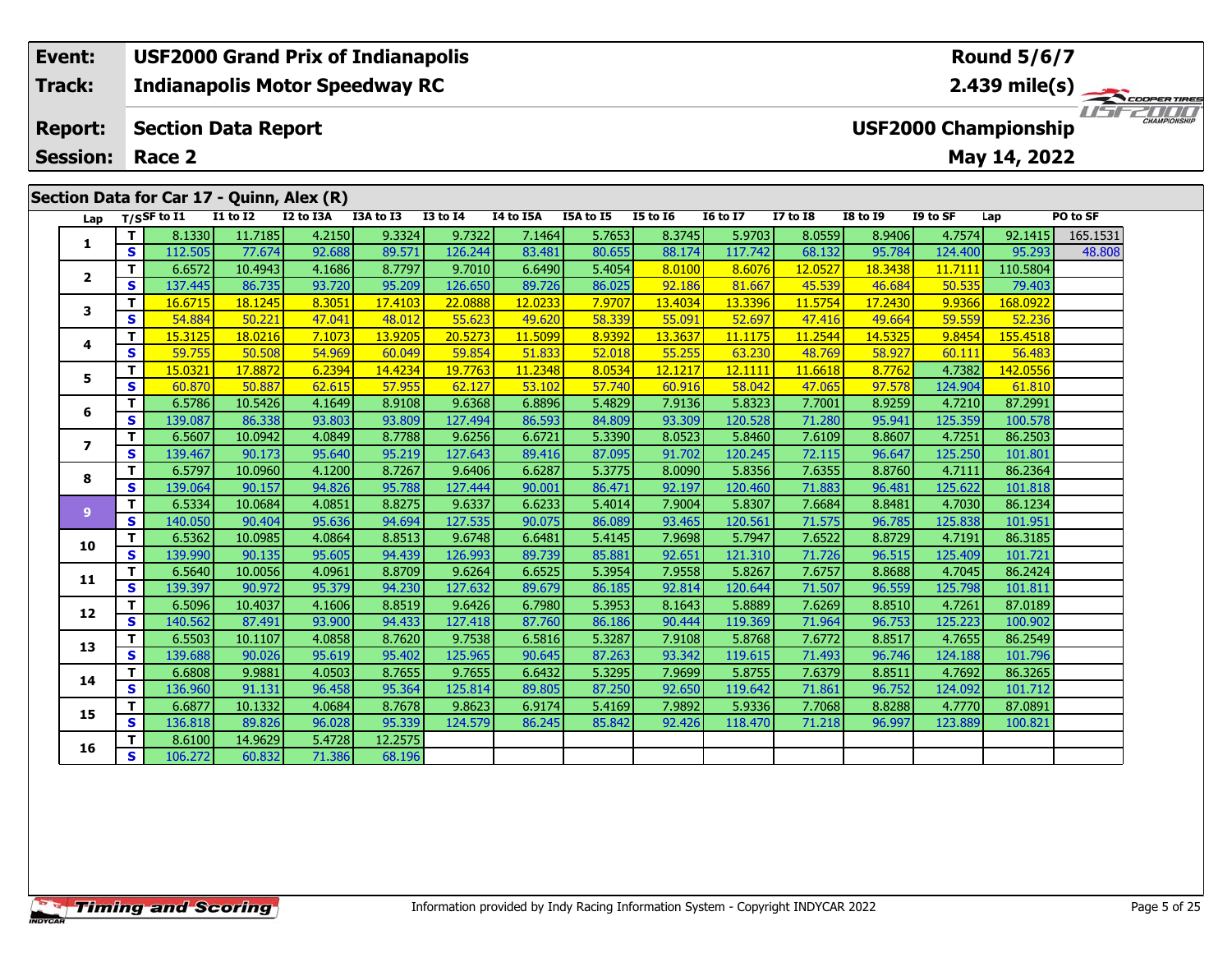#### **Event: USF2000 Grand Prix of Indianapolis Round 5/6/7Indianapolis Motor Speedway RC 2.439 mile(s) Track:**1151521111 **Report: Section Data Report USF2000 Championship May 14, 2022 Session: Race 2Section Data for Car 19 - Sikes, Simon Lap T/SSF to I1 I1 to I2 I2 to I3A I3A to I3 I3 to I4 I4 to I5A I5A to I5 I5 to I6 I6 to I7 I7 to I8 I8 to I9 I9 to SF Lap PO to SF <sup>T</sup>** 8.0150 12.4612 4.2720 9.2347 9.7713 7.4677 5.7814 8.1567 5.8869 8.2646 9.2036 4.7283 93.2434 157.4228 **<sup>S</sup>** 114.161 73.045 91.452 90.518 125.739 79.890 80.430 90.528 119.410 66.411 93.047 125.165 94.166 51.205**1**

**<sup>T</sup>** 6.5392 10.5320 4.0524 9.0260 9.5568 6.9481 6.0364 8.3309 8.7313 11.9592 18.1647 12.2748 112.1518 **<sup>S</sup>** 139.925 86.425 96.408 92.611 128.561 85.864 77.033 88.635 80.510 45.895 47.144 48.214 78.290

**<sup>T</sup>** 16.2981 17.8575 8.7154 17.1767 22.8034 11.7110 7.8982 13.3533 13.6129 11.5366 17.7069 9.5923 168.2623 **<sup>S</sup>** 56.142 50.972 44.827 48.665 53.880 50.943 58.874 55.298 51.639 47.576 48.363 61.697 52.183

**<sup>T</sup>** 15.7001 17.5545 7.1880 13.4089 20.6551 12.1478 8.4335 13.0925 11.5300 11.3909 15.1761 9.5101 155.7875 **<sup>S</sup>** 58.280 51.852 54.352 62.340 59.483 49.111 55.137 56.399 60.967 48.184 56.428 62.230 56.361

**<sup>T</sup>** 14.4573 18.2801 5.9975 13.7124 19.9090 11.2530 8.3347 11.3007 12.1945 10.6909 8.9213 4.7176 139.7690 **<sup>S</sup>** 63.290 49.793 65.141 60.960 61.713 53.016 55.791 65.342 57.645 51.339 95.991 125.449 62.821

**<sup>T</sup>** 6.5013 10.5565 4.0825 9.1916 9.5017 7.3143 5.9905 8.2879 5.9751 8.1044 8.8905 4.7107 89.1070 **<sup>S</sup>** 140.741 86.224 95.697 90.943 129.307 81.565 77.623 89.095 117.647 67.724 96.323 125.633 98.538

**<sup>T</sup>** 6.4713 10.4936 4.1684 8.7516 9.6799 6.6256 5.5116 8.0288 5.8912 8.0990 8.9815 4.7732 87.4757 **<sup>S</sup>** 141.394 86.741 93.725 95.515 126.927 90.043 84.368 91.970 119.323 67.769 95.348 123.988 100.375

**<sup>T</sup>** 6.6600 10.7442 4.1085 9.0637 9.6355 6.7669 5.4882 8.0713 5.8736 7.8294 8.8946 4.7406 87.8765 **<sup>S</sup>** 137.387 84.718 95.091 92.226 127.511 88.163 84.727 91.486 119.680 70.103 96.279 124.840 99.917

**<sup>T</sup>** 6.5435 10.1104 4.1115 8.8248 9.6589 6.7299 5.5422 7.9277 5.8396 7.8260 8.9071 4.7344 86.7560 **<sup>S</sup>** 139.833 90.029 95.022 94.723 127.203 88.648 83.902 93.143 120.377 70.133 96.144 125.004 101.208

**<sup>T</sup>** 6.5230 10.1540 4.0579 8.9196 9.6688 6.6573 5.4797 7.9751 5.8729 7.8735 9.0472 4.7474 86.9764 **<sup>S</sup>** 140.273 89.642 96.277 93.716 127.072 89.615 84.859 92.589 119.695 69.710 94.655 124.662 100.952

**<sup>T</sup>** 6.5581 10.6090 4.1641 8.9941 9.6069 6.7442 5.5843 7.9060 5.8825 7.8669 8.9544 4.7373 87.6078 **<sup>S</sup>** 139.522 85.798 93.821 92.940 127.891 88.460 83.269 93.399 119.499 69.769 95.636 124.927 100.224

**<sup>T</sup>** 6.5079 10.1483 4.1007 8.9834 9.6264 6.6880 5.4574 8.0030 5.8666 7.8307 8.9121 4.7362 86.8607 **<sup>S</sup>** 140.598 89.693 95.272 93.050 127.632 89.203 85.205 92.267 119.823 70.091 96.090 124.956 101.086

**<sup>T</sup>** 6.5201 10.1421 4.1732 8.8563 9.6117 6.7032 5.4703 8.0426 5.8682 7.8794 8.9139 4.7298 86.9108 **<sup>S</sup>** 140.335 89.747 93.617 94.386 127.827 89.001 85.004 91.812 119.790 69.658 96.071 125.125 101.028

**<sup>T</sup>** 6.5258 10.1091 4.0618 8.8572 9.5867 6.7551 5.4598 8.0600 5.8930 7.8612 8.9434 4.7188 86.8319 **<sup>S</sup>** 140.213 90.040 96.184 94.376 128.161 88.317 85.168 91.614 119.286 69.819 95.754 125.417 101.120

**<sup>T</sup>** 6.4875 10.2489 4.0467 8.9332 9.6044 7.0109 5.4739 8.1586 5.9172 7.8982 8.9883 4.7465 87.5143 **<sup>S</sup>** 141.040 88.812 96.543 93.573 127.924 85.095 84.949 90.507 118.799 69.492 95.275 124.685 100.331

**<sup>T</sup>** 6.8836 13.6629 5.4325 12.0092 **<sup>S</sup>** 132.925 66.620 71.916 69.606

**2**

**3**

**4**

**5**

**6**

**7**

**8**

**9**

**10**

**11**

**12**

**13**

**14**

**15**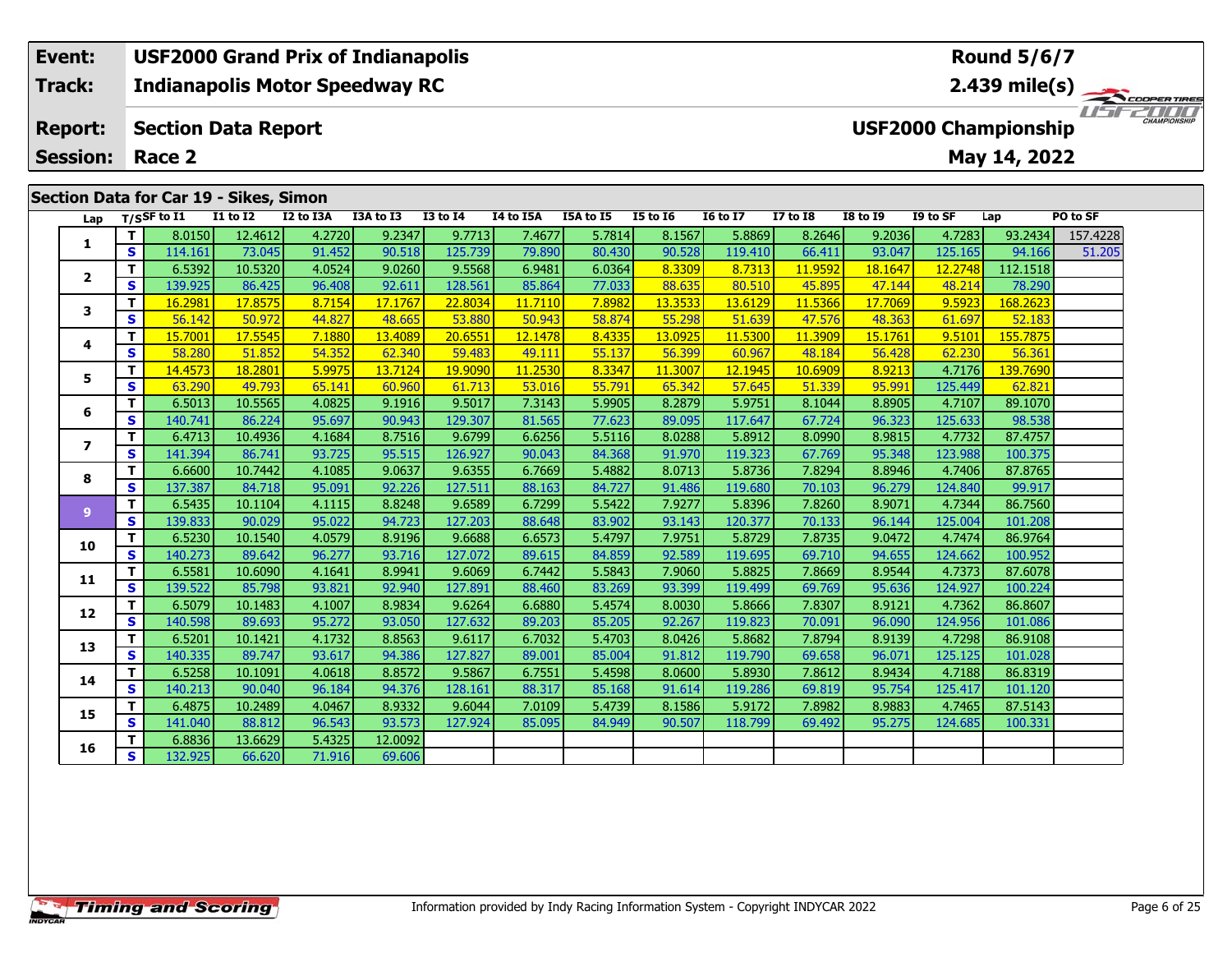# **Event: USF2000 Grand Prix of Indianapolis Round 5/6/7Track:Indianapolis Motor Speedway RC 2.439 mile(s)** WSFZOOD, **Section Data Report Report: USF2000 Championship May 14, 2022 Session: Race 2 Section Data for Car 2 - Lee, Jackson Lap T/SSF to I1 I1 to I2 I2 to I3A I3A to I3 I3 to I4 I4 to I5A I5A to I5 I5 to I6 I6 to I7 I7 to I8 I8 to I9 I9 to SF Lap PO to SF**

| Lap          |              | $1/5$ <sub>3</sub> r to 11 | 11 W 14 | 12 W 13A | נו טו אכו | +ב טו כב | 14 W 13A | 13A W 13 | <b>13 M TO</b> | 10 TO 17 | 17 to 10 | 10 IO 15 | 19 LU 31 | ∟aµ      | rv tu sr |
|--------------|--------------|----------------------------|---------|----------|-----------|----------|----------|----------|----------------|----------|----------|----------|----------|----------|----------|
|              | T.           | 7.8333                     | 12.4977 | 4.4390   | 10.0545   | 9.8575   | 7.3230   | 5.8271   | 8.2528         | 5.8735   | 8.3379   | 8.9778   | 4.7340   | 94.0081  | 140.3271 |
| 1            | S            | 116.809                    | 72.832  | 88.011   | 83.138    | 124.640  | 81.468   | 79.800   | 89.474         | 119.682  | 65.828   | 95.387   | 125.014  | 93.400   | 57.443   |
| $\mathbf{2}$ | T.           | 6.5576                     | 10.3179 | 4.1113   | 9.2674    | 9.6328   | 6.8318   | 6.8238   | 10.5459        | 9.0873   | 11.8667  | 17.7615  | 11.8656  | 114.6696 |          |
|              | $\mathbf{s}$ | 139.533                    | 88.218  | 95.026   | 90.199    | 127.547  | 87.326   | 68.144   | 70.019         | 77.356   | 46.252   | 48.215   | 49.877   | 76.571   |          |
| 3            | T.           | 15,8627                    | 18.6611 | 8.1930   | 17.0465   | 22.3204  | 12.2488  | 7.9978   | 12.9911        | 14.4732  | 11.0224  | 18.4068  | 8.7822   | 168.0060 |          |
|              | S            | 57.682                     | 48.777  | 47.685   | 49.037    | 55.045   | 48.706   | 58.141   | 56.840         | 48.569   | 49.795   | 46.524   | 67.388   | 52.262   |          |
| 4            | $\mathbf{T}$ | 15.3592                    | 18.7837 | 7.4678   | 12.7582   | 20.1786  | 12.6372  | 7.6205   | 12.7445        | 12.4319  | 12.0667  | 14.8729  | 8.7629   | 155.6841 |          |
|              | S            | 59.573                     | 48.458  | 52.316   | 65.519    | 60.888   | 47.209   | 61.020   | 57.939         | 56.544   | 45.486   | 57.579   | 67.537   | 56.399   |          |
| 5            | T.           | 15.6441                    | 18.6391 | 7.9543   | 11.4390   | 18.8138  | 11.9798  | 8.0814   | 10.3398        | 11.6038  | 9.8189   | 9.0056   | 4.6956   | 138.0152 |          |
|              | <b>S</b>     | 58.489                     | 48.834  | 49.116   | 73.075    | 65.305   | 49.800   | 57.540   | 71.414         | 60.580   | 55.899   | 95.092   | 126.037  | 63.619   |          |
| 6            | T.           | 6.4644                     |         |          | 9.3612    | 9.5885   | 6.7626   | 5.5433   | 8.1238         | 5.8929   | 8.1868   | 8.8491   | 4.6681   | 88.0811  |          |
|              | $\mathbf{s}$ | 141.544                    |         |          | 89.295    | 128.136  | 88.219   | 83.885   | 90.895         | 119.288  | 67.043   | 96.774   | 126.779  | 99.685   |          |
| 7            | T.           | 6.3873                     |         |          | 9.2818    | 9.6784   | 6.8273   | 5.5466   | 8.1422         | 5.9070   | 7.7863   | 8.9496   | 4.7399   | 88.1450  |          |
|              | S            | 143.253                    |         |          | 90.059    | 126.946  | 87.383   | 83.835   | 90.689         | 119.004  | 70.491   | 95.687   | 124.859  | 99.613   |          |
| 8            | $\mathbf{T}$ | 6.5778                     | 10.6289 | 4.3240   | 9.1495    | 9.6774   | 6.7584   | 5.4859   | 8.1474         | 5.8680   | 7.7691   | 8.9697   | 4.7510   | 88.1071  |          |
|              | S            | 139.104                    | 85.637  | 90.352   | 91.361    | 126.959  | 88.274   | 84.763   | 90.631         | 119.795  | 70.647   | 95.473   | 124.567  | 99.656   |          |
| 9            | T.           | 6.5664                     | 10.1248 | 4.1084   | 8.8702    | 9.6464   | 6.7673   | 5.4769   | 8.0538         | 5.8495   | 7.6355   | 8.9613   | 4.7146   | 86.7751  |          |
|              | <b>S</b>     | 139.346                    | 89.901  | 95.093   | 94.238    | 127.367  | 88.158   | 84.902   | 91.685         | 120.173  | 71.883   | 95.562   | 125.529  | 101.186  |          |
| 10           | $\mathbf{T}$ | 6.4937                     | 10.1236 | 4.1669   | 8.9073    | 9.6286   | 6.8180   | 5.4903   | 8.0232         | 5.8424   | 7.6466   | 9.0261   | 4.7456   | 86.9123  |          |
|              | <b>S</b>     | 140.906                    | 89.911  | 93.758   | 93.845    | 127.603  | 87.502   | 84.695   | 92.034         | 120.319  | 71.779   | 94.876   | 124.709  | 101.026  |          |
| 11           | $\mathbf{T}$ | 6.5414                     | 10.0891 | 4.0767   | 8.8938    | 9.6489   | 6.7173   | 5.5202   | 8.0660         | 5.8307   | 7.6500   | 8.9406   | 4.7015   | 86.6762  |          |
|              | S            | 139.878                    | 90.219  | 95.833   | 93.988    | 127.334  | 88.814   | 84.236   | 91.546         | 120.561  | 71.747   | 95.784   | 125.879  | 101.301  |          |
| 12           | $\mathbf{T}$ | 6.4624                     | 10.1198 | 4.1164   | 9.0362    | 9.5674   | 6.7686   | 5.5578   | 8.0827         | 5.8210   | 7.6521   | 8.9632   | 4.6820   | 86.8296  |          |
|              | S            | 141.588                    | 89.945  | 94.909   | 92.507    | 128.419  | 88.141   | 83.666   | 91.357         | 120.762  | 71.727   | 95.542   | 126.403  | 101.122  |          |
| 13           | T            | 6.4349                     | 10.5772 | 4.1979   | 9.0245    | 9.6188   | 6.6830   | 5.5242   | 8.0764         | 5.8176   | 7.6701   | 8.9946   | 4.7147   | 87.3339  |          |
|              | $\mathbf{s}$ | 142.193                    | 86.056  | 93.066   | 92.627    | 127.733  | 89.270   | 84.175   | 91.428         | 120.832  | 71.559   | 95.209   | 125.526  | 100.538  |          |
| 14           | T.           | 6.5024                     | 10.1484 | 4.1156   | 8.9295    | 9.6215   | 6.6882   | 5.4443   | 8.0955         | 5.8175   | 7.6904   | 8.9711   | 4.7031   | 86.7275  |          |
|              | <b>S</b>     | 140.717                    | 89.692  | 94.927   | 93.612    | 127.697  | 89.201   | 85.410   | 91.212         | 120.834  | 71.370   | 95.458   | 125.836  | 101.241  |          |
| 15           | T.           | 6.4854                     | 10.0663 | 4.1266   | 8.9716    | 9.6255   | 6.8858   | 5.5066   | 8.0997         | 5.8765   | 7.7058   | 8.9882   | 4.6972   | 87.0352  |          |
|              | S            | 141.086                    | 90.423  | 94.674   | 93.173    | 127.644  | 86.641   | 84.444   | 91.165         | 119.621  | 71.227   | 95.276   | 125.994  | 100.883  |          |
| 16           | T.<br>S      | 6.7847                     | 14.7369 | 5.5204   |           |          |          |          |                |          |          |          |          |          |          |
|              |              | 134.862                    | 61.765  | 70.771   |           |          |          |          |                |          |          |          |          |          |          |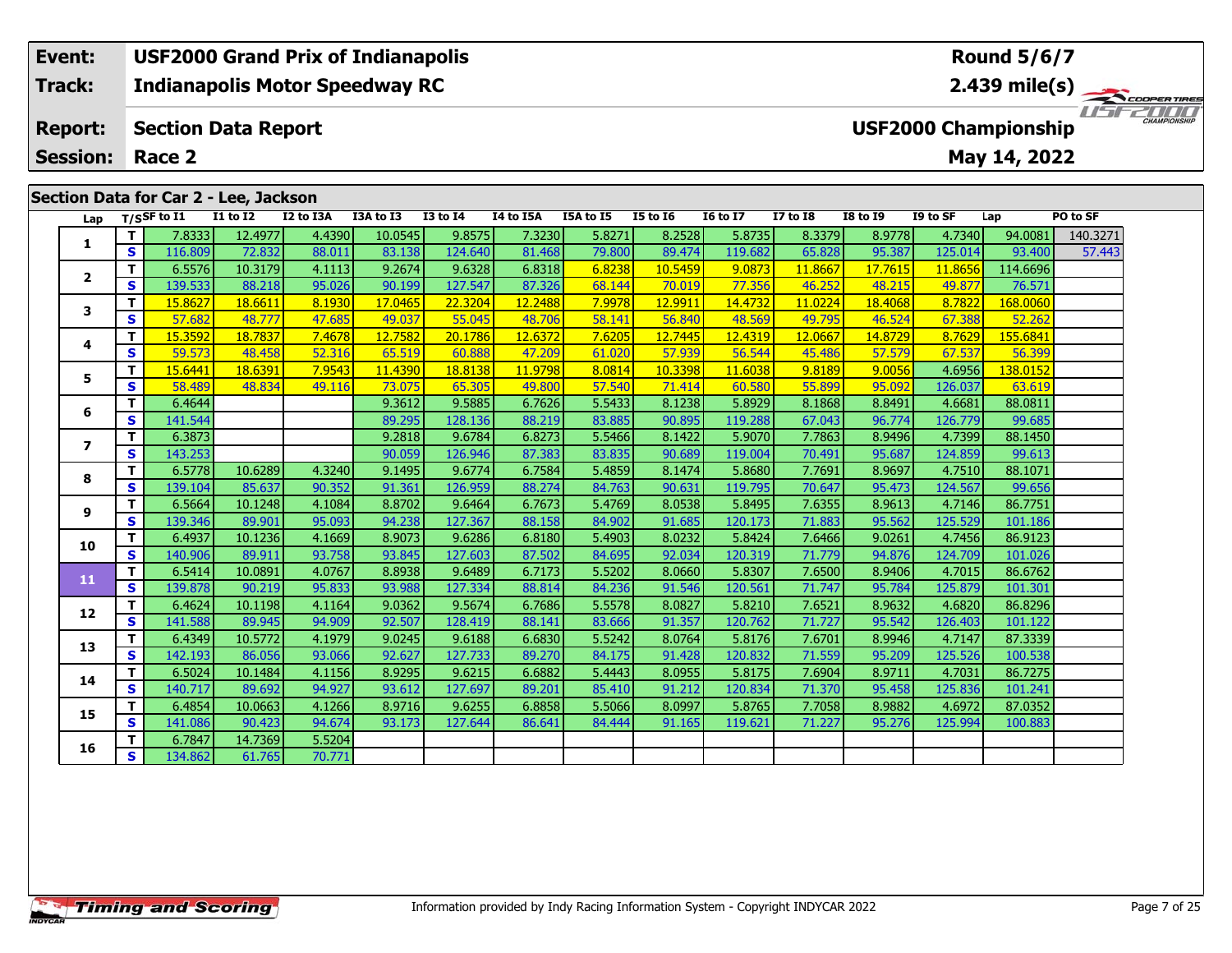#### **Event: USF2000 Grand Prix of Indianapolis Round 5/6/7Indianapolis Motor Speedway RC 2.439 mile(s) Track:**1151521111 **Report: Section Data Report USF2000 Championship May 14, 2022 Session: Race 2Section Data for Car 22 - Rowe, Myles Lap T/SSF to I1 I1 to I2 I2 to I3A I3A to I3 I3 to I4 I4 to I5A I5A to I5 I5 to I6 I6 to I7 I7 to I8 I8 to I9 I9 to SF Lap PO to SF <sup>T</sup>** 7.9747 12.1669 4.1576 9.3217 9.6521 7.2099 5.7835 8.3421 5.9178 8.2008 8.9170 4.7692 92.4133 158.2661 **<sup>S</sup>** 114.738 74.812 93.968 89.673 127.292 82.746 80.401 88.516 118.786 66.928 96.037 124.092 95.012 50.932**1**

**<sup>T</sup>** 6.5956 10.3469 4.1167 8.7915 9.6555 6.8154 5.4725 8.2073 8.4254 11.9213 18.3933 11.9089 110.6503 **<sup>S</sup>** 138.729 87.971 94.902 95.082 127.247 87.536 84.970 89.970 83.433 46.041 46.558 49.695 79.353

**<sup>T</sup>** 16.4267 17.9247 8.5053 17.2604 22.2457 11.9435 7.9052 13.3075 13.4653 11.4842 17.2512 10.0058 167.7255 **<sup>S</sup>** 55.702 50.781 45.934 48.429 55.230 49.951 58.822 55.488 52.205 47.793 49.641 59.148 52.350

**<sup>T</sup>** 15.4620 17.9216 7.0135 14.0581 20.4175 11.7011 8.8238 13.4008 11.0724 11.3046 14.3827 9.7117 155.2698 **<sup>S</sup>** 59.177 50.789 55.704 59.461 60.176 50.986 52.698 55.102 63.487 48.552 59.541 60.939 56.549

**<sup>T</sup>** 15.1526 17.9929 6.3098 14.3050 19.7000 11.2999 7.9117 12.1978 12.1316 11.5710 8.8078 4.7351 142.1152 **<sup>S</sup>** 60.386 50.588 61.917 58.435 62.367 52.796 58.774 60.536 57.944 47.434 97.228 124.985 61.784

**<sup>T</sup>** 6.5458 11.1741 4.1800 8.8024 9.6831 6.7870 5.3098 7.8879 5.8894 7.6055 8.9733 4.7623 87.6006 **<sup>S</sup>** 139.784 81.459 93.465 94.964 126.885 87.902 87.574 93.613 119.359 72.167 95.435 124.272 100.232

**<sup>T</sup>** 6.6002 10.1318 4.0910 8.7071 9.6718 6.6649 5.3459 7.8909 5.8695 7.6051 9.0057 4.7569 86.3408 **<sup>S</sup>** 138.632 89.839 95.498 96.003 127.033 89.512 86.983 93.577 119.764 72.170 95.091 124.413 101.695

**<sup>T</sup>** 6.6013 10.0743 4.1185 8.7249 9.7094 6.6794 5.3276 7.8168 5.8641 7.6342 9.0221 4.7765 86.3491 **<sup>S</sup>** 138.609 90.351 94.860 95.807 126.541 89.318 87.281 94.464 119.874 71.895 94.918 123.902 101.685

**<sup>T</sup>** 6.6219 10.0379 4.0866 8.7120 9.6945 6.7367 5.3382 7.8324 5.8510 7.6156 8.9406 4.7668 86.2342 **<sup>S</sup>** 138.178 90.679 95.601 95.949 126.735 88.558 87.108 94.276 120.143 72.071 95.784 124.154 101.820

**<sup>T</sup>** 6.6173 9.9988 4.1173 8.7617 9.7291 6.7342 5.3324 7.9461 5.8856 7.5946 8.9905 4.7806 86.4882 **<sup>S</sup>** 138.274 91.034 94.888 95.405 126.285 88.591 87.203 92.927 119.436 72.270 95.252 123.796 101.521

**<sup>T</sup>** 6.6247 10.3519 4.0794 8.8598 9.6283 6.7552 5.3948 7.8846 5.8433 7.9104 8.9592 4.7601 87.0517 **<sup>S</sup>** 138.119 87.929 95.769 94.349 127.607 88.316 86.194 93.652 120.301 69.385 95.585 124.329 100.864

**<sup>T</sup>** 6.5755 10.1375 4.0821 8.7395 9.6313 6.6929 5.3753 7.9503 5.8810 7.7242 8.9575 4.7376 86.4847 **<sup>S</sup>** 139.153 89.788 95.706 95.647 127.567 89.138 86.507 92.878 119.530 71.058 95.603 124.919 101.525

**<sup>T</sup>** 6.5239 10.2938 4.0749 9.1755 9.6120 6.8832 5.5160 8.0731 5.9638 8.1487 8.9255 4.7172 87.9076 **<sup>S</sup>** 140.254 88.425 95.875 91.102 127.823 86.673 84.300 91.465 117.870 67.356 95.946 125.460 99.882

**<sup>T</sup>** 6.4740 10.5702 4.1037 9.0080 9.7840 6.7396 5.2834 7.9232 5.8721 7.6850 8.9926 4.7744 87.2102 **<sup>S</sup>** 141.335 86.113 95.202 92.796 125.576 88.520 88.012 93.196 119.711 71.420 95.230 123.957 100.681

**<sup>T</sup>** 6.5974 10.1965 4.0738 8.8420 9.6965 6.7978 5.3599 7.8955 5.9052 7.8240 8.9467 4.7425 86.8778 **<sup>S</sup>** 138.691 89.269 95.901 94.538 126.709 87.762 86.755 93.523 119.040 70.151 95.718 124.790 101.066

**<sup>T</sup>** 6.8488 15.5259 6.2705 10.1667 **<sup>S</sup>** 133.600 58.626 62.305 82.220

**2**

**3**

**4**

**5**

**6**

**7**

**8**

**9**

**10**

**11**

**12**

**13**

**14**

**15**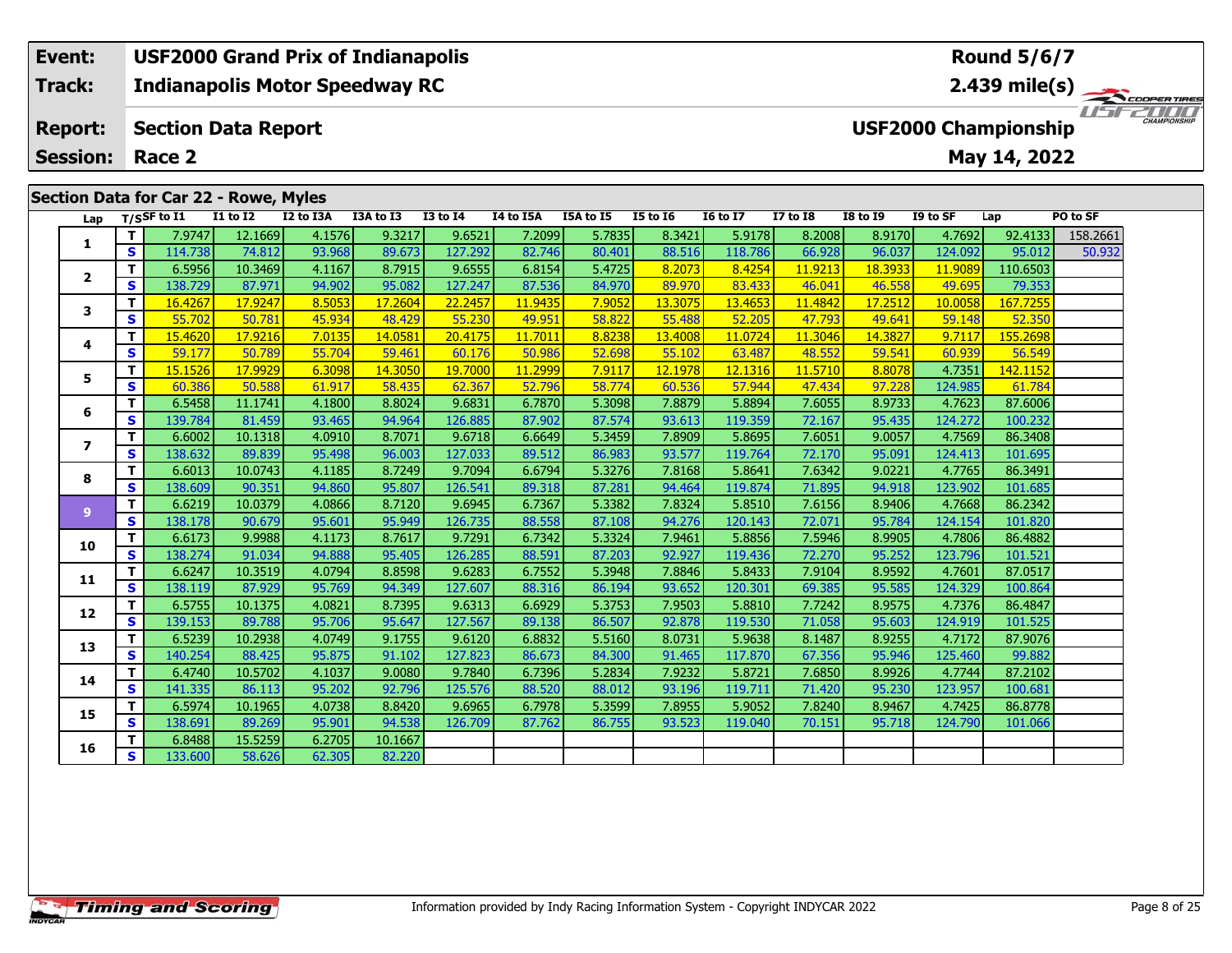### **Event: USF2000 Grand Prix of Indianapolis Round 5/6/7Indianapolis Motor Speedway RC 2.439 mile(s) Track:** THE COOPERTIRES **Section Data Report Report: USF2000 Championship May 14, 2022 Session: Race 2 Section Data for Car 23 - Denmark, Jace Lap T/SSF to I1 I1 to I2 I2 to I3A I3A to I3 I3 to I4 I4 to I5A I5A to I5 I5 to I6 I6 to I7 I7 to I8 I8 to I9 I9 to SF Lap PO to SF**

| Lap            |                         | T/SSF to I1 | <b>I1 to I2</b> | I2 to I3A | I3A to I3 | <b>I3 to I4</b> | I4 to I5A | I5A to I5 | $15$ to $16$ | I6 to $\overline{17}$ | <b>I7 to I8</b> | <b>I8 to I9</b> | I9 to SF | Lap      | PO to SF |
|----------------|-------------------------|-------------|-----------------|-----------|-----------|-----------------|-----------|-----------|--------------|-----------------------|-----------------|-----------------|----------|----------|----------|
| 1              | T.                      | 8.0554      | 12.0468         | 4.1621    | 9.2200    | 9.6031          | 7.2045    | 5.7083    | 8.2665       | 5.9879                | 8.2946          | 8.9411          | 4.6983   | 92.1886  | 160.3060 |
|                | S                       | 113.588     | 75.558          | 93.867    | 90.663    | 127.942         | 82.808    | 81.460    | 89.325       | 117.396               | 66.171          | 95.778          | 125.964  | 95.244   | 50.284   |
|                | T                       | 6.5001      |                 |           | 9.1902    | 9.5655          | 7.1172    | 5.7925    | 8.3593       | 8.7505                | 11.7066         | 18.4052         | 12.1615  | 112.8702 |          |
| $\mathbf{2}$   | S                       | 140.767     |                 |           | 90.957    | 128.445         | 83.824    | 80.276    | 88.334       | 80.333                | 46.885          | 46.528          | 48.663   | 77.792   |          |
| 3              | T                       | 16.2905     | 18.0473         | 8.4619    | 17.2499   | 22.5124         | 11.8433   | 7.7025    | 13.6298      | 13.3408               | 11.8054         | 17.5940         | 9.7550   | 168.2328 |          |
|                | $\overline{\mathbf{s}}$ | 56.168      | 50.436          | 46.170    | 48.459    | 54.576          | 50.374    | 60.370    | 54.176       | 52.692                | 46.493          | 48.674          | 60.668   | 52.192   |          |
|                | T                       | 15.5075     | 17.7008         | 6.7421    | 13.9095   | 20.7370         | 11.1777   | 9.1386    | 13.3170      | 11.5658               | 10.8636         | 15.3561         | 9.7804   | 155.7961 |          |
| 4              | $\mathbf{s}$            | 59.004      | 51.423          | 57.947    | 60.096    | 59.249          | 53.373    | 50.883    | 55.449       | 60.779                | 50.523          | 55.767          | 60.511   | 56.358   |          |
| 5              | T                       | 14.4416     | 18.1041         | 5.9923    | 13.7956   | 19.8777         | 11.2161   | 8.5164    | 11.4807      | 12.1911               | 10.8078         | 8.8885          | 4.7231   | 140.0350 |          |
|                | $\overline{\mathbf{s}}$ | 63.359      | 50.277          | 65.197    | 60.592    | 61.810          | 53.191    | 54.601    | 64.317       | 57.661                | 50.784          | 96.345          | 125.303  | 62.701   |          |
| 6              | T                       | 6.5328      | 10.6590         | 4.2372    | 9.0951    | 9.6404          | 7.1191    | 5.4305    | 8.0818       | 5.9818                | 7.7100          | 8.8848          | 4.7494   | 88.1219  |          |
|                | S                       | 140.062     | 85.395          | 92.203    | 91.908    | 127.447         | 83.801    | 85.627    | 91.367       | 117.516               | 71.189          | 96.385          | 124.609  | 99.639   |          |
| $\overline{7}$ | T                       | 6.5673      | 10.0151         | 4.0772    | 8.7387    | 9.6070          | 6.6400    | 5.2950    | 7.9359       | 5.9237                | 7.6223          | 8.9365          | 4.7161   | 86.0748  |          |
|                | <b>S</b>                | 139.327     | 90.885          | 95.821    | 95.656    | 127.890         | 89.848    | 87.819    | 93.047       | 118.668               | 72.008          | 95.828          | 125.489  | 102.009  |          |
| 8              | $\mathbf{T}$            | 6.5377      | 10.0183         | 4.1210    | 8.8309    | 9.6931          | 6.7917    | 5.3500    | 7.8629       | 5.8935                | 7.6291          | 8.9855          | 4.7507   | 86.4644  |          |
|                | $\overline{\mathbf{s}}$ | 139.957     | 90.856          | 94.803    | 94.657    | 126.754         | 87.841    | 86.916    | 93.911       | 119.276               | 71.943          | 95.305          | 124.575  | 101.549  |          |
| 9              | T                       | 6.5876      | 9.9867          | 4.1336    | 8.8107    | 9.7083          | 6.6497    | 5.3637    | 7.9045       | 5.8822                | 7.6101          | 9.0249          | 4.7531   | 86.4151  |          |
|                | $\mathbf{s}$            | 138.897     | 91.144          | 94.514    | 94.874    | 126.555         | 89.717    | 86.694    | 93.416       | 119.505               | 72.123          | 94.889          | 124.512  | 101.607  |          |
| 10             | T                       | 6.5968      |                 |           | 8.9425    | 9.7610          | 6.6909    | 5.2929    | 7.9428       | 5.9035                | 7.5771          | 9.0465          | 4.7767   | 87.4759  |          |
|                | $\overline{\mathbf{s}}$ | 138.704     |                 |           | 93.476    | 125.872         | 89.165    | 87.854    | 92.966       | 119.074               | 72.437          | 94.662          | 123.897  | 100.375  |          |
| 11             | T.                      | 6.6383      | 10.0191         | 4.0791    | 8.7640    | 9.6958          | 6.6696    | 5.2688    | 7.9312       | 5.8954                | 7.5151          | 8.9872          | 4.7898   | 86.2534  |          |
|                | $\overline{\mathbf{s}}$ | 137.836     | 90.849          | 95.776    | 95.380    | 126.718         | 89.449    | 88.255    | 93.102       | 119.238               | 73.035          | 95.287          | 123.558  | 101.798  |          |
| 12             | T                       | 6.6323      | 10.0279         | 4.0667    | 8.7830    | 9.7174          | 6.5888    | 5.3033    | 7.9165       | 5.9103                | 7.6041          | 9.0034          | 4.7629   | 86.3166  |          |
|                | S                       | 137.961     | 90.769          | 96.069    | 95.174    | 126.437         | 90.546    | 87.681    | 93.275       | 118.937               | 72.180          | 95.116          | 124.256  | 101.723  |          |
| 13             | T                       | 6.6212      | 10.2386         | 4.0955    | 8.8219    | 9.6994          | 6.7028    | 5.4065    | 8.0296       | 5.9374                | 7.7880          | 8.8946          | 4.7337   | 86.9692  |          |
|                | $\overline{\mathbf{s}}$ | 138.192     | 88.902          | 95.393    | 94.754    | 126.671         | 89.006    | 86.008    | 91.961       | 118.394               | 70.476          | 96.279          | 125.022  | 100.960  |          |
| 14             | T                       | 6.6052      | 10.3488         | 4.0580    | 9.1003    | 9.6463          | 6.8161    | 5.4365    | 7.9555       | 5.9375                | 7.6967          | 8.9809          | 4.7325   | 87.3143  |          |
|                | S                       | 138.527     | 87.955          | 96.274    | 91.855    | 127.369         | 87.527    | 85.533    | 92.817       | 118.392               | 71.312          | 95.354          | 125.054  | 100.561  |          |
| 15             | T.                      | 6.5714      | 10.2050         | 4.1049    | 8.8585    | 9.7033          | 6.7142    | 5.4027    | 7.9844       | 5.9149                | 7.7565          | 8.9374          | 4.7341   | 86.8873  |          |
|                | $\overline{\mathbf{s}}$ | 139.240     | 89.194          | 95.175    | 94.362    | 126.620         | 88.855    | 86.068    | 92.481       | 118.845               | 70.762          | 95.818          | 125.012  | 101.055  |          |
| 16             | $\mathbf{T}$            | 6.6492      | 14.9886         | 5.9703    | 9.8836    |                 |           |           |              |                       |                 |                 |          |          |          |
|                | S                       | 137.611     | 60.728          | 65.438    | 84.575    |                 |           |           |              |                       |                 |                 |          |          |          |

**Timing and Scoring**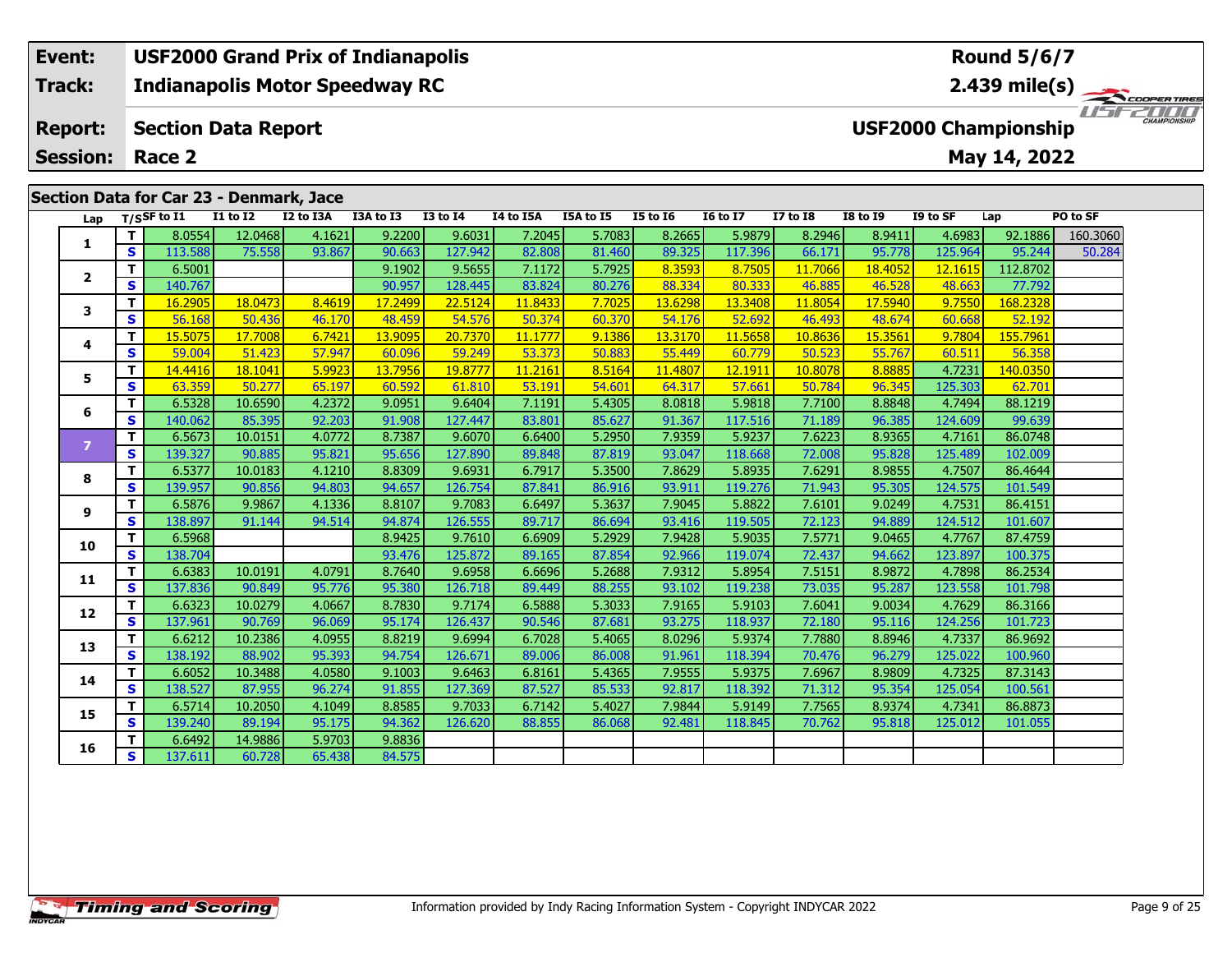#### **Event: USF2000 Grand Prix of Indianapolis Round 5/6/7Indianapolis Motor Speedway RC 2.439 mile(s) Track:**1151521111 **Report: Section Data Report USF2000 Championship May 14, 2022 Session: Race 2Section Data for Car 3 - Jones, Jagger (R) Lap T/SSF to I1 I1 to I2 I2 to I3A I3A to I3 I3 to I4 I4 to I5A I5A to I5 I5 to I6 I6 to I7 I7 to I8 I8 to I9 I9 to SF Lap PI to PO PO to SF <sup>T</sup>** 8.1840 11.3513 4.2110 8.9219 9.8775 6.8359 5.4775 7.9471 5.9553 7.6563 8.9510 4.8363 90.2051 166.8555 **<sup>S</sup>** 111.804 80.187 92.776 93.692 124.387 87.273 84.893 92.916 118.038 71.688 95.672 122.370 97.338 48.310**1**

**<sup>T</sup>** 6.7771 10.0741 4.0959 8.7298 9.8043 6.5899 5.3973 8.8060 8.9315 12.3765 18.3326 11.2726 111.1876 **<sup>S</sup>** 135.014 90.353 95.384 95.754 125.316 90.531 86.154 83.853 78.705 44.347 46.713 52.501 78.969

**<sup>T</sup>** 16.8535 18.3416 8.1060 17.6426 22.0017 11.7424 8.2674 13.4669 13.0559 11.8999 17.0201 9.9704 168.3684 **<sup>S</sup>** 54.291 49.626 48.197 47.380 55.843 50.807 56.245 54.831 53.842 46.123 50.315 59.358 52.150

**<sup>T</sup>** 15.2691 18.0682 7.1287 14.3274 20.0886 11.6397 9.1509 12.9543 11.1505 11.4962 14.6421 9.4478 155.3635 **<sup>S</sup>** 59.925 50.377 54.804 58.343 61.161 51.255 50.815 57.001 63.042 47.743 58.486 62.641 56.515

**<sup>T</sup>** 14.8199 18.2200 6.3642 14.2697 19.6183 11.3365 8.0294 12.4877 12.3008 11.7775 8.8284 4.8410 142.8934 **<sup>S</sup>** 61.741 49.958 61.387 58.579 62.627 52.626 57.912 59.131 57.147 46.603 97.001 122.251 61.447

**<sup>T</sup>** 6.7692 10.5686 4.1699 8.8699 9.7752 6.6458 5.4211 7.9167 5.8753 7.6636 8.8765 4.7723 87.3241 **<sup>S</sup>** 135.171 86.126 93.691 94.241 125.689 89.770 85.776 93.272 119.646 71.620 96.475 124.011 100.550

**<sup>T</sup>** 6.6283 9.9884 4.0740 8.7051 9.6858 6.5457 5.3568 7.9093 5.8561 7.7060 8.8885 4.7506 86.0946 **<sup>S</sup>** 138.044 91.128 95.896 96.025 126.849 91.142 86.806 93.360 120.038 71.225 96.345 124.578 101.985

**<sup>T</sup>** 6.5991 10.0004 4.0902 8.8229 9.6832 6.6987 5.3903 7.9115 5.9237 7.6162 8.9270 4.7678 86.4310 **<sup>S</sup>** 138.655 91.019 95.517 94.743 126.883 89.061 86.266 93.334 118.668 72.065 95.930 124.128 101.589

**<sup>T</sup>** 6.6223 9.9159 4.0859 8.7771 9.7200 6.6003 5.3882 7.9039 5.8645 7.5612 8.9031 4.7496 86.0920 **<sup>S</sup>** 138.170 91.795 95.617 95.238 126.403 90.388 86.300 93.423 119.866 72.589 96.187 124.604 101.989

**<sup>T</sup>** 6.6000 10.0104 4.0678 8.7669 9.6784 6.5989 5.3726 8.0030 5.8327 7.5626 8.9649 4.7461 86.2043 **<sup>S</sup>** 138.636 90.928 96.043 95.348 126.946 90.408 86.550 92.267 120.520 72.576 95.524 124.696 101.856

**<sup>T</sup>** 6.5549 10.0712 4.1513 8.8396 9.6841 6.6857 5.3227 7.8993 5.8510 7.6987 8.9671 4.7477 86.4733 **<sup>S</sup>** 139.590 90.379 94.111 94.564 126.872 89.234 87.362 93.478 120.143 71.293 95.501 124.654 101.539

**<sup>T</sup>** 6.5495 10.3779 4.0852 8.8711 9.6626 6.7874 5.4148 7.9540 5.8816 7.5811 8.9653 4.7630 86.8935 **<sup>S</sup>** 139.705 87.708 95.633 94.228 127.154 87.897 85.876 92.835 119.518 72.399 95.520 124.253 101.048

**<sup>T</sup>** 6.5891 11.7070 4.1290 9.0870 9.7668 6.9760 5.4971 7.9974 5.9443 7.8875 9.0101 4.8298 89.4211 **<sup>S</sup>** 138.866 77.751 94.619 91.990 125.797 85.520 84.590 92.331 118.257 69.587 95.045 122.535 98.192

**<sup>T</sup>** 6.7112 10.7563 4.1702 9.4176 9.7124 6.8024 5.5174 8.0058 5.9632 103.9933 41.0103 **<sup>S</sup>** 136.339 84.623 93.684 88.760 126.502 87.703 84.279 92.234 117.882 84.432 34.639

**T | | | 3.9355| 8.9175| 9.8021| 6.8424| 5.4173| 7.8904| 5.9443| 7.8424| 8.9192| 4.7944| 105.4185| | 84.2876<br>| S | | | 99.271 93.738 125.344 87.190 85.836 93.583 118.257 69.987 96.014 123.439 83.291** 

**<sup>T</sup>** 6.6964 **<sup>S</sup>** 136.641

**2**

**3**

**4**

**5**

**6**

**7**

**8**

**9**

**10**

**11**

**12**

**13**

**14**

**15**

**16**

78.969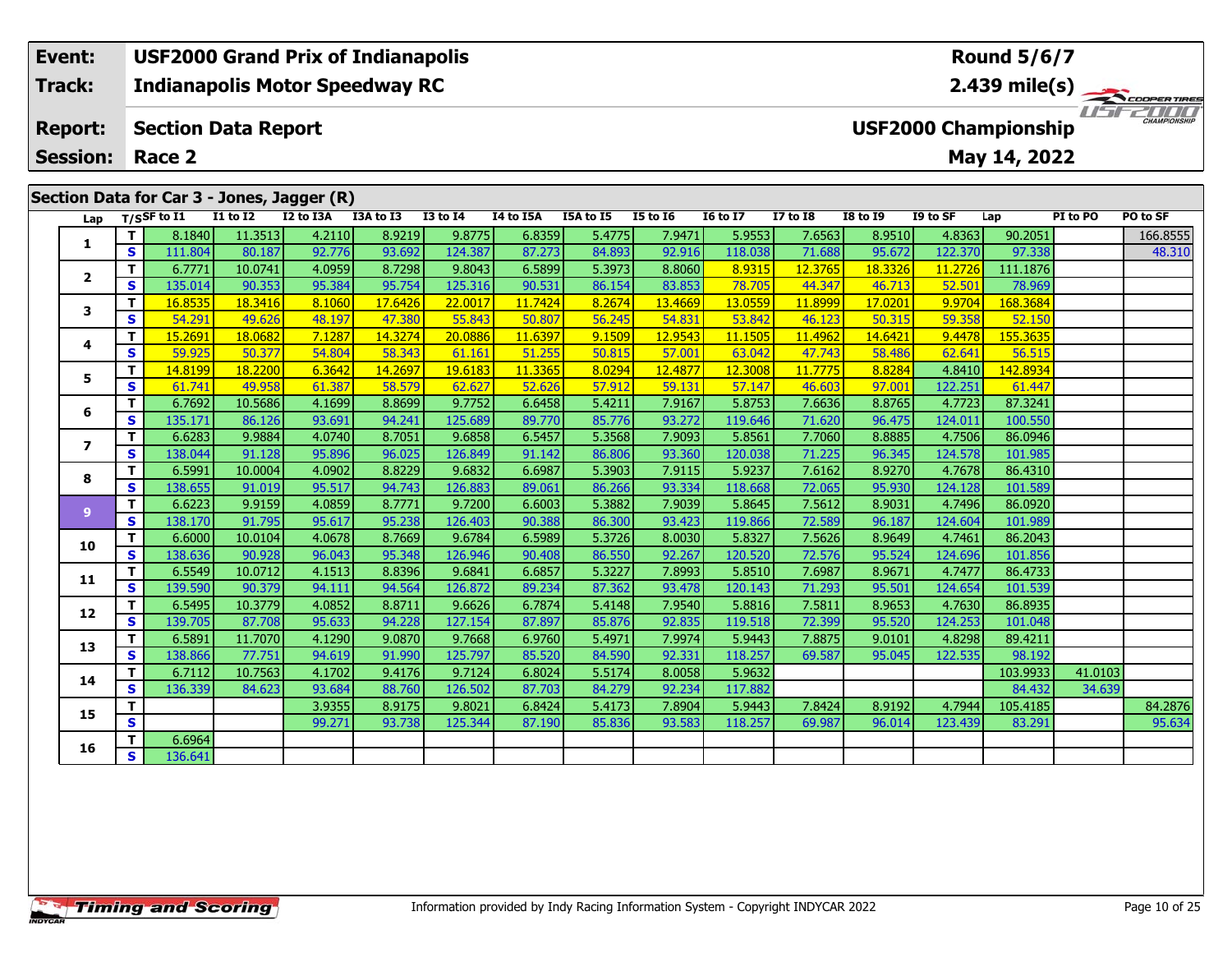| Event:                 | <b>USF2000 Grand Prix of Indianapolis</b> | <b>Round 5/6/7</b>                                 |
|------------------------|-------------------------------------------|----------------------------------------------------|
| Track:                 | <b>Indianapolis Motor Speedway RC</b>     | $2.439 \text{ mile(s)}$                            |
| <b>Report:</b>         | <b>Section Data Report</b>                | <b>CHAMPIONSHIP</b><br><b>USF2000 Championship</b> |
| <b>Session: Race 2</b> |                                           | May 14, 2022                                       |

| Lap T/SSF to PI<br>$\overline{1}$<br>$\mathbf{1}$<br>$\mathbf{s}$<br>$\overline{\mathsf{r}}$<br>$\overline{\mathbf{2}}$<br>$\mathbf{s}$<br>$\overline{\mathsf{T}}$<br>$\mathbf{3}$<br>$\overline{\mathbf{s}}$<br>$\overline{\mathsf{r}}$<br>$\overline{\mathbf{4}}$<br>$\mathsf{s}$<br>$rac{1}{s}$<br>$5\phantom{a}$<br>$\overline{I}$<br>$6\phantom{1}$<br>$\mathsf{s}$<br>$\overline{\mathbf{r}}$<br>$\overline{\mathbf{z}}$<br>$\overline{\mathbf{s}}$<br>$\overline{\mathsf{T}}$<br>$\bf{8}$<br>$\overline{\mathbf{s}}$<br>$\overline{\mathsf{T}}$<br>9 <sup>°</sup><br>$\mathsf{s}$<br>$\frac{1}{s}$<br>10<br>$\overline{1}$<br>11<br>$\mathbf{s}$<br>$\overline{1}$<br>$12$<br>$\overline{\mathbf{s}}$<br>$\mathbf{T}$<br>13<br>$\overline{\mathbf{s}}$<br>84.1139<br>$\overline{t}$<br>14<br>$\mathsf{s}$<br>95.147<br>$\overline{I}$<br>15<br>$\overline{\mathbf{s}}$<br>$rac{1}{s}$<br>16 | Section Data for Car 3 - Jones, Jagger (R) |
|----------------------------------------------------------------------------------------------------------------------------------------------------------------------------------------------------------------------------------------------------------------------------------------------------------------------------------------------------------------------------------------------------------------------------------------------------------------------------------------------------------------------------------------------------------------------------------------------------------------------------------------------------------------------------------------------------------------------------------------------------------------------------------------------------------------------------------------------------------------------------------------------------|--------------------------------------------|
|                                                                                                                                                                                                                                                                                                                                                                                                                                                                                                                                                                                                                                                                                                                                                                                                                                                                                                    |                                            |
|                                                                                                                                                                                                                                                                                                                                                                                                                                                                                                                                                                                                                                                                                                                                                                                                                                                                                                    |                                            |
|                                                                                                                                                                                                                                                                                                                                                                                                                                                                                                                                                                                                                                                                                                                                                                                                                                                                                                    |                                            |
|                                                                                                                                                                                                                                                                                                                                                                                                                                                                                                                                                                                                                                                                                                                                                                                                                                                                                                    |                                            |
|                                                                                                                                                                                                                                                                                                                                                                                                                                                                                                                                                                                                                                                                                                                                                                                                                                                                                                    |                                            |
|                                                                                                                                                                                                                                                                                                                                                                                                                                                                                                                                                                                                                                                                                                                                                                                                                                                                                                    |                                            |
|                                                                                                                                                                                                                                                                                                                                                                                                                                                                                                                                                                                                                                                                                                                                                                                                                                                                                                    |                                            |
|                                                                                                                                                                                                                                                                                                                                                                                                                                                                                                                                                                                                                                                                                                                                                                                                                                                                                                    |                                            |
|                                                                                                                                                                                                                                                                                                                                                                                                                                                                                                                                                                                                                                                                                                                                                                                                                                                                                                    |                                            |
|                                                                                                                                                                                                                                                                                                                                                                                                                                                                                                                                                                                                                                                                                                                                                                                                                                                                                                    |                                            |
|                                                                                                                                                                                                                                                                                                                                                                                                                                                                                                                                                                                                                                                                                                                                                                                                                                                                                                    |                                            |
|                                                                                                                                                                                                                                                                                                                                                                                                                                                                                                                                                                                                                                                                                                                                                                                                                                                                                                    |                                            |
|                                                                                                                                                                                                                                                                                                                                                                                                                                                                                                                                                                                                                                                                                                                                                                                                                                                                                                    |                                            |
|                                                                                                                                                                                                                                                                                                                                                                                                                                                                                                                                                                                                                                                                                                                                                                                                                                                                                                    |                                            |
|                                                                                                                                                                                                                                                                                                                                                                                                                                                                                                                                                                                                                                                                                                                                                                                                                                                                                                    |                                            |
|                                                                                                                                                                                                                                                                                                                                                                                                                                                                                                                                                                                                                                                                                                                                                                                                                                                                                                    |                                            |
|                                                                                                                                                                                                                                                                                                                                                                                                                                                                                                                                                                                                                                                                                                                                                                                                                                                                                                    |                                            |
|                                                                                                                                                                                                                                                                                                                                                                                                                                                                                                                                                                                                                                                                                                                                                                                                                                                                                                    |                                            |
|                                                                                                                                                                                                                                                                                                                                                                                                                                                                                                                                                                                                                                                                                                                                                                                                                                                                                                    |                                            |
|                                                                                                                                                                                                                                                                                                                                                                                                                                                                                                                                                                                                                                                                                                                                                                                                                                                                                                    |                                            |
|                                                                                                                                                                                                                                                                                                                                                                                                                                                                                                                                                                                                                                                                                                                                                                                                                                                                                                    |                                            |
|                                                                                                                                                                                                                                                                                                                                                                                                                                                                                                                                                                                                                                                                                                                                                                                                                                                                                                    |                                            |
|                                                                                                                                                                                                                                                                                                                                                                                                                                                                                                                                                                                                                                                                                                                                                                                                                                                                                                    |                                            |
|                                                                                                                                                                                                                                                                                                                                                                                                                                                                                                                                                                                                                                                                                                                                                                                                                                                                                                    |                                            |
|                                                                                                                                                                                                                                                                                                                                                                                                                                                                                                                                                                                                                                                                                                                                                                                                                                                                                                    |                                            |
|                                                                                                                                                                                                                                                                                                                                                                                                                                                                                                                                                                                                                                                                                                                                                                                                                                                                                                    |                                            |
|                                                                                                                                                                                                                                                                                                                                                                                                                                                                                                                                                                                                                                                                                                                                                                                                                                                                                                    |                                            |
|                                                                                                                                                                                                                                                                                                                                                                                                                                                                                                                                                                                                                                                                                                                                                                                                                                                                                                    |                                            |
|                                                                                                                                                                                                                                                                                                                                                                                                                                                                                                                                                                                                                                                                                                                                                                                                                                                                                                    |                                            |
|                                                                                                                                                                                                                                                                                                                                                                                                                                                                                                                                                                                                                                                                                                                                                                                                                                                                                                    |                                            |
|                                                                                                                                                                                                                                                                                                                                                                                                                                                                                                                                                                                                                                                                                                                                                                                                                                                                                                    |                                            |
|                                                                                                                                                                                                                                                                                                                                                                                                                                                                                                                                                                                                                                                                                                                                                                                                                                                                                                    |                                            |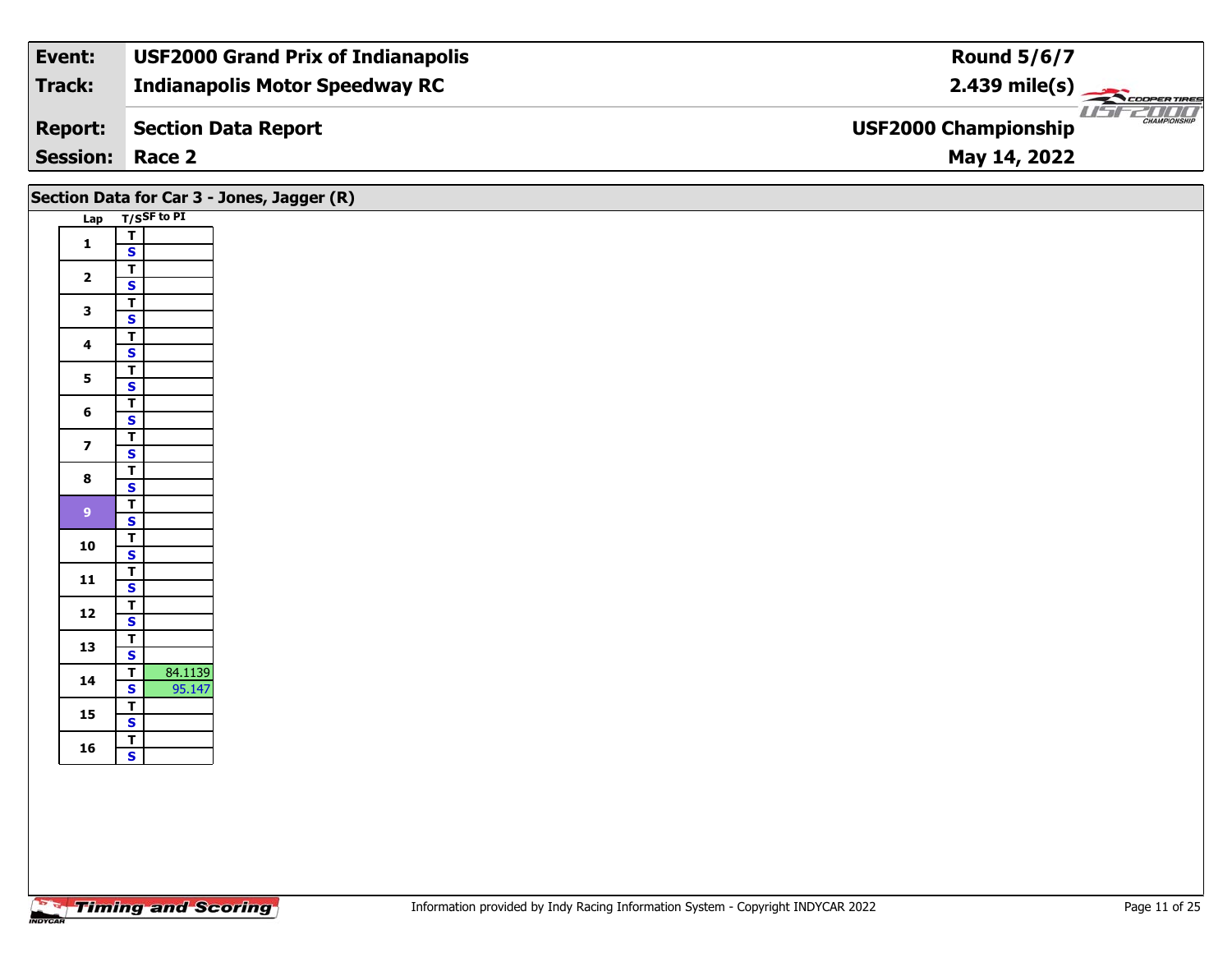#### **Event: USF2000 Grand Prix of Indianapolis Round 5/6/7Indianapolis Motor Speedway RC 2.439 mile(s) Track:** USFZUUD **Report: Section Data Report USF2000 Championship May 14, 2022 Session: Race 2**

|                |              |                                |                 | Section Data for Car 30 - Andersson, Viktor (R) |           |                 |                  |           |                 |                 |                 |                 |          |          |          |
|----------------|--------------|--------------------------------|-----------------|-------------------------------------------------|-----------|-----------------|------------------|-----------|-----------------|-----------------|-----------------|-----------------|----------|----------|----------|
|                |              | Lap $T/SSF$ to $\overline{11}$ | <b>I1 to I2</b> | I2 to I3A                                       | I3A to I3 | <b>I3 to I4</b> | <b>I4 to I5A</b> | I5A to I5 | <b>I5 to 16</b> | <b>I6 to I7</b> | <b>I7 to 18</b> | <b>I8 to I9</b> | I9 to SF | Lap      | PO to SF |
| 1              | T            | 7.9527                         | 12.8871         | 4.3304                                          | 10.0482   | 10.1175         | 7.6193           | 6.2853    | 8.5555          | 5.9923          | 8.2033          | 9.2405          | 4.7799   | 96.0120  | 141.7611 |
|                | S            | 115.055                        | 70.631          | 90.218                                          | 83.190    | 121.437         | 78.300           | 73.982    | 86.308          | 117.310         | 66.908          | 92.675          | 123.814  | 91.451   | 56.862   |
| $\mathbf{2}$   | $\mathbf{T}$ | 6.6749                         | 10.7923         | 4.1493                                          | 9.1652    | 9.8088          | 7.0533           | 6.1517    | 11.3546         | 9.5266          | 10.9957         | 18.1081         | 11.9075  | 115.6880 |          |
|                | S            | 137.081                        | 84.340          | 94.156                                          | 91.205    | 125.259         | 84.583           | 75.589    | 65.032          | 73.789          | 49.916          | 47.292          | 49.701   | 75.897   |          |
| 3              | T            | 16.7317                        | 19.7152         | 6.5808                                          | 17.3844   | 22.5385         | 11.2956          | 8.1036    | 13.3801         | 14.8447         | 11.3796         | 18.6136         | 8.3730   | 168.9408 |          |
|                | S            | 54.687                         | 46.169          | 59.367                                          | 48.084    | 54.513          | 52.816           | 57.382    | 55.187          | 47.354          | 48.232          | 46.007          | 70.682   | 51.973   |          |
| 4              | T.           | 17.0432                        | 17.1230         | 8.1387                                          | 12.8310   | 19.9073         | 13.1568          | 6.8951    | 12.0090         | 12.8953         | 12.4371         | 14.7729         | 10.0481  | 157.2575 |          |
|                | S            | 53.687                         | 53.158          | 48.003                                          | 65.148    | 61.718          | 45.345           | 67.439    | 61.488          | 54.512          | 44.131          | 57.969          | 58.899   | 55.835   |          |
| 5              | T            | 15.1223                        | 18.3621         | 7.0978                                          | 12.6151   | 18.6553         | 11.0905          | 7.2485    | 10.4512         | 10.8288         | 9.0914          | 9.0870          | 4.7360   | 134.3860 |          |
|                | S            | 60.507                         | 49.571          | 55.043                                          | 66.263    | 65.860          | 53.793           | 64.151    | 70.653          | 64.915          | 60.372          | 94.241          | 124.962  | 65.337   |          |
| 6              | T            | 6.5291                         | 10.7338         | 4.1664                                          | 9.4145    | 9.6677          | 7.0387           | 5.6598    | 8.1152          | 5.9209          | 8.0125          | 8.9305          | 4.7279   | 88.9170  |          |
|                | S            | 140.142                        | 84.800          | 93.770                                          | 88.790    | 127.087         | 84.759           | 82.158    | 90.991          | 118.724         | 68.501          | 95.892          | 125.176  | 98.748   |          |
| $\overline{ }$ | T            | 6.5206                         | 10.2733         | 4.1966                                          | 8.9412    | 9.6973          | 6.8733           | 5.4965    | 8.0637          | 5.9226          | 7.9603          | 8.8860          | 4.7604   | 87.5918  |          |
|                | $\mathbf{s}$ | 140.325                        | 88.601          | 93.095                                          | 93.490    | 126.699         | 86.798           | 84.599    | 91.572          | 118.690         | 68.950          | 96.372          | 124.321  | 100.242  |          |
| 8              | т            | 6.6353                         | 10.1103         | 4.0431                                          | 8.9007    | 9.6507          | 6.8773           | 5.4907    | 8.0147          | 5.8546          | 7.8313          | 8.9268          | 4.7183   | 87.0538  |          |
|                | $\mathbf{s}$ | 137.899                        | 90.030          | 96.629                                          | 93.915    | 127.311         | 86.748           | 84.689    | 92.132          | 120.069         | 70.086          | 95.932          | 125.430  | 100.862  |          |
| $\overline{9}$ | T.           | 6.5417                         | 10.1290         | 4.0720                                          | 8.9053    | 9.6005          | 6.8455           | 5.5432    | 8.0255          | 5.8656          | 7.8067          | 8.9007          | 4.7197   | 86.9554  |          |
|                | S            | 139.872                        | 89.863          | 95.943                                          | 93.866    | 127.976         | 87.151           | 83.887    | 92.008          | 119.844         | 70.307          | 96.213          | 125.393  | 100.976  |          |
| 10             | T            | 6.5227                         | 10.1273         | 4.1124                                          | 8.9770    | 9.5992          | 7.0103           | 5.6624    | 7.9865          | 5.8623          | 7.8401          | 8.9399          | 4.7796   | 87.4197  |          |
|                | $\mathbf{s}$ | 140.279                        | 89.879          | 95.001                                          | 93.117    | 127.994         | 85.102           | 82.121    | 92.457          | 119.911         | 70.007          | 95.791          | 123.822  | 100.440  |          |
| 11             | T            | 6.6164                         | 10.3409         | 4.1117                                          | 8.8928    | 9.7336          | 6.7101           | 5.5043    | 7.9978          | 5.8614          | 7.7809          | 8.9306          | 4.7682   | 87.2487  |          |
|                | S            | 138.293                        | 88.022          | 95.017                                          | 93.998    | 126.226         | 88.909           | 84.479    | 92.327          | 119.929         | 70.540          | 95.891          | 124.118  | 100.636  |          |
| 12             | T.           | 6.6143                         | 10.1348         | 4.0745                                          | 8.8663    | 9.7026          | 6.8172           | 5.4848    | 8.0511          | 5.8528          | 7.7542          | 8.9247          | 4.7668   | 87.0441  |          |
|                | S            | 138.337                        | 89.812          | 95.885                                          | 94.279    | 126.630         | 87.513           | 84.780    | 91.715          | 120.106         | 70.783          | 95.954          | 124.154  | 100.873  |          |
| 13             | $\mathbf{T}$ | 6.6457                         | 10.4164         | 4.0470                                          | 8.8264    | 9.7695          | 7.0656           | 5.7478    | 8.0939          | 5.9858          | 7.8715          | 8.9545          | 4.7606   | 88.1847  |          |
|                | S            | 137.683                        | 87.384          | 96.536                                          | 94.706    | 125.762         | 84.436           | 80.901    | 91.230          | 117.437         | 69.728          | 95.635          | 124.316  | 99.568   |          |
| 14             | T            | 6.6674                         | 10.7126         | 4.2510                                          | 9.0840    | 9.8335          | 10.0664          | 6.7487    | 8.2648          | 6.0324          | 7.8666          | 9.0694          | 4.8006   | 93.3974  |          |
|                | S            | 137.235                        | 84.968          | 91.904                                          | 92.020    | 124.944         | 59.266           | 68.902    | 89.344          | 116.530         | 69.771          | 94.423          | 123.280  | 94.011   |          |
| 15             | T.           | 6.6662                         | 10.4793         | 4.0268                                          | 9.0155    | 9.7509          | 7.3935           | 5.5552    | 8.0686          | 6.1505          | 7.9168          | 9.1384          | 4.8746   | 89.0363  |          |
|                | S            | 137.260                        | 86.860          | 97.020                                          | 92.719    | 126.002         | 80.691           | 83.705    | 91.516          | 114.292         | 69.329          | 93.710          | 121.409  | 98.616   |          |
| 16             | T            | 7.1605                         | 12.5340         | 5.1090                                          |           |                 |                  |           |                 |                 |                 |                 |          |          |          |
|                | s            | 127.784                        | 72.621          | 76.469                                          |           |                 |                  |           |                 |                 |                 |                 |          |          |          |

ER TIRES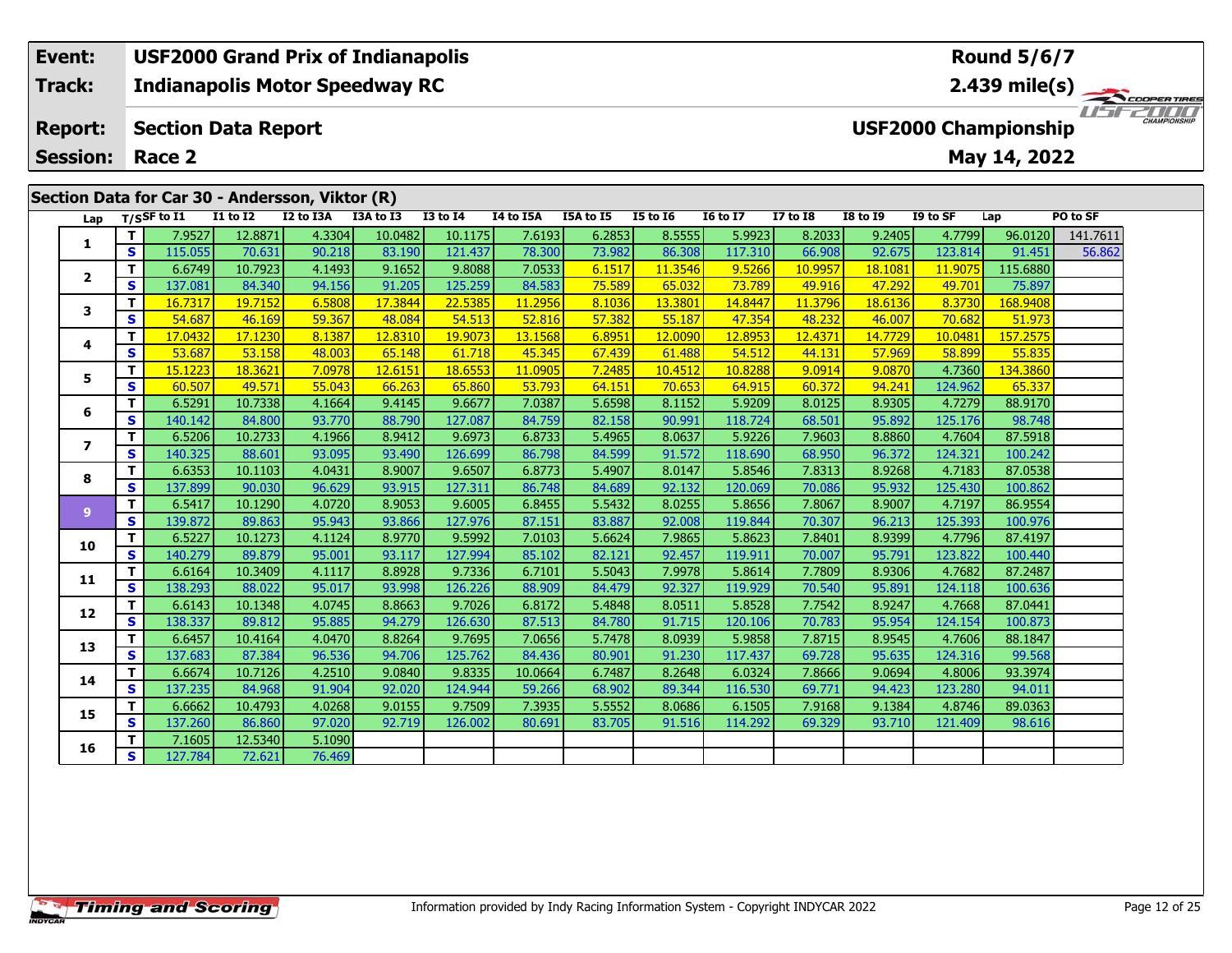| Event:          |    |                    |                                           | <b>USF2000 Grand Prix of Indianapolis</b> |           |                 |           |                  |                 |                 |                 |                 |          | <b>Round 5/6/7</b>          |          |                     |
|-----------------|----|--------------------|-------------------------------------------|-------------------------------------------|-----------|-----------------|-----------|------------------|-----------------|-----------------|-----------------|-----------------|----------|-----------------------------|----------|---------------------|
| <b>Track:</b>   |    |                    |                                           | <b>Indianapolis Motor Speedway RC</b>     |           |                 |           |                  |                 |                 |                 |                 |          | $2.439$ mile(s)             |          | COOPER TIRES        |
| <b>Report:</b>  |    |                    | <b>Section Data Report</b>                |                                           |           |                 |           |                  |                 |                 |                 |                 |          | <b>USF2000 Championship</b> |          | <b>CHAMPIONSHIP</b> |
| <b>Session:</b> |    | Race 2             |                                           |                                           |           |                 |           |                  |                 |                 |                 |                 |          | May 14, 2022                |          |                     |
|                 |    |                    | Section Data for Car 32 - Weir, Christian |                                           |           |                 |           |                  |                 |                 |                 |                 |          |                             |          |                     |
|                 |    | Lap $T/S$ SF to I1 | <b>I1 to I2</b>                           | I2 to I3A                                 | I3A to I3 | <b>I3 to I4</b> | I4 to I5A | <b>I5A to I5</b> | <b>I5 to 16</b> | <b>I6 to I7</b> | <b>I7 to I8</b> | <b>I8 to I9</b> | I9 to SF | Lap                         | PO to SF | SF to PI            |
|                 |    | 8.0583             | 12.2200                                   | 4.2805                                    | 9.4887    | 9.6324          | 7.2346    | 5.8662           | 8.4593          | 5.8782          | 8.3682          | 8.9778          | 4.7124   | 93.1766                     | 146.2335 |                     |
|                 | S. | 113.548            | 74.487                                    | 91.270                                    | 88.095    | 127.552         | 82.464    | 79.268           | 87.290          | 119.587         | 65.589          | 95.387          | 125.587  | 94.234                      | 55.123   |                     |

**<sup>T</sup>** 6.5042 10.5591 4.0785 9.0073 9.5063 6.9942 6.4632 8.7930 8.7841 12.4056 18.2066 11.7784 113.0805 **<sup>S</sup>** 140.678 86.203 95.791 92.804 129.244 85.298 71.946 83.977 80.026 44.243 47.036 50.246 77.647

**<sup>T</sup>** 16.1630 18.2199 9.0001 16.5768 22.6442 11.7773 8.0593 13.1811 13.7938 11.7522 17.6944 9.3375 168.1996 **<sup>S</sup>** 56.611 49.958 43.409 50.426 54.258 50.656 57.697 56.020 50.962 46.703 48.397 63.381 52.202

**<sup>T</sup>** 15.5143 18.5931 6.4829 14.0678 19.6544 12.0503 8.4884 12.7752 11.8484 11.5005 15.4919 8.9624 155.4296 **<sup>S</sup>** 58.978 48.955 60.263 59.420 62.512 49.508 54.781 57.800 59.329 47.725 55.278 66.033 56.491

**<sup>T</sup>** 15.4896 17.6978 6.3078 13.4762 19.7509 11.3347 8.3792 10.8859 11.9566 10.6292 8.8436 4.7043 139.4558 **<sup>S</sup>** 59.072 51.432 61.936 62.029 62.207 52.634 55.495 67.832 58.792 51.637 96.834 125.804 62.962

**<sup>T</sup>** 6.4903 10.6128 4.0933 8.9669 9.4935 7.2036 5.7319 8.1014 5.8836 8.0549 8.8606 4.7374 88.2302 **<sup>S</sup>** 140.980 85.767 95.444 93.222 129.419 82.818 81.125 91.146 119.477 68.140 96.648 124.925 99.517

**T** 6.5555 11.1693 4.2842 9.4721 10.3164 8.2571 5.5808 8.1784 5.9322 107.2901 87.1079<br>7 81.494 91.191 88.250 119.095 72.252 83.321 90.288 118.498 81.838 9

**2**

**3**

**4**

**5**

**7**

91.877

77.647

52.202

56.491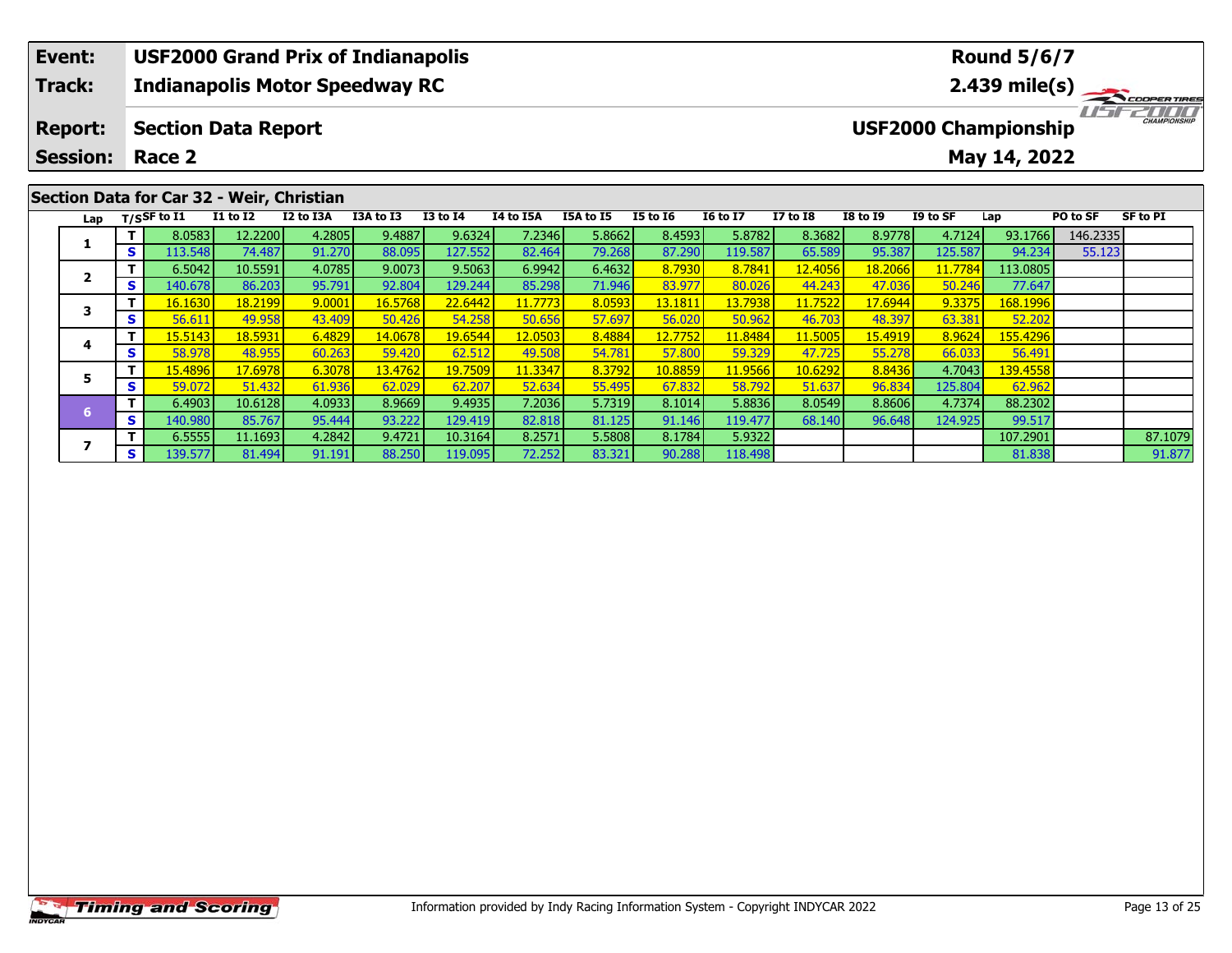#### **Event: USF2000 Grand Prix of Indianapolis Round 5/6/7Indianapolis Motor Speedway RC 2.439 mile(s) Track:** ER TIRES USFZUUD **Report: USF2000 Championship Section Data Report May 14, 2022 Session: Race 2 Section Data for Car 33 - Kohlbecker, Spike**

| Lap                      |                         | $T/S$ SF to I1 | <b>I1 to I2</b> | I2 to I3A | I3A to I3 | <b>I3 to 14</b> | I4 to I5A | <b>I5A to I5</b> | <b>I5 to 16</b> | <b>16 to 17</b> | <b>I7 to I8</b> | <b>I8 to 19</b> | I9 to SF | Lap      | PO to SF |
|--------------------------|-------------------------|----------------|-----------------|-----------|-----------|-----------------|-----------|------------------|-----------------|-----------------|-----------------|-----------------|----------|----------|----------|
|                          | T.                      | 8.0564         | 12.2123         | 4.2180    | 9.4218    | 9.6901          | 7.3251    | 5.8569           | 8.4248          | 5.9234          | 8.3438          | 9.4264          | 4.7460   | 93.6450  | 147.6209 |
| 1                        | S                       | 113.574        | 74.534          | 92.623    | 88.721    | 126.793         | 81.445    | 79.394           | 87.647          | 118.674         | 65.781          | 90.847          | 124.698  | 93.763   | 54.605   |
| $\overline{2}$           | T                       | 6.5283         | 10.4162         | 4.1391    | 8.8705    | 9.5562          | 7.0298    | 6.5587           | 9.5988          | 8.8067          | 11.9079         | 17.9860         | 11.9042  | 113.3024 |          |
|                          | S                       | 140.159        | 87.386          | 94.388    | 94.235    | 128.570         | 84.866    | 70.898           | 76.927          | 79.820          | 46.092          | 47.613          | 49.715   | 77.495   |          |
| 3                        | т                       | 16.2747        | 18.4061         | 8.5911    | 16.7649   | 22.4392         | 12.0288   | 7.9805           | 12.9986         | 14.1922         | 11.5833         | 18.0051         | 8.9838   | 168,2483 |          |
|                          | $\overline{\mathbf{s}}$ | 56.222         | 49.452          | 45.475    | 49.861    | 54.754          | 49.597    | 58.267           | 56.807          | 49.531          | 47.384          | 47.562          | 65.876   | 52.187   |          |
| 4                        | т                       | 15.5738        | 18.3739         | 6.6623    | 13.9745   | 19.7754         | 12.1892   | 8.3195           | 12.6539         | 12.0322         | 11.7368         | 15.5461         | 8.8902   | 155.7278 |          |
|                          | $\mathbf{s}$            | 58.753         | 49.539          | 58.641    | 59.817    | 62.130          | 48.944    | 55.893           | 58.354          | 58.423          | 46.764          | 55.085          | 66.570   | 56.383   |          |
| 5                        | T                       | 15.0825        | 17.7868         | 6.4584    | 13.5242   | 19.3984         | 11.8006   | 8.2473           | 10.5065         | 11.9287         | 10.4374         | 8.9466          | 4.7333   | 138.8507 |          |
|                          | $\mathbf{s}$            | 60.666         | 51.174          | 60.492    | 61.808    | 63.337          | 50.556    | 56.382           | 70.281          | 58.930          | 52.586          | 95.719          | 125.033  | 63.236   |          |
| 6                        | T.                      | 6.5494         | 10.5371         | 4.0857    | 8.9235    | 9.5831          | 6.9929    | 5.7881           | 8.2991          | 5.9527          | 7.9860          | 8.8950          | 4.6901   | 88.2827  |          |
|                          | S                       | 139.707        | 86.383          | 95.622    | 93.675    | 128.209         | 85.314    | 80.337           | 88.975          | 118.090         | 68.728          | 96.275          | 126.185  | 99.458   |          |
| $\overline{\phantom{a}}$ | T.                      | 6.4401         | 10.3872         | 4.5083    | 8.8946    | 9.6827          | 6.6694    | 5.4883           | 7.8857          | 5.8728          | 7.9478          | 8.9610          | 4.7252   | 87.4631  |          |
|                          | S                       | 142.079        | 87.630          | 86.658    | 93.979    | 126.890         | 89.452    | 84.726           | 93.639          | 119.697         | 69.059          | 95.566          | 125.247  | 100.390  |          |
| 8                        | T.                      | 6.5083         | 10.4946         | 4.1827    | 8.8513    | 9.7929          | 6.6720    | 5.3955           | 7.9081          | 5.9075          | 7.6708          | 9.0469          | 4.8033   | 87.2339  |          |
|                          | $\overline{\mathbf{s}}$ | 140.590        | 86.733          | 93.404    | 94.439    | 125.462         | 89.417    | 86.183           | 93.374          | 118.994         | 71.552          | 94.658          | 123.211  | 100.654  |          |
| 9                        | T.                      | 6.6765         | 10.1194         | 4.0817    | 8.7501    | 9.7766          | 6.6878    | 5.3926           | 7.9296          | 5.8839          | 7.6189          | 9.1078          | 4.7960   | 86.8209  |          |
|                          | S                       | 137.048        | 89.949          | 95.715    | 95.531    | 125.671         | 89.206    | 86.229           | 93.121          | 119.471         | 72.040          | 94.025          | 123.398  | 101.132  |          |
| 10                       | т                       | 6.6562         | 10.0816         | 4.0576    | 8.7591    | 9.7771          | 6.6566    | 5.3845           | 7.9397          | 5.8927          | 7.7364          | 8.9900          | 4.7926   | 86.7241  |          |
|                          | S                       | 137.466        | 90.286          | 96.284    | 95.433    | 125.665         | 89.624    | 86.359           | 93.002          | 119.292         | 70.946          | 95.257          | 123.486  | 101.245  |          |
| 11                       | T                       | 6.6469         | 10.0632         | 4.0586    | 8.8075    | 9.7774          | 6.6171    | 5.4109           | 7.8934          | 5.9073          | 7.6435          | 9.0358          | 4.8116   | 86.6732  |          |
|                          | S                       | 137.658        | 90.451          | 96.260    | 94.909    | 125.661         | 90.159    | 85.938           | 93.548          | 118.998         | 71.808          | 94.775          | 122.998  | 101.305  |          |
| 12                       | T.                      | 6.6637         | 9.9747          | 4.0701    | 8.8530    | 9.7700          | 6.6406    | 5.3556           | 7.9892          | 5.9146          | 7.7151          | 9.0290          | 4.7996   | 86.7752  |          |
|                          | $\mathbf{s}$            | 137.311        | 91.254          | 95.988    | 94.421    | 125.756         | 89.840    | 86.825           | 92.426          | 118.851         | 71.141          | 94.846          | 123.306  | 101.186  |          |
| 13                       | т                       | 6.6669         | 10.0171         | 4.0758    | 8.8579    | 9.6989          | 6.7253    | 5.3957           | 8.0100          | 5.9007          | 7.6491          | 9.0348          | 4.7790   | 86.8112  |          |
|                          | $\overline{\mathbf{s}}$ | 137.245        | 90.867          | 95.854    | 94.369    | 126.678         | 88.708    | 86.180           | 92.186          | 119.131         | 71.755          | 94.785          | 123.837  | 101.144  |          |
| 14                       | T.                      | 6.6142         | 10.0262         | 4.0845    | 8.8296    | 9.7095          | 6.7171    | 5.4374           | 7.9644          | 5.8841          | 7.7305          | 9.0083          | 4.7614   | 86.7672  |          |
|                          | S                       | 138.339        | 90.785          | 95.650    | 94.671    | 126.540         | 88.817    | 85.519           | 92.714          | 119.467         | 71.000          | 95.064          | 124.295  | 101.195  |          |
| 15                       | T.                      | 6.5919         | 10.0845         | 4.1257    | 8.8188    | 9.7180          | 6.6974    | 5.4405           | 7.9654          | 5.8841          | 7.7707          | 9.0627          | 4.7726   | 86.9323  |          |
|                          | $\mathbf{s}$            | 138.807        | 90.260          | 94.695    | 94.787    | 126.429         | 89.078    | 85.470           | 92.702          | 119.467         | 70.632          | 94.493          | 124.003  | 101.003  |          |
| 16                       | т                       | 7.2751         | 13.2631         | 5.8351    | 11.1528   |                 |           |                  |                 |                 |                 |                 |          |          |          |
|                          | S                       | 125.771        | 68.629          | 66.954    | 74.951    |                 |           |                  |                 |                 |                 |                 |          |          |          |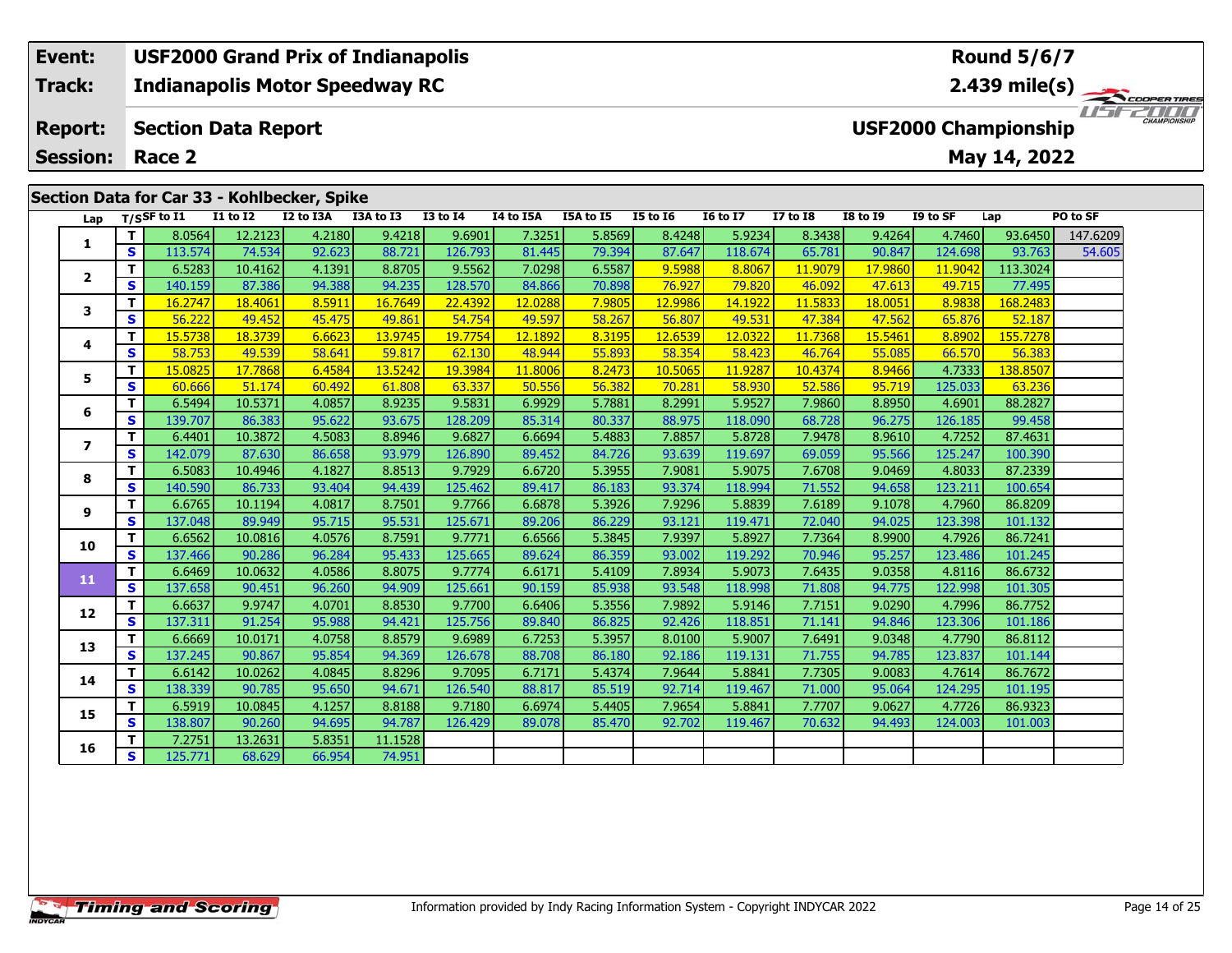## **Event: USF2000 Grand Prix of Indianapolis Round 5/6/7Indianapolis Motor Speedway RC 2.439 mile(s) Track:** THE COOPERTIRES **Report: Section Data Report USF2000 Championship May 14, 2022 Session: Race 2 Section Data for Car 4 - d'Orlando, Michael Lap T/SSF to I1 I1 to I2 I2 to I3A I3A to I3 I3 to I4 I4 to I5A I5A to I5 I5 to I6 I6 to I7 I7 to I8 I8 to I9 I9 to SF Lap PO to SF**

| Lap            |                         | T/SSF to I1 | <b>I1 to I2</b> | I2 to I3A | I3A to I3 | <b>I3 to I4</b> | I4 to I5A | I5A to I5 | <b>I5 to 16</b> | <b>16 to 17</b> | <b>I7 to I8</b> | <b>I8 to I9</b> | I9 to SF | Lap      | PO to SF |
|----------------|-------------------------|-------------|-----------------|-----------|-----------|-----------------|-----------|-----------|-----------------|-----------------|-----------------|-----------------|----------|----------|----------|
| 1              | T                       | 8.0965      | 11.4783         | 4.1932    | 9.3407    | 9.8679          | 6.9676    | 5.6536    | 7.9677          | 5.9694          | 7.7667          | 8.9304          | 4.7787   | 91.0107  | 164.3667 |
|                | S                       | 113.012     | 79.300          | 93.170    | 89.491    | 124.508         | 85.624    | 82.248    | 92.675          | 117.760         | 70.669          | 95.893          | 123.845  | 96.477   | 49.042   |
| $\mathbf{2}$   | T                       | 6.6801      | 10.2028         | 4.0980    | 8.7373    | 9.7084          | 6.6736    | 5.4612    | 8.4675          | 8.6762          | 12.3881         | 18.1812         | 11.2092  | 110.4836 |          |
|                | S                       | 136.974     | 89.213          | 95.335    | 95.671    | 126.554         | 89.396    | 85.146    | 87.205          | 81.021          | 44.306          | 47.102          | 52.798   | 79.472   |          |
| 3              | T.                      | 16.8800     | 18.3684         | 8.2775    | 17.5298   | 22.0965         | 11.8253   | 8.0280    | 13.5917         | 13.1152         | 11.8850         | 16.9317         | 9.9447   | 168.4738 |          |
|                | S.                      | 54.206      | 49.554          | 47.198    | 47.685    | 55.603          | 50.450    | 57.922    | 54.328          | 53.598          | 46.181          | 50.578          | 59.511   | 52.117   |          |
| 4              | T.                      | 15.4106     | 17.9747         | 7.2042    | 14.1300   | 20.3083         | 11.5408   | 8.9997    | 13.1380         | 10.9748         | 11.6332         | 14.5446         | 9.4101   | 155,2690 |          |
|                | S                       | 59.375      | 50.639          | 54.230    | 59.158    | 60.499          | 51.694    | 51.668    | 56.204          | 64.052          | 47.181          | 58.878          | 62.892   | 56.550   |          |
| 5              | T.                      | 14.8467     | 18.3464         | 6.2252    | 14.6180   | 19.7284         | 10.9933   | 7.9770    | 12.3741         | 12.2432         | 11.7598         | 8.8090          | 4.7549   | 142.6760 |          |
|                | S                       | 61.630      | 49.613          | 62.758    | 57.184    | 62.278          | 54.269    | 58.293    | 59.674          | 57.416          | 46.673          | 97.215          | 124.465  | 61.541   |          |
| 6              | T.                      | 6.5977      | 10.1781         | 4.1221    | 8.7189    | 9.7996          | 6.5937    | 5.4252    | 7.9386          | 5.9042          | 7.6106          | 8.9407          | 4.8009   | 86.6303  |          |
|                | S                       | 138.685     | 89.430          | 94.777    | 95.873    | 125.376         | 90.479    | 85.711    | 93.015          | 119.060         | 72.118          | 95.783          | 123.272  | 101.355  |          |
| $\overline{ }$ | T.                      | 6.7054      | 9.9253          | 4.0497    | 8.7101    | 9.7681          | 6.5803    | 5.4019    | 7.9345          | 5.8998          | 7.5855          | 8.8898          | 4.7966   | 86.2470  |          |
|                | $\overline{\mathbf{s}}$ | 136.457     | 91.708          | 96.472    | 95.970    | 125.780         | 90.663    | 86.081    | 93.063          | 119.149         | 72.357          | 96.331          | 123.383  | 101.805  |          |
| 8              | $\mathbf{T}$            | 6.6992      | 9.8809          | 4.0541    | 8.6966    | 9.7602          | 6.6042    | 5.3719    | 7.9693          | 5.8844          | 7.5627          | 8.9194          | 4.8001   | 86.2030  |          |
|                | <b>S</b>                | 136.583     | 92.120          | 96.367    | 96.119    | 125.882         | 90.335    | 86.562    | 92.657          | 119.461         | 72.575          | 96.011          | 123.293  | 101.857  |          |
| 9              | T                       | 6.6962      | 9.8918          | 4.0761    | 8.6968    | 9.7763          | 6.6192    | 5.4623    | 7.8621          | 5.8820          | 7.5564          | 8.9573          | 4.7876   | 86.2641  |          |
|                | S                       | 136.645     | 92.018          | 95.847    | 96.117    | 125.675         | 90.130    | 85.129    | 93.920          | 119.509         | 72.636          | 95.605          | 123.615  | 101.785  |          |
| 10             | T.                      | 6.6865      | 9.9464          | 4.0730    | 8.7421    | 9.7748          | 6.5828    | 5.4582    | 7.9025          | 5.8703          | 7.5724          | 8.9750          | 4.7921   | 86.3761  |          |
|                | S                       | 136.843     | 91.513          | 95.920    | 95.619    | 125.694         | 90.629    | 85.193    | 93.440          | 119.748         | 72.482          | 95.417          | 123.499  | 101.653  |          |
| 11             | T.                      | 6.6808      | 9.9145          | 4.1157    | 8.7652    | 9.7717          | 6.6012    | 5.4494    | 7.8975          | 5.8775          | 7.5461          | 9.0663          | 4.8037   | 86.4896  |          |
|                | $\overline{\mathbf{s}}$ | 136.960     | 91.808          | 94.925    | 95.367    | 125.734         | 90.376    | 85.330    | 93.499          | 119.601         | 72.735          | 94.456          | 123.200  | 101.520  |          |
| 12             | T                       | 6.6871      | 10.2625         | 4.1231    | 8.7779    | 9.7991          | 6.6376    | 5.4203    | 7.9010          | 5.8981          | 7.5895          | 8.9129          | 4.7993   | 86.8084  |          |
|                | S                       | 136.831     | 88.694          | 94.754    | 95.229    | 125.383         | 89.881    | 85.789    | 93.458          | 119.183         | 72.319          | 96.081          | 123.313  | 101.147  |          |
| 13             | T.                      | 6.6963      |                 |           | 9.0369    | 9.6504          | 7.0398    | 5.5055    | 7.9436          | 5.8925          | 7.6298          | 8.9187          | 4.7394   | 93.7508  |          |
|                | $\mathbf{s}$            | 136.643     |                 |           | 92.500    | 127.315         | 84.745    | 84.461    | 92.956          | 119.296         | 71.937          | 96.019          | 124.872  | 93.657   |          |
| 14             | T                       | 6.5606      | 10.0721         | 4.0882    | 8.8300    | 9.6403          | 6.7223    | 5.5296    | 8.1396          | 5.9301          | 7.7432          | 8.9628          | 4.7372   | 86.9560  |          |
|                | S                       | 139.469     | 90.371          | 95.563    | 94.667    | 127.448         | 88.748    | 84.093    | 90.718          | 118.540         | 70.883          | 95.546          | 124.930  | 100.975  |          |
| 15             | T                       | 6.5648      | 10.0222         | 4.0662    | 8.8213    | 9.6583          | 6.7005    | 5.5069    | 7.9402          | 5.9895          | 7.6836          | 8.9944          | 4.7808   | 86.7287  |          |
|                | <b>S</b>                | 139.380     | 90.821          | 96.080    | 94.760    | 127.210         | 89.037    | 84.440    | 92.996          | 117.364         | 71.433          | 95.211          | 123.791  | 101.240  |          |
| 16             | T                       | 6.9711      | 12.7405         | 5.4054    | 10.0456   |                 |           |           |                 |                 |                 |                 |          |          |          |
|                | S                       | 131.256     | 71.444          | 72.276    | 83.211    |                 |           |           |                 |                 |                 |                 |          |          |          |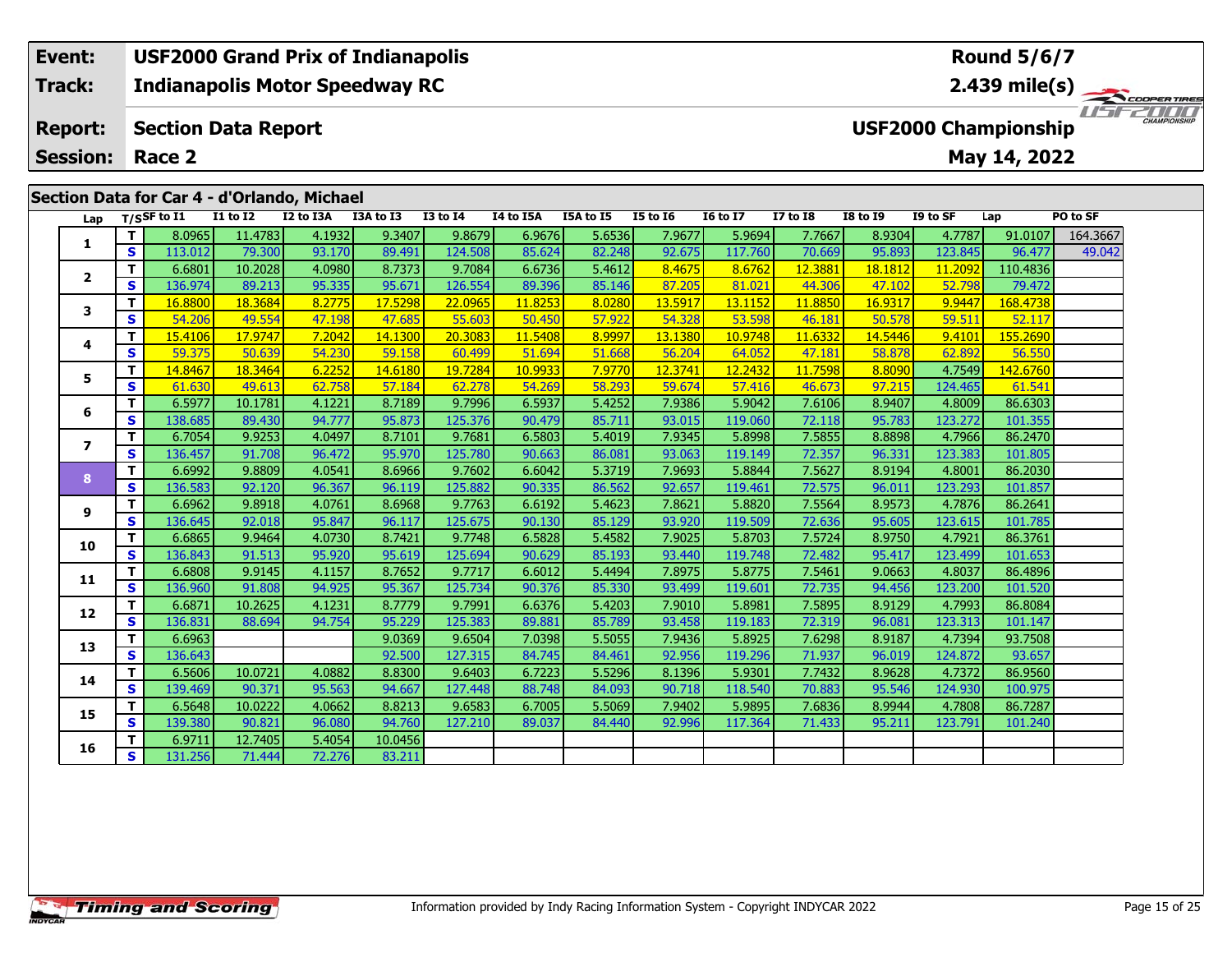## **Event: USF2000 Grand Prix of Indianapolis Round 5/6/7Indianapolis Motor Speedway RC 2.439 mile(s) Track:**1151521111 **Report: Section Data Report USF2000 Championship May 14, 2022 Session: Race 2Section Data for Car 5 - Hays, Nicky (R) Lap T/SSF to I1 I1 to I2 I2 to I3A I3A to I3 I3 to I4 I4 to I5A I5A to I5 I5 to I6 I6 to I7 I7 to I8 I8 to I9 I9 to SF Lap PO to SF <sup>T</sup>** 7.8998 12.3890 4.2689 9.4934 9.6928 7.1269 5.8940 8.4172 6.0268 8.3251 9.2291 4.7033 93.4663 143.2909 **<sup>S</sup>** 115.826 73.471 91.518 88.052 126.758 83.710 78.894 87.726 116.638 65.929 92.790 125.830 93.942 56.255**1 <sup>T</sup>** 6.5383 10.6318 4.1263 9.0075 9.7556 6.8876 6.5442 9.7427 8.9292 11.8513 18.0837 11.8474 113.9456 **<sup>S</sup>** 139.945 85.614 94.681 92.801 125.942 86.618 71.055 75.791 78.725 46.313 47.356 49.953 77.058**2 <sup>T</sup>** 16.5723 17.9109 8.6552 16.9353 22.4590 12.0319 7.8719 13.2497 14.4795 11.0550 18.4937 8.8397 168.5541 **<sup>S</sup>** 55.213 50.820 45.138 49.359 54.706 49.584 59.071 55.730 48.548 49.648 46.306 66.950 52.092**3**

**<sup>T</sup>** 15.3414 18.8211 6.9641 13.3902 19.8001 12.1730 8.2020 12.7148 11.8488 11.6460 15.8794 8.8878 155.6687 **<sup>S</sup>** 59.643 48.362 56.099 62.427 62.052 49.009 56.693 58.075 59.327 47.129 53.929 66.588 56.404

**<sup>T</sup>** 14.7538 18.3856 8.1804 11.8270 19.2030 11.7063 8.0172 10.7171 11.5572 10.1668 8.9117 4.7440 138.1701 **<sup>S</sup>** 62.018 49.508 47.758 70.678 63.981 50.963 58.000 68.900 60.824 53.986 96.094 124.751 63.548

**<sup>T</sup>** 6.5486 10.4579 4.0825 8.9991 9.5951 6.9232 5.6862 8.4971 5.9805 7.9407 8.9172 4.7302 88.3583 **<sup>S</sup>** 139.725 87.037 95.697 92.888 128.048 86.173 81.777 86.901 117.541 69.120 96.035 125.115 99.373

**<sup>T</sup>** 6.5527 10.4920 4.1767 9.1248 9.8088 6.7466 5.3920 8.0176 5.8637 7.7427 8.9938 4.7368 87.6482 **<sup>S</sup>** 139.637 86.754 93.538 91.608 125.259 88.428 86.239 92.099 119.882 70.888 95.217 124.941 100.178

**<sup>T</sup>** 6.6137 10.2403 4.0917 9.1030 9.6031 6.8513 5.5498 8.2166 5.8503 7.7498 8.9567 4.7436 87.5699 **<sup>S</sup>** 138.349 88.887 95.482 91.828 127.942 87.077 83.787 89.868 120.157 70.823 95.612 124.761 100.267

**<sup>T</sup>** 6.5603 10.0416 4.0881 8.8821 9.6797 6.7475 5.4966 8.0415 5.8637 7.7213 8.9344 4.7339 86.7907 **<sup>S</sup>** 139.475 90.646 95.566 94.112 126.929 88.417 84.598 91.825 119.882 71.084 95.850 125.017 101.168

**<sup>T</sup>** 6.5474 10.0546 4.0865 8.9133 9.6696 6.6367 5.4806 8.0383 5.8779 7.7496 9.0140 4.7347 86.8032 **<sup>S</sup>** 139.750 90.528 95.603 93.782 127.062 89.893 84.845 91.861 119.593 70.825 95.004 124.996 101.153

**<sup>T</sup>** 6.5046 10.1767 4.1747 8.8838 9.7158 6.6566 5.4580 7.9984 5.8862 7.6466 9.0563 4.8081 86.9658 **<sup>S</sup>** 140.670 89.442 93.583 94.094 126.458 89.624 85.196 92.320 119.424 71.779 94.560 123.088 100.964

**<sup>T</sup>** 6.6485 10.0374 4.0656 8.8836 9.7337 6.6391 5.4079 7.9902 5.8738 7.6686 9.0189 4.7985 86.7658 **<sup>S</sup>** 137.625 90.684 96.095 94.096 126.225 89.860 85.985 92.414 119.676 71.573 94.952 123.334 101.197

**<sup>T</sup>** 6.6524 10.0479 4.0689 8.8410 9.7186 6.7990 5.3761 7.9807 5.8876 7.6567 9.0413 4.8006 86.8708 **<sup>S</sup>** 137.544 90.589 96.017 94.549 126.421 87.747 86.494 92.524 119.396 71.684 94.717 123.280 101.074

**<sup>T</sup>** 6.6456 10.0599 4.0731 8.9327 9.7402 6.6856 5.3686 8.1212 5.9110 7.6594 9.0203 4.7997 87.0173 **<sup>S</sup>** 137.685 90.481 95.918 93.579 126.141 89.235 86.615 90.924 118.923 71.659 94.937 123.303 100.904

**<sup>T</sup>** 6.6701 10.1420 4.0576 8.8729 9.7924 6.7648 5.4095 8.0277 5.9023 7.6984 9.0847 4.7808 87.2032 **<sup>S</sup>** 137.179 89.748 96.284 94.209 125.468 88.190 85.960 91.983 119.098 71.296 94.264 123.791 100.689

**<sup>T</sup>** 7.1676 13.2054 5.5686 12.1541 **<sup>S</sup>** 127.658 68.928 70.158 68.776

**4**

**5**

**6**

**7**

**8**

**9**

**10**

**11**

**12**

**13**

**14**

**15**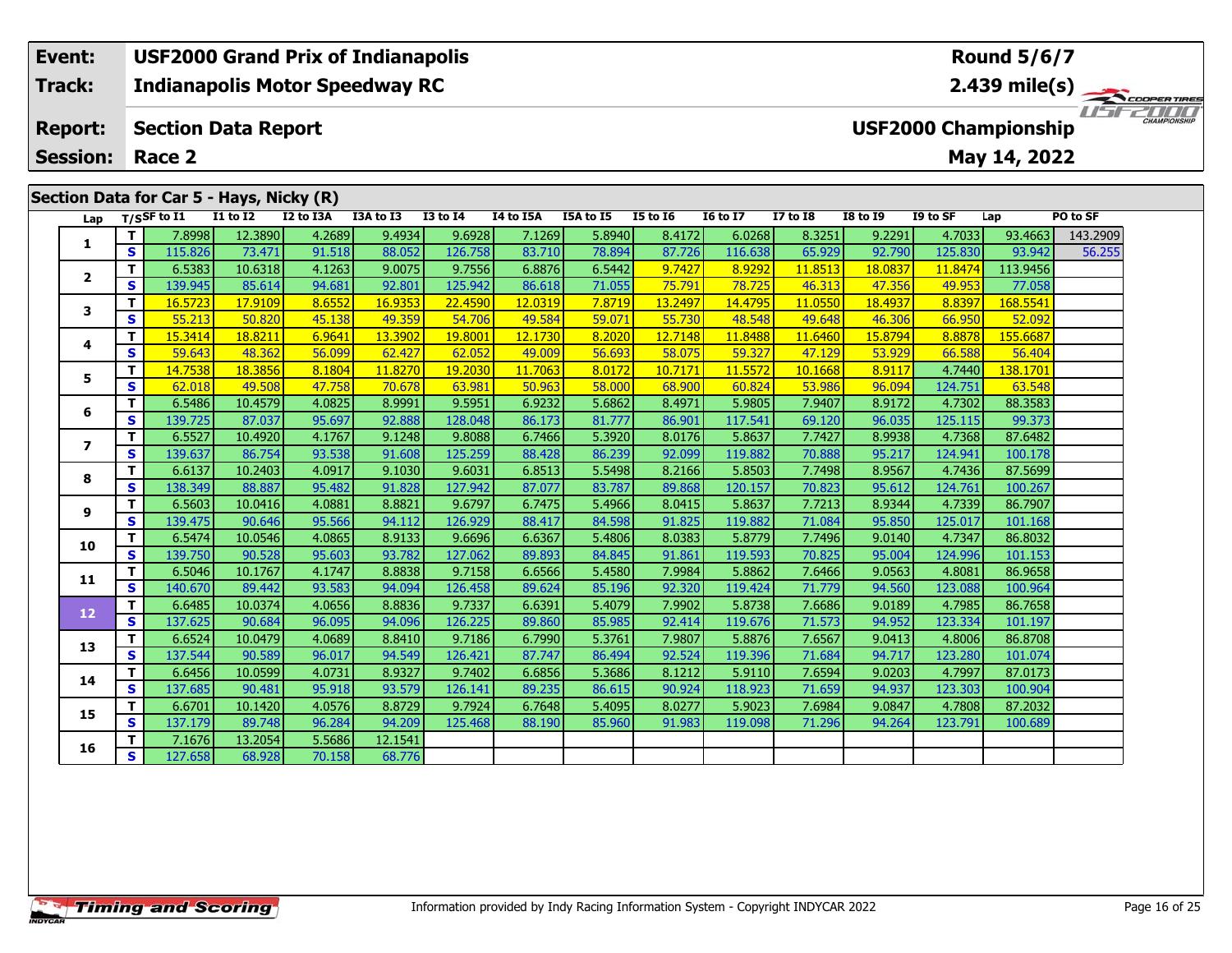# **Event: USF2000 Grand Prix of Indianapolis Round 5/6/7Track:Indianapolis Motor Speedway RC 2.439 mile(s)** WSFZOOD, **Report: Section Data Report USF2000 Championship May 14, 2022 Session: Race 2 Section Data for Car 6 - Mossman, Frankie (R) Lap T/SSF to I1 I1 to I2 I2 to I3A I3A to I3 I3 to I4 I4 to I5A I5A to I5 I5 to I6 I6 to I7 I7 to I8 I8 to I9 I9 to SF Lap PO to SF SF to PI**

| Lap                     |   | בניט וככון | ** W ** | ື້     | 13A W 13 | w.      | ** W *** | 23A W 23 | 19 W 19 | 10 W 17 | 17 W 10 | 10 W 12 | 12 W JI | ⊾ap      | rvw J    | 31 W F 4 |
|-------------------------|---|------------|---------|--------|----------|---------|----------|----------|---------|---------|---------|---------|---------|----------|----------|----------|
|                         | т | 8.1980     | 12.9929 | 4.3579 | 10.2026  | 10.1181 | 7.5149   | 6.1049   | 8.6468  | 6.0063  | 8.4515  | 9.4795  | 4.8321  | 96.9055  | 133.3884 |          |
| 1                       | S | 111.613    | 70.056  | 89.649 | 81.931   | 121.430 | 79.388   | 76.168   | 85.397  | 117.036 | 64.943  | 90.338  | 122.476 | 90.608   | 60.431   |          |
| $\overline{2}$          |   | 6.6196     | 10.4066 | 4.1279 | 9.1773   | 9.6066  | 7.4286   | 6.4057   | 11.7264 | 9.8500  | 10.9338 | 18.9523 | 11.7883 | 117.0231 |          |          |
|                         | s | 138.226    | 87.466  | 94.644 | 91.084   | 127.895 | 80.310   | 72.592   | 62.970  | 71.366  | 50.199  | 45.185  | 50.204  | 75.031   |          |          |
| 3                       |   | 16.8430    | 19.4134 | 5.8916 | 17.5269  | 22.5365 | 11.4819  | 7.6633   | 13.3568 | 15.4146 | 10.5272 | 18.2316 | 8.4249  | 167.3117 |          |          |
|                         | s | 54.325     | 46.887  | 66.312 | 47.693   | 54.518  | 51.959   | 60.679   | 55.283  | 45.603  | 52.138  | 46.971  | 70.246  | 52.479   |          |          |
| 4                       |   | 17.2276    | 17.7824 | 7.9269 | 12.5030  | 19.7679 | 13.5365  | 6.2036   | 12.0962 | 13.1371 | 12.5513 | 14.5641 | 10.0629 | 157.3595 |          |          |
|                         | S | 53.112     | 51.187  | 49.286 | 66.857   | 62.153  | 44.073   | 74.956   | 61.045  | 53.509  | 43.730  | 58,800  | 58.812  | 55.798   |          |          |
| 5                       |   | 15.3636    | 18.3262 | 7.4030 | 12.5012  | 18.7938 | 10.6650  | 7.1630   | 10.0685 | 10.7722 | 8.9934  | 9.0132  | 4.7072  | 133.7703 |          |          |
|                         | S | 59.556     | 49.668  | 52.773 | 66.866   | 65.375  | 55.939   | 64.917   | 73.339  | 65.256  | 61.030  | 95.012  | 125.726 | 65.638   |          |          |
| 6                       |   | 6.4683     | 10.8609 | 4.1181 | 9.2978   | 9.5423  | 6.9660   | 5.6474   | 8.4840  | 6.0427  | 8.4349  | 8.9341  | 4.6880  | 89.4845  |          |          |
|                         | s | 141.459    | 83.808  | 94.869 | 89.904   | 128.757 | 85.643   | 82.339   | 87.035  | 116.331 | 65.071  | 95.853  | 126.241 | 98.122   |          |          |
| $\overline{\mathbf{z}}$ |   | 6.4726     | 10.5529 | 4.0339 | 9.4417   | 9.6653  | 7.0776   | 5.7662   | 8.1391  | 5.8832  | 8.0220  | 8.9821  | 4.7104  | 88.7470  |          |          |
|                         | S | 141.365    | 86.254  | 96.850 | 88.534   | 127.118 | 84.293   | 80.642   | 90.724  | 119.485 | 68.420  | 95.341  | 125.641 | 98.937   |          |          |
| 8                       |   | 6.4591     | 10.2215 | 4.1680 | 8.9531   | 9.5644  | 6.9284   | 5.6705   | 8.0429  | 5.8577  | 7.7872  | 8.9999  | 4.7427  | 87.3954  |          |          |
|                         | s | 141.661    | 89.050  | 93.734 | 93.365   | 128.459 | 86.108   | 82.003   | 91.809  | 120.005 | 70.483  | 95.153  | 124.785 | 100.468  |          |          |
| 9                       |   | 6.5362     | 10.0701 | 4.1053 | 9.0297   | 9.6082  | 7.3896   | 5.6158   | 8.1459  | 5.8819  | 7.9792  | 9.0312  | 4.7221  | 88.1152  |          |          |
|                         | s | 139.990    | 90.389  | 95.165 | 92.573   | 127.874 | 80.734   | 82.802   | 90.648  | 119.511 | 68.787  | 94.823  | 125.329 | 99.647   |          |          |
| 10                      |   | 6.5010     | 10.1193 | 4.0627 | 9.2242   | 9.6331  | 6.9870   | 5.5950   | 8.1950  | 5.8727  | 7.8180  | 8.9977  | 4.7401  | 87.7458  |          |          |
|                         | S | 140.748    | 89.950  | 96.163 | 90.621   | 127.543 | 85.386   | 83.110   | 90.105  | 119.699 | 70.205  | 95.176  | 124.854 | 100.066  |          |          |
| 11                      | т | 6.5134     | 10.0887 | 4.0567 | 8.9648   | 9.5958  | 6.7948   | 5.6174   | 8.0780  | 5.8448  | 7.8294  | 9.0192  | 4.7718  | 87.1748  |          |          |
|                         | S | 140.480    | 90.222  | 96.305 | 93.243   | 128.039 | 87.801   | 82.779   | 91.410  | 120.270 | 70.103  | 94.949  | 124.024 | 100.722  |          |          |
| 12                      |   | 6.5643     | 10.1544 | 4.1047 | 9.0879   | 9.5836  | 6.9415   | 5.6060   | 8.1316  | 5.9061  | 7.8407  | 8.9912  | 4.7733  | 87.6853  |          |          |
|                         | S | 139.390    | 89.639  | 95.179 | 91.980   | 128.202 | 85.946   | 82.947   | 90.807  | 119.022 | 70.002  | 95.245  | 123.985 | 100.135  |          |          |
| 13                      |   | 6.5850     | 10.1317 | 4.1093 | 9.0223   | 9.6352  | 6.9037   | 5.5350   | 8.1841  | 5.9261  | 8.3754  | 9.1244  | 4.7211  | 88.2533  |          |          |
|                         | S | 138.952    | 89.840  | 95.073 | 92.649   | 127.515 | 86.416   | 84.011   | 90.225  | 118.620 | 65.533  | 93.854  | 125.356 | 99.491   |          |          |
| 14                      |   | 6.4774     | 10.4526 | 4.0779 | 8.9768   | 9.6275  |          |          | 9.1984  | 6.3319  |         |         |         | 117.8018 |          | 97.6859  |
|                         | S | 141.260    | 87.081  | 95.805 | 93.119   | 127.617 |          |          | 80.276  | 111.018 |         |         |         | 74.535   |          | 81.928   |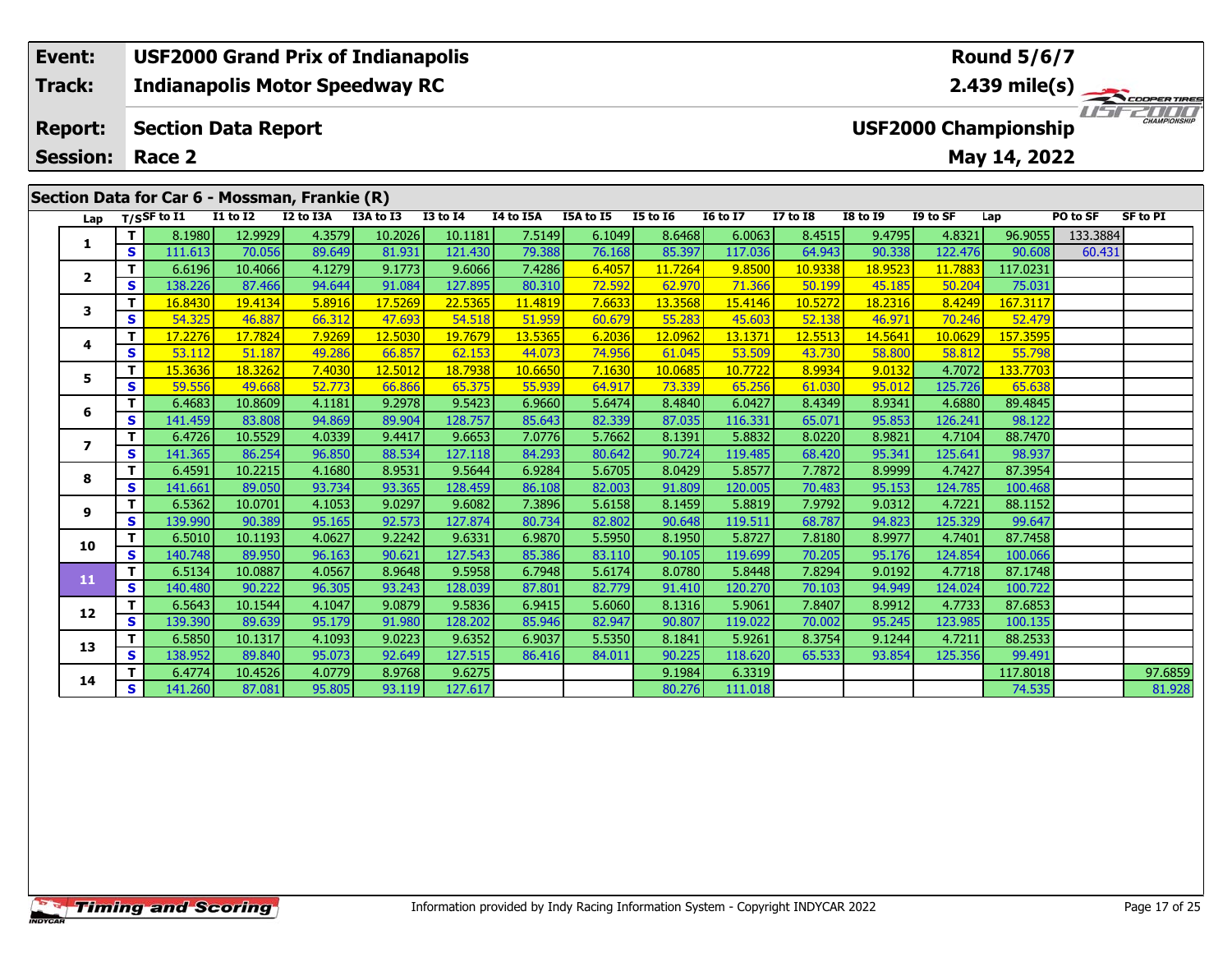# **Event: USF2000 Grand Prix of Indianapolis Round 5/6/7Track:Indianapolis Motor Speedway RC 2.439 mile(s)** *IFFERING* **Report: Section Data Report USF2000 Championship Session: Race 2May 14, 2022 Section Data for Car 63 - Burke, Trey**<br>Lap T/SSF to I1 I1 to I2 I2 to I **Lap T/SSF to I1 I1 to I2 I2 to I3A I3A to I3 I3 to I4 I4 to I5A I5A to I5 I5 to I6 I6 to I7 I7 to I8 I8 to I9 I9 to SF Lap PO to SF <sup>T</sup>** 7.9937 12.9859 4.2676 10.1717 9.8198 7.4762 6.1852 8.4149 5.9511 8.0680 8.9305 4.6623 94.9269 139.2671 **<sup>S</sup>** 114.465 70.094 91.546 82.180 125.118 79.799 75.179 87.750 118.122 68.030 95.892 126.937 92.496 57.880**1 <sup>T</sup>** 6.5275 10.9863 4.1813 8.9435 9.5602 6.9566 6.7153 10.7885 9.4945 11.3065 17.8780 11.9281 115.2663 **<sup>S</sup>** 140.176 82.851 93.435 93.466 128.516 85.759 69.245 68.444 74.038 48.544 47.900 49.615 76.175**2**

|    |          | <b>U.JZ7J</b> | כמסביחד | 4.1013 | ו ככ <del>ד</del> כ.ס | <b>SUUC.C</b> |         | <u>0.7133</u> | <b>LO.7003</b> | <u>, כדילד. כ</u> | <b>TT'20021</b> | 17.07 OU       | 11.9Z01 | 113.Z003 |  |
|----|----------|---------------|---------|--------|-----------------------|---------------|---------|---------------|----------------|-------------------|-----------------|----------------|---------|----------|--|
|    | S        | 140.176       | 82.851  | 93.435 | 93.466                | 128.516       | 85.759  | 69.245        | 68.444         | 74.038            | 48.544          | 47.900         | 49.615  | 76.175   |  |
| 3  | т        | 16.1544       | 19.8490 | 7.1562 | 16.7168               | 22.7454       | 11.7418 | 8.2493        | 13.1025        | 15.0216           | 10.1343         | <u>18.9659</u> | 8.3962  | 168.2334 |  |
|    | S        | 56.641        | 45.858  | 54.593 | 50.004                | 54.017        | 50.809  | 56.368        | 56.356         | 46.796            | 54.159          | 45.153         | 70.486  | 52.192   |  |
| 4  | т        | 15.9867       | 17.8883 | 7.4453 | 13.1740               | 20.0511       | 12.7083 | 7.4545        | 12.4362        | 13.0266           | 11.9091         | 14.7911        | 8.9040  | 155.7752 |  |
|    | S        | 57.235        | 50.884  | 52.474 | 63.451                | 61.275        | 46.945  | 62.378        | 59.376         | 53.963            | 46.088          | 57.897         | 66.467  | 56.366   |  |
| 5  | т        | 15.2977       | 19.0272 | 7.3836 | 11.6634               | 19.3322       | 11.2356 | 8.0898        | 10.1723        | 11.5049           | 9.4689          | 9.1597         | 4.7453  | 137.0806 |  |
|    | S        | 59.813        | 47.838  | 52.912 | 71.669                | 63.554        | 53.098  | 57.480        | 72.590         | 61.100            | 57.965          | 93.493         | 124.717 | 64.053   |  |
| 6  | т        | 6.5774        | 11.1799 | 4.2076 | 9.1374                | 9.6108        | 7.0794  | 5.8174        | 8.3420         | 5.9546            | 7.9345          | 8.9179         | 4.7504  | 89.5093  |  |
|    | S        | 139.113       | 81.416  | 92.851 | 91.482                | 127.839       | 84.271  | 79.933        | 88.517         | 118.052           | 69.174          | 96.027         | 124.583 | 98.095   |  |
| 7  | т        | 6.6019        | 11.3353 | 4.2685 | 9.4043                | 9.6228        | 6.8627  | 5.5301        | 7.9545         | 5.8677            | 7.7881          | 8.9683         | 4.7162  | 88.9204  |  |
|    | S        | 138.596       | 80.300  | 91.527 | 88.886                | 127.680       | 86.932  | 84.085        | 92.829         | 119.801           | 70.475          | 95.488         | 125.486 | 98.744   |  |
| 8  | т        | 6.5336        | 10.1888 | 4.1112 | 8.8502                | 9.5777        | 6.9905  | 5.4330        | 7.9521         | 5.8953            | 7.7353          | 8.9254         | 4.7019  | 86.8950  |  |
|    | <b>S</b> | 140.045       | 89.336  | 95.029 | 94.451                | 128.281       | 85.343  | 85.588        | 92.857         | 119.240           | 70.956          | 95.947         | 125.868 | 101.046  |  |
| 9  | т        | 6.4952        | 10.2572 | 4.0969 | 8.8819                | 9.6155        | 6.8284  | 5.4343        | 7.9953         | 5.8758            | 7.7457          | 8.9642         | 4.6960  | 86.8864  |  |
|    | S.       | 140.873       | 88.740  | 95.360 | 94.114                | 127.777       | 87.369  | 85.568        | 92.355         | 119.636           | 70.860          | 95.532         | 126.026 | 101.056  |  |
| 10 | T        | 6.4837        | 10.2266 | 4.0733 | 9.0081                | 9.6094        | 6.8550  | 5.5220        | 8.0374         | 5.8533            | 8.1322          | 8.9620         | 4.7117  | 87.4747  |  |
|    | S        | 141.123       | 89.006  | 95.913 | 92.795                | 127.858       | 87.030  | 84.209        | 91.872         | 120.095           | 67.493          | 95.555         | 125.606 | 100.376  |  |
| 11 | т        | 6.4832        | 10.6206 | 4.2205 | 9.0014                | 9.6587        | 7.4667  | 5.5552        | 8.1608         | 5.8704            | 7.8222          | 8.9419         | 4.7136  | 88.5152  |  |
|    | S        | 141.134       | 85.704  | 92.568 | 92.864                | 127.205       | 79.900  | 83.705        | 90.482         | 119.746           | 70.167          | 95.770         | 125.555 | 99.197   |  |
| 12 | T.       | 6.4920        | 10.2565 | 4.0787 | 8.8336                | 9.5544        | 6.9643  | 5.4171        | 8.0319         | 5.8467            | 7.8543          | 8.9181         | 4.6924  | 86.9400  |  |
|    | S        | 140.943       | 88.746  | 95.786 | 94.628                | 128.594       | 85.664  | 85.839        | 91.935         | 120.231           | 69.881          | 96.025         | 126.123 | 100.994  |  |
| 13 | T.       | 6.4314        | 10.3433 | 4.1006 | 8.9317                | 9.6953        | 6.8604  | 5.3605        | 8.0816         | 5.8571            | 7.7616          | 8.9708         | 4.7637  | 87.1580  |  |
|    | S        | 142.271       | 88.002  | 95.274 | 93.589                | 126.725       | 86.962  | 86.746        | 91.369         | 120.018           | 70.715          | 95.461         | 124.235 | 100.741  |  |
| 14 | т        | 6.5895        | 10.2181 | 4.0512 | 9.0877                | 9.6173        |         |               |                |                   |                 |                |         |          |  |
|    | S        | 138.857       | 89,080  | 96.436 | 91.982                | 127.753       |         |               |                |                   |                 |                |         |          |  |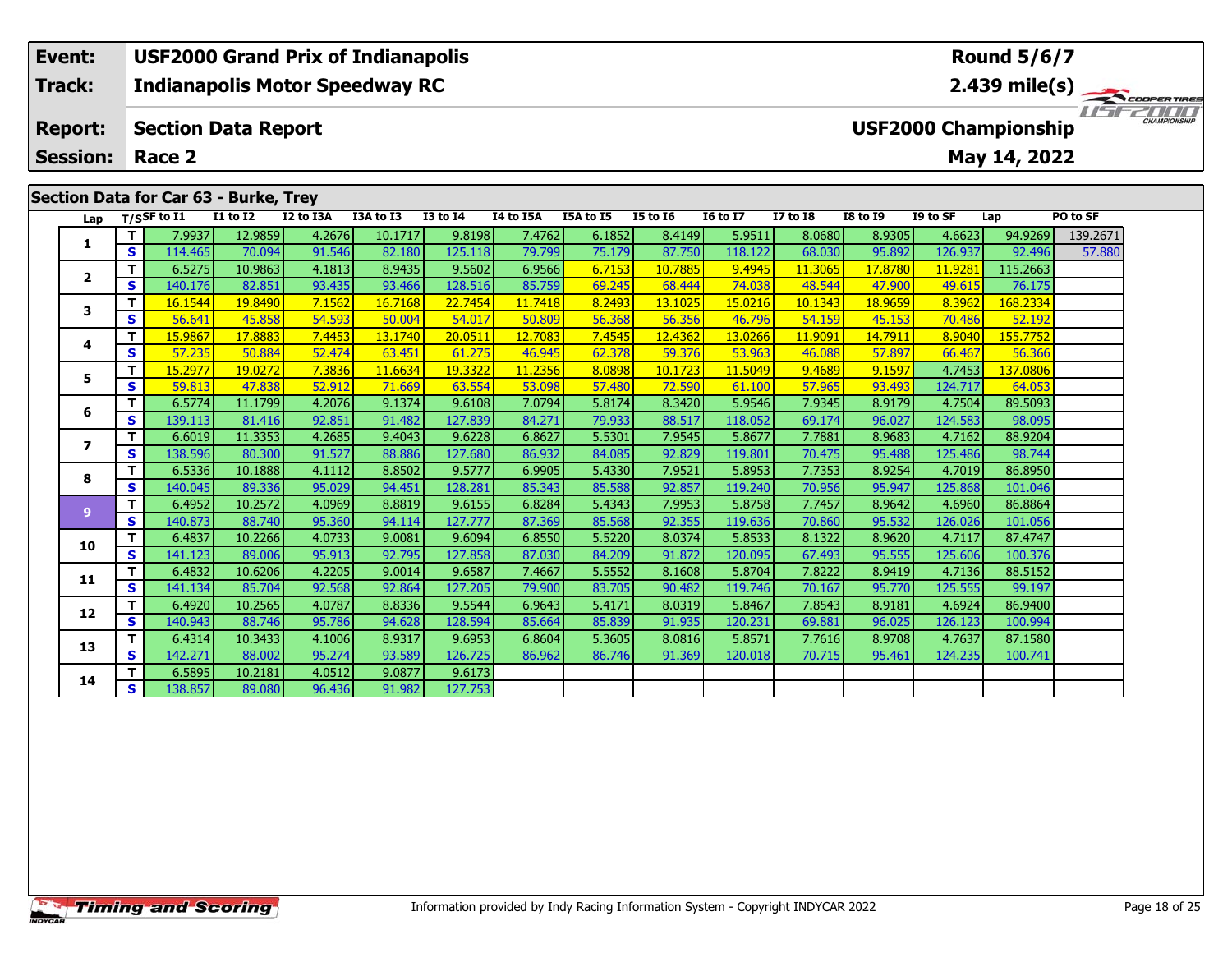| Event:                 | USF2000 Grand Prix of Indianapolis | <b>Round 5/6/7</b>                                 |
|------------------------|------------------------------------|----------------------------------------------------|
| <b>Track:</b>          | Indianapolis Motor Speedway RC     | $2.439 \text{ mile(s)}$                            |
| <b>Report:</b>         | Section Data Report                | <b>CHAMPIONSHIP</b><br><b>USF2000 Championship</b> |
| <b>Session: Race 2</b> |                                    | May 14, 2022                                       |

# **Section Data for Car 7 - Lee, Yeoroo (R)**

| Lap | $T/SI2$ to I3A | I3A to I3 | I3 to I4 | I4 to I5A | I5A to I5 | I5 to I6 | I6 to I7 | <b>I7 to I8</b> | I9 to SF | PO to SF |
|-----|----------------|-----------|----------|-----------|-----------|----------|----------|-----------------|----------|----------|
|     | 4.2830         | 10.0139   | 9.9205   | 7.3439    | 6.3500    | 8.5934   | 5.9997   | 8.5706          | 9.4573   | 128.9176 |
|     | 91.217         | 83.475    | 123,848  | 81.236    | 73.228    | 85.927   | 117.165  | 64.040          | 62.578   | 62.527   |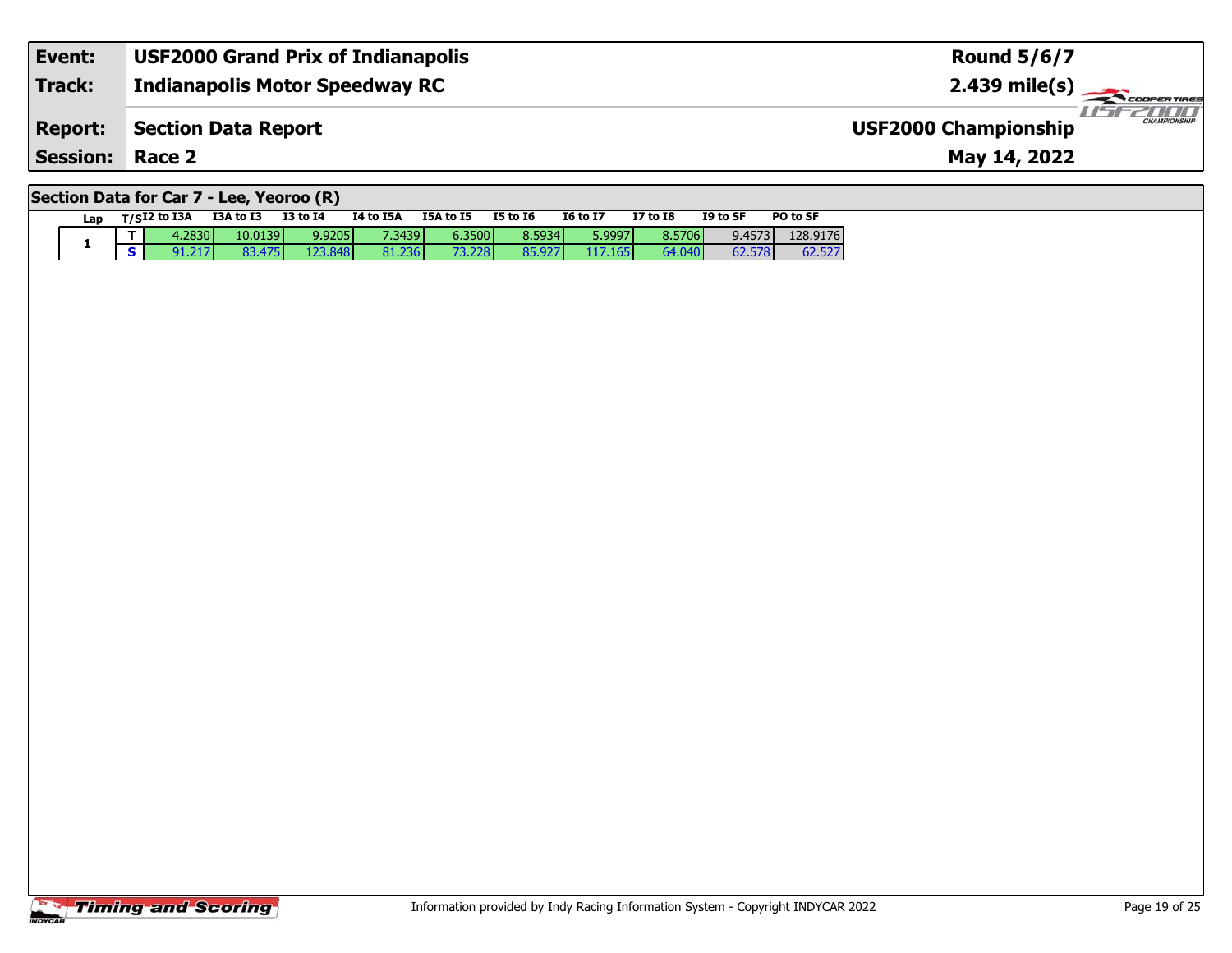#### **Event: USF2000 Grand Prix of Indianapolis Round 5/6/7Indianapolis Motor Speedway RC 2.439 mile(s) Track:** USFZOOD **Report: Section Data Report USF2000 Championship May 14, 2022 Session: Race 2 Section Data for Car 8 - Dyszelski, Danny (R)**

| Lap            |              | T/SSF to I1 | <b>I1 to I2</b> | I2 to I3A | I3A to I3 | $I3$ to $I4$ | <b>I4 to I5A</b> | I5A to I5 | <b>I5 to 16</b> | <b>16 to 17</b> | <b>I7 to I8</b> | <b>I8 to I9</b> | I9 to SF | Lap      | PO to SF |
|----------------|--------------|-------------|-----------------|-----------|-----------|--------------|------------------|-----------|-----------------|-----------------|-----------------|-----------------|----------|----------|----------|
|                | т            |             |                 | 4.3151    | 10.3511   | 10.0660      | 7.4478           | 6.2911    | 8.6233          | 6.1632          | 8.6188          | 14.7900         | 4.7961   | 97.2211  | 135.7368 |
| 1              | S            |             |                 | 90.538    | 80.756    | 122.058      | 80.103           | 73.914    | 85.630          | 114.057         | 63.682          | 57.902          | 123.396  | 90.314   | 59.385   |
|                | T.           | 6.5536      | 10.5566         | 4.0829    | 9.0576    | 9.4916       | 7.0854           | 6.3237    | 11,4835         | 9.7334          |                 |                 | 11,9854  | 115.8895 |          |
| $\overline{2}$ | S            | 139.618     | 86.224          | 95.687    | 92.288    | 129.445      | 84.200           | 73.533    | 64.302          | 72.221          |                 |                 | 49.378   | 75.765   |          |
| 3              | $\mathbf{T}$ |             |                 | 7.1237    | 17.7053   | 23.1395      | 11.0210          | 7.6350    | 13.2404         | 15.3705         |                 |                 | 8.4344   | 169.0385 |          |
|                | $\mathbf{s}$ |             |                 | 54.843    | 47.212    | 53.097       | 54.132           | 60.904    | 55.769          | 45.734          |                 |                 | 70.167   | 51.943   |          |
| 4              | $\mathbf{T}$ | 17,8399     | 18.0302         | 6.9201    | 12.2343   | 20.1739      | 13.4602          | 6.4075    | 11.6496         | 13.1832         |                 |                 | 10.3251  | 157.2983 |          |
|                | $\mathbf{s}$ | 51.290      | 50.483          | 56.456    | 68.325    | 60.902       | 44.323           | 72.571    | 63.385          | 53.322          |                 |                 | 57.318   | 55.820   |          |
| 5              | $\mathbf{T}$ |             |                 | 7.3302    | 12.7800   | 18.6863      | 10.6376          | 7.2391    | 9.6809          | 10.7934         |                 |                 | 4.6736   | 133.1436 |          |
|                | $\mathbf{s}$ |             |                 | 53.298    | 65.408    | 65.751       | 56.083           | 64.235    | 76.275          | 65.128          |                 |                 | 126.630  | 65.947   |          |
| 6              | T.           | 6.4018      | 11.0237         | 4.1468    | 9.2113    | 9.5115       | 7.0522           | 5.7672    | 8.2500          | 5.9470          |                 |                 | 4.6830   | 88.9529  |          |
|                | S            | 142.929     | 82.570          | 94.213    | 90.748    | 129.174      | 84.596           | 80.628    | 89.504          | 118.203         |                 |                 | 126.376  | 98.708   |          |
| 7              | $\mathbf{T}$ |             |                 | 4.1839    | 9.4624    | 9.6180       | 7.0505           | 5.7155    | 8.0192          | 5.9014          |                 |                 | 4.7397   | 88.7668  |          |
|                | $\mathbf{s}$ |             |                 | 93.377    | 88.340    | 127.743      | 84.617           | 81.358    | 92.080          | 119.117         |                 |                 | 124.864  | 98.915   |          |
| 8              | $\mathbf T$  |             |                 | 4.0997    | 8.9125    | 9.5904       | 6.7963           | 5.5027    | 8.0704          | 5.8454          | 7.8835          | 8.9162          | 4.7399   | 87.0168  |          |
|                | S            |             |                 | 95.295    | 93.791    | 128.111      | 87.782           | 84.504    | 91.496          | 120.258         | 69.622          | 96.046          | 124.859  | 100.905  |          |
| 9              | $\mathbf{T}$ |             |                 | 4.0775    | 9.0157    | 9.5531       | 6.8885           | 5.6786    | 8.1433          | 5.9236          |                 |                 | 4.7254   | 87.9760  |          |
|                | $\mathbf{s}$ |             |                 | 95.814    | 92.717    | 128.611      | 86.607           | 81.886    | 90.677          | 118.670         |                 |                 | 125.242  | 99.804   |          |
| 10             | $\mathbf{T}$ |             |                 | 4.0927    | 9.2783    | 9.7162       | 6.6911           | 5.5276    | 8.0279          | 5.8348          |                 |                 | 4.7349   | 87.5315  |          |
|                | $\mathbf{s}$ |             |                 | 95.458    | 90.093    | 126.452      | 89.162           | 84.123    | 91.980          | 120.476         |                 |                 | 124.991  | 100.311  |          |
| 11             | $\mathbf{T}$ |             |                 | 4.0792    | 8.8711    | 9.6349       | 6.6636           | 5.6883    | 8.0024          | 5.8522          |                 |                 | 4.7270   | 87.1341  |          |
|                | $\mathbf{s}$ |             |                 | 95.774    | 94.228    | 127.519      | 89.530           | 81.747    | 92.273          | 120.118         |                 |                 | 125.200  | 100.769  |          |
| 12             | T            |             |                 | 4.1021    | 9.6087    | 10.0590      | 7.1140           | 5.6981    | 8.1515          | 5.8663          | 7.9075          | 9.0059          | 4.7194   | 89.1217  |          |
|                | $\mathbf{s}$ |             |                 | 95.239    | 86.995    | 122.143      | 83.862           | 81.606    | 90.586          | 119.829         | 69.411          | 95.089          | 125.401  | 98.521   |          |
| 13             | T            |             |                 | 4.0765    | 8.9307    | 9.5655       | 7.1798           | 5.5521    | 8.0890          | 5.8534          | 8.2776          | 8.9897          | 4.6737   | 88.0448  |          |
|                | $\mathbf{s}$ |             |                 | 95.838    | 93.600    | 128.445      | 83.093           | 83.752    | 91.286          | 120.093         | 66.307          | 95.261          | 126.627  | 99.727   |          |
| 14             | T            |             |                 | 4.0421    | 9.0074    | 9.5649       | 27.4181          | 6.5490    | 8.4251          | 6.1408          |                 |                 |          | 130.8067 |          |
|                | $\mathbf{s}$ |             |                 | 96.653    | 92.802    | 128.453      | 21.759           | 71.003    | 87.644          | 114.473         |                 |                 |          | 67.125   |          |

ER TIRES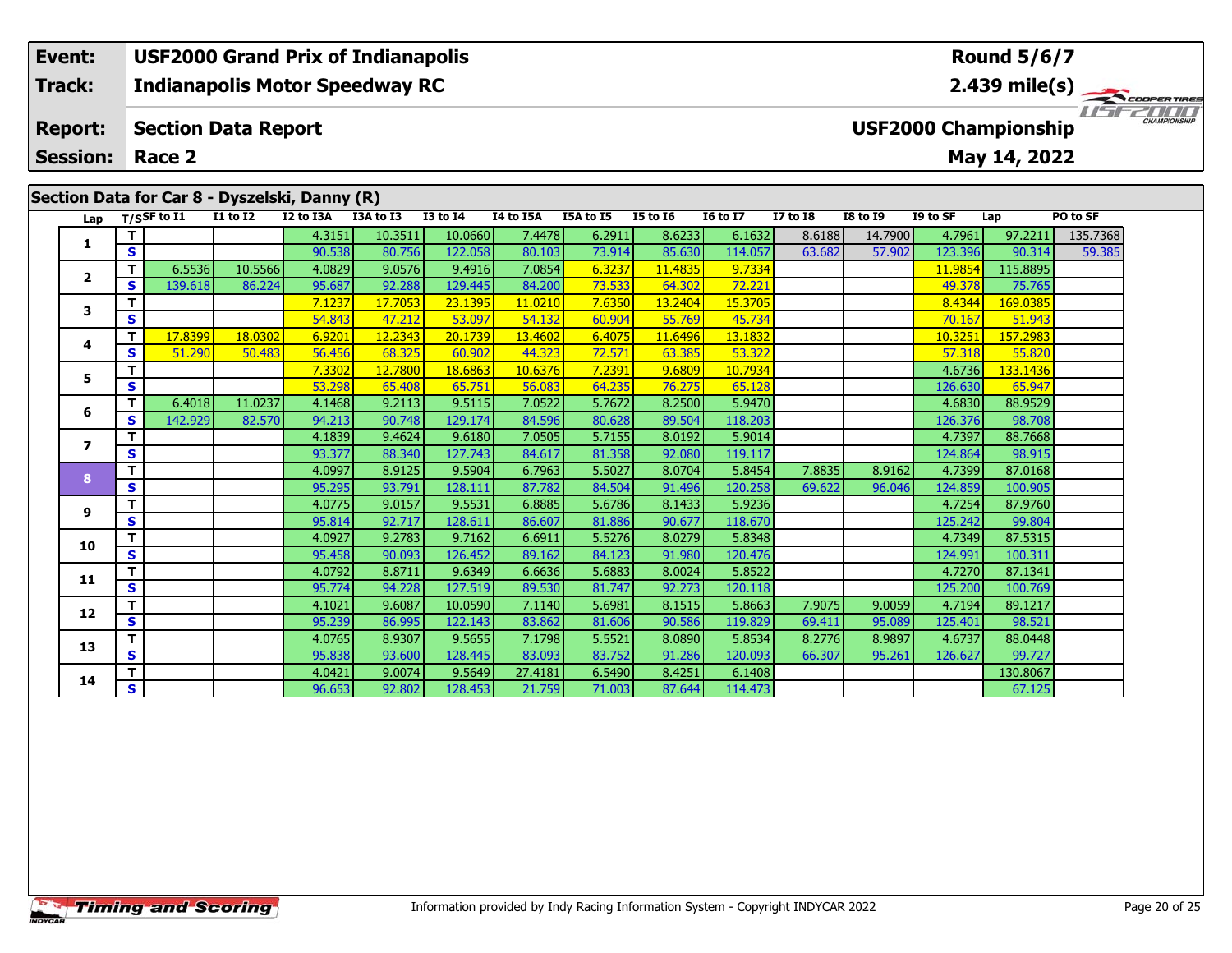# **Event: USF2000 Grand Prix of Indianapolis Round 5/6/7Track:Indianapolis Motor Speedway RC 2.439 mile(s)** USF2000 **Report: Section Data Report USF2000 Championship May 14, 2022 Session: Race 2 Section Data for Car 9 - Garciarce, Jorge (R) Lap T/SSF to I1 I1 to I2 I2 to I3A I3A to I3 I3 to I4 I4 to I5A I5A to I5 I5 to I6 I6 to I7 I7 to I8 I8 to I9 I9 to SF Lap PO to SF**

| Lap                     |                         | T/SSF to 11 | 17 10 17 | TS LO TRV | L3A TO L3 | 13 TO 14 | 14 TO 15A | כז 10 אכז | <b>12 10 10</b> | 10 10 TV | <b>17 10 19</b> | 19 10 1 <sub>2</sub> | 19 TO SF | ∟ap      | PU TO SF |
|-------------------------|-------------------------|-------------|----------|-----------|-----------|----------|-----------|-----------|-----------------|----------|-----------------|----------------------|----------|----------|----------|
|                         | T                       | 7.8835      | 12.2057  | 4.3341    | 10.0851   | 9.9931   | 7.4557    | 5.9888    | 8.1912          | 5.8725   | 8.2707          | 9.1261               | 4.7964   | 94.2029  | 132.7485 |
| 1                       | $\mathbf{s}$            | 116.065     | 74.574   | 90.141    | 82.886    | 122.948  | 80.018    | 77.645    | 90.147          | 119.703  | 66.362          | 93.837               | 123.388  | 93.207   | 60.722   |
|                         | $\mathbf{T}$            |             |          | 4.3514    | 9.5591    | 10.2983  | 7.2558    | 6.3874    | 11.4698         | 9.6604   | 11.0268         | 18.3917              | 11.9394  | 118.0624 |          |
| $\overline{2}$          | $\overline{\mathbf{s}}$ |             |          | 89.783    | 87.446    | 119.305  | 82.223    | 72.800    | 64.379          | 72.767   | 49.775          | 46.563               | 49.569   | 74.371   |          |
| 3                       | $\mathbf{T}$            | 16.6624     | 19.6844  | 6.4625    | 17.3277   | 22.6532  | 11.5112   | 7.9814    | 13.2228         | 15.4468  | 10.1866         | 18.6781              | 8.4258   | 168.2429 |          |
|                         | $\mathbf{s}$            | 54.914      | 46.241   | 60.454    | 48.241    | 54.237   | 51.827    | 58.260    | 55.844          | 45.508   | 53.881          | 45.849               | 70.239   | 52.189   |          |
|                         | $\mathbf{T}$            | 17.1411     | 17.1192  | 8.2218    | 12.7677   | 19.9336  | 13.1956   | 6.5651    | 12.2092         | 12.8825  | 12.4938         | 14.7287              | 9.8654   | 157.1237 |          |
| 4                       | $\mathbf{s}$            | 53.380      | 53.170   | 47.518    | 65.471    | 61.636   | 45.211    | 70.829    | 60.480          | 54.567   | 43.931          | 58.143               | 59.989   | 55.882   |          |
| 5                       | Т                       | 15,2091     | 18,4018  | 7.3045    | 12.9162   | 18.1885  | 11.2303   | 7.2535    | 10.2756         | 10.7158  | 9.0355          | 9.0140               | 4.6946   | 134.2394 |          |
|                         | $\mathbf{s}$            | 60.161      | 49.464   | 53.485    | 64.718    | 67.550   | 53.123    | 64.107    | 71.860          | 65.600   | 60.745          | 95.004               | 126.064  | 65.409   |          |
| 6                       | T                       | 6.4439      | 10.8685  | 4.1842    | 9.3275    | 9.5216   | 7.0322    | 5.7918    | 8.2820          | 5.9411   | 8.1401          | 8.9826               | 4.6771   | 89.1926  |          |
|                         | $\mathbf{s}$            | 141.995     | 83.749   | 93.371    | 89.618    | 129.037  | 84.837    | 80.286    | 89.158          | 118.321  | 67.427          | 95.336               | 126.535  | 98.443   |          |
| $\overline{\mathbf{z}}$ | T                       |             |          | 4.2091    | 9.2809    | 9.7532   | 7.1130    | 5.5945    | 8.1533          | 5.8404   | 7.7554          | 9.0266               | 4.7272   | 88.5470  |          |
|                         | $\mathbf{s}$            |             |          | 92.818    | 90.068    | 125.973  | 83.873    | 83.117    | 90.566          | 120.361  | 70.772          | 94.871               | 125.194  | 99.161   |          |
| 8                       | T                       |             |          | 4.0785    | 8.9728    | 9.6185   | 6.7007    | 5.4862    | 7.9417          | 5.8962   | 7.8620          | 8.9586               | 4.7086   | 87.0096  |          |
|                         | $\overline{\mathbf{s}}$ |             |          | 95.791    | 93.160    | 127.737  | 89.034    | 84.758    | 92.979          | 119.222  | 69.812          | 95.591               | 125.689  | 100.913  |          |
| 9                       | T                       |             |          | 4.2247    | 9.0960    | 9.7101   | 7.0154    | 5.7560    | 8.1297          | 5.8385   | 7.8685          | 8.9799               | 4.7888   | 88.1456  |          |
|                         | $\mathbf{s}$            |             |          | 92.476    | 91.899    | 126.532  | 85.040    | 80.785    | 90.829          | 120.400  | 69.755          | 95.364               | 123.584  | 99.612   |          |
| 10                      | $\mathbf T$             |             |          | 4.0194    | 8.9245    | 9.6890   | 6.7643    | 5.4272    | 8.0230          | 5.8577   | 7.7790          | 8.9522               | 4.7325   | 86.8990  |          |
|                         | $\mathbf{s}$            |             |          | 97.199    | 93.665    | 126.807  | 88.197    | 85.680    | 92.037          | 120.005  | 70.557          | 95.660               | 125.054  | 101.041  |          |
| 11                      | $\mathbf T$             |             |          | 4.1053    | 9.0532    | 9.5981   | 6.8941    | 5.6891    | 8.0567          | 5.9016   | 7.9027          | 8.9725               | 4.7046   | 87.6115  |          |
|                         | $\mathbf{s}$            |             |          | 95.165    | 92.333    | 128.008  | 86.536    | 81.735    | 91.652          | 119.113  | 69.453          | 95.443               | 125.796  | 100.220  |          |
| 12                      | т                       |             |          | 4.0853    | 9.0288    | 9.6455   | 6.7758    | 5.4265    | 8.1591          | 5.8825   | 7.7991          | 8.9995               | 4.7396   | 87.3816  |          |
|                         | $\mathbf{s}$            |             |          | 95.631    | 92.583    | 127.379  | 88.047    | 85.691    | 90.501          | 119.499  | 70.375          | 95.157               | 124.867  | 100.483  |          |
| 13                      | $\mathbf{T}$            |             |          | 4.0490    | 8.9876    | 9.5944   | 6.7708    | 5.5661    | 8.1290          | 5.8595   | 7.9049          | 9.0251               | 4.7380   | 87.3387  |          |
|                         | $\mathbf{s}$            |             |          | 96.488    | 93.007    | 128.058  | 88.112    | 83.541    | 90.836          | 119.968  | 69.433          | 94.887               | 124.909  | 100.533  |          |
| 14                      | T                       |             |          | 4.0750    | 9.0306    | 9.6283   | 7.0701    | 5.6835    | 8.1757          | 5.8759   | 7.8073          | 9.0522               | 4.7406   | 87.8536  |          |
|                         | $\mathbf{s}$            |             |          | 95.873    | 92.564    | 127.607  | 84.382    | 81.816    | 90.318          | 119.634  | 70.301          | 94.603               | 124.840  | 99.944   |          |
| 15                      | $\mathbf{T}$            |             |          | 4.0125    | 8.9802    | 9.6692   | 6.8182    | 5.5217    | 8.0039          | 5.8484   | 7.8747          | 9.0541               | 4.7602   | 87.3592  |          |
|                         | $\overline{\mathbf{s}}$ |             |          | 97.366    | 93.084    | 127.067  | 87.500    | 84.213    | 92.256          | 120.196  | 69.700          | 94.583               | 124.326  | 100.509  |          |
| 16                      | Т                       | 6.5831      | 12.0069  | 5.5989    |           |          |           |           |                 |          |                 |                      |          |          |          |
|                         | $\mathbf{s}$            | 138.992     | 75.809   | 69.778    |           |          |           |           |                 |          |                 |                      |          |          |          |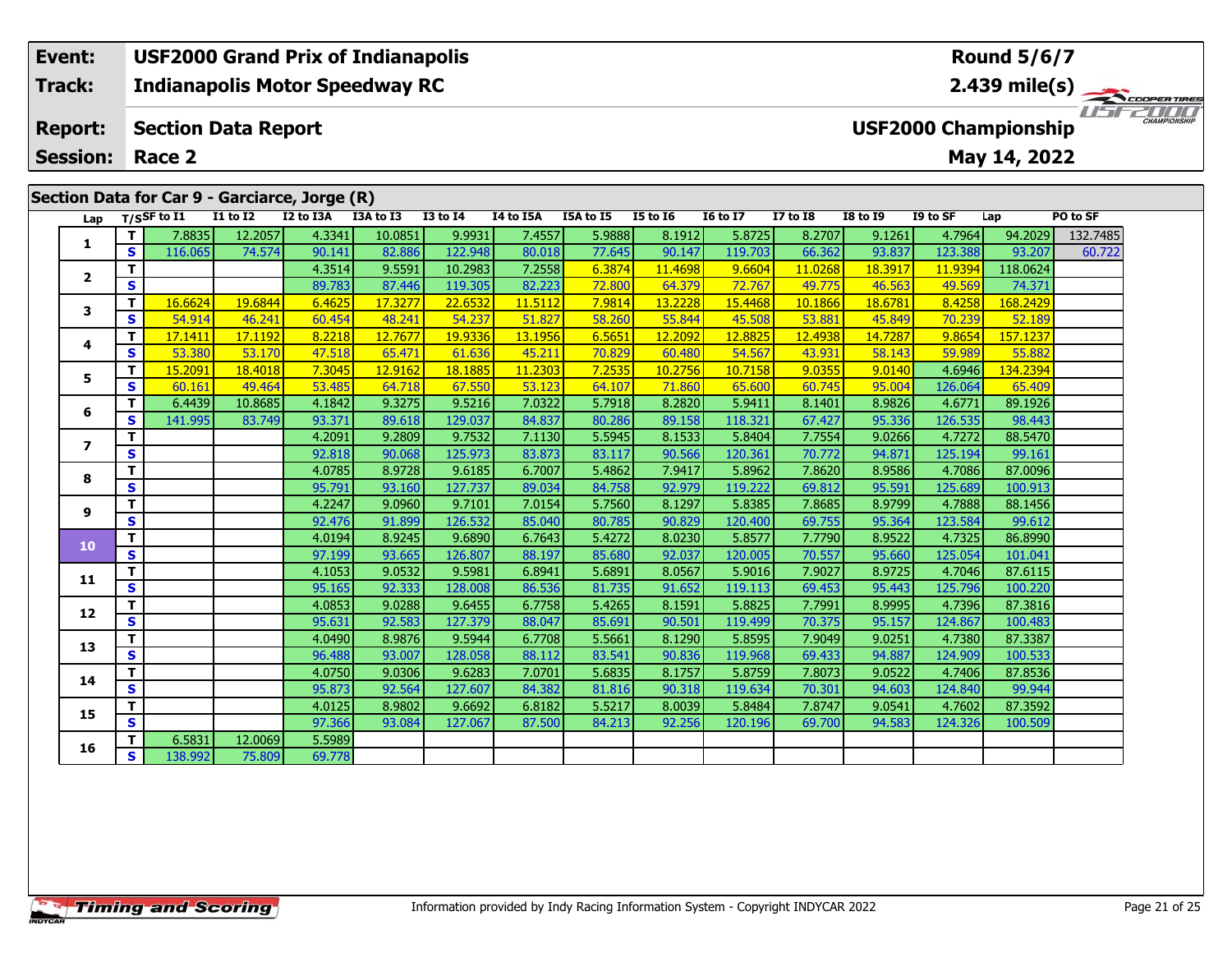#### **Event: USF2000 Grand Prix of Indianapolis Round 5/6/7Indianapolis Motor Speedway RC 2.439 mile(s) Track:** USFZOOD **Report: Section Data Report USF2000 Championship May 14, 2022 Session: Race 2 Section Data for Car 90 - Douglas, Jacob (R)**

| Lap                      |                         | T/SSF to I1 | <b>I1 to I2</b> | I2 to I3A | I3A to I3 | <b>I3 to I4</b> | I4 to I5A | I5A to I5 | <b>I5 to 16</b> | <b>16 to 17</b> | <b>I7 to I8</b> | <b>I8 to I9</b> | I9 to SF | Lap      | PO to SF |
|--------------------------|-------------------------|-------------|-----------------|-----------|-----------|-----------------|-----------|-----------|-----------------|-----------------|-----------------|-----------------|----------|----------|----------|
|                          | T.                      | 7.8630      | 13.1042         | 4.2753    | 10.1881   | 10.0965         | 7.4794    | 6.2044    | 8.4834          | 6.0124          | 8.3251          | 9.0221          | 4.6833   | 95.7372  | 137.5805 |
| 1                        | S                       | 116.368     | 69.461          | 91.381    | 82.048    | 121.689         | 79.765    | 74.947    | 87.042          | 116.917         | 65.929          | 94.918          | 126.368  | 91.714   | 58.590   |
|                          | T.                      | 6.5189      | 10.7105         | 4.1600    | 9.2139    | 9.8800          | 7.3053    | 6.3114    | 11,4317         | 9.5266          | 10.9883         | 18.1304         | 12.0130  | 116.1900 |          |
| $\overline{\mathbf{2}}$  | S                       | 140.361     | 84.985          | 93.914    | 90.723    | 124.356         | 81.665    | 73.676    | 64.593          | 73.789          | 49.950          | 47.234          | 49.265   | 75.569   |          |
| 3                        | T                       | 16.9412     | 19.7236         | 6.3523    | 17.3458   | 22,5877         | 11.5455   | 7.9932    | 13.0887         | 15.3345         | 9.7324          | 18.2091         | 8.5550   | 167.4090 |          |
|                          | $\overline{\mathbf{s}}$ | 54.010      | 46.149          | 61.502    | 48.191    | 54.394          | 51.673    | 58.174    | 56.416          | 45.841          | 56.396          | 47.029          | 69.178   | 52.449   |          |
| 4                        | T                       | 16.3758     | 17,4996         | 8.6646    | 12.1054   | 19.9045         | 13.5645   | 6.6378    | 12.6482         | 12,8876         | 12.1362         | 14.4735         | 9.3170   | 156,2147 |          |
|                          | S                       | 55.875      | 52.014          | 45.089    | 69.053    | 61.727          | 43.982    | 70.053    | 58.381          | 54.545          | 45.225          | 59.168          | 63.520   | 56.207   |          |
| 5                        | т                       | 15.0814     | 19.2683         | 7.3997    | 11.3027   | 19.3459         | 11,5216   | 7.5082    | 10.3528         | 11.2105         | 9.2673          | 9.1099          | 4.7356   | 136.1039 |          |
|                          | S                       | 60.671      | 47.240          | 52.797    | 73.957    | 63.509          | 51.780    | 61.932    | 71.325          | 62.705          | 59.226          | 94.004          | 124.972  | 64.512   |          |
| 6                        | т                       | 6.5088      | 10.7981         | 4.2126    | 9.2125    | 9.4997          | 6.9902    | 5.8539    | 8.4341          | 5.9933          | 8.3080          | 8.9659          | 4.7083   | 89.4854  |          |
|                          | S                       | 140.579     | 84.295          | 92.741    | 90.736    | 129.334         | 85.347    | 79.434    | 87.550          | 117.290         | 66.064          | 95.513          | 125.697  | 98.121   |          |
| $\overline{\phantom{a}}$ | T.                      | 6.4773      | 10.4562         | 4.1203    | 8.9228    | 9.5440          | 6.9842    | 5.4523    | 8.0879          | 5.9228          | 8.0833          | 8.9627          | 4.7102   | 87.7240  |          |
|                          | S                       | 141.263     | 87.051          | 94.819    | 93.682    | 128.734         | 85.420    | 85.285    | 91.298          | 118.686         | 67.901          | 95.548          | 125.646  | 100.091  |          |
| 8                        | T                       | 6.5289      | 10.3360         | 4.0445    | 8.8879    | 9.5855          | 6.8147    | 5.4447    | 7.9628          | 5.8961          | 7.8610          | 8.9655          | 4.7385   | 87.0661  |          |
|                          | S                       | 140.146     | 88.064          | 96.596    | 94.050    | 128.177         | 87.545    | 85.404    | 92.732          | 119.224         | 69.821          | 95.518          | 124.896  | 100.848  |          |
| 9                        | T.                      | 6.5360      | 10.1277         | 4.1320    | 8.9140    | 9.6277          | 6.8539    | 5.4451    | 7.9231          | 5.8578          | 7.8308          | 8.9621          | 4.7161   | 86.9263  |          |
|                          | S                       | 139.994     | 89.875          | 94.550    | 93.775    | 127.615         | 87.044    | 85.398    | 93.197          | 120.003         | 70.090          | 95.554          | 125.489  | 101.010  |          |
| 10                       | T.                      | 6.4966      | 10.1633         | 4.1008    | 8.9562    | 9.6319          | 6.7918    | 5.7757    | 8.1278          | 5.9351          | 8.0190          | 9.0784          | 4.7320   | 87.8086  |          |
|                          | S.                      | 140.843     | 89.560          | 95.270    | 93.333    | 127.559         | 87.840    | 80.510    | 90.850          | 118,440         | 68.445          | 94.330          | 125.067  | 99.995   |          |
| 11                       | T                       | 6.4893      | 10.3129         | 4.1332    | 8.9108    | 9.6621          | 6.7965    | 5.4142    | 8.0580          | 5.8917          | 7.7278          | 8.9871          | 4.7411   | 87.1247  |          |
|                          | S                       | 141.001     | 88.261          | 94.523    | 93.809    | 127.160         | 87.779    | 85.885    | 91.637          | 119.313         | 71.025          | 95.288          | 124.827  | 100.780  |          |
| 12                       | T.                      | 6.5511      | 10.0473         | 4.0470    | 8.8674    | 9.6158          | 6.8151    | 5.4227    | 8.0272          | 5.8652          | 7.8073          | 8.9550          | 4.7194   | 86.7405  |          |
|                          | $\mathbf{s}$            | 139.671     | 90.594          | 96.536    | 94.268    | 127.773         | 87.540    | 85.751    | 91.988          | 119.852         | 70.301          | 95.630          | 125.401  | 101.226  |          |
| 13                       | T                       | 6.5050      | 10.4224         | 4.0839    | 8.8629    | 9.6022          | 6.8379    | 5.4256    | 8.0793          | 5.8637          | 7.5952          | 8.9967          | 4.7681   | 87.0429  |          |
|                          | S                       | 140.661     | 87.334          | 95.664    | 94.316    | 127.954         | 87.248    | 85.705    | 91.395          | 119.882         | 72.265          | 95.186          | 124.120  | 100.874  |          |
| 14                       | T                       | 6.6205      | 10.1076         | 4.0270    | 8.8186    | 9.7141          | 6.8138    | 5.4101    | 7.9939          | 5.8593          | 7.6990          | 8.9813          | 4.7750   | 86.8202  |          |
|                          | $\mathbf{s}$            | 138.207     | 90.054          | 97.016    | 94.789    | 126.480         | 87.556    | 85.950    | 92.372          | 119.972         | 71.290          | 95.350          | 123.941  | 101.133  |          |
| 15                       | T.                      | 6.6364      | 10.0285         | 4.0023    | 8.8540    | 9.7201          | 6.7560    | 5.5014    | 8.0848          | 5.8645          | 7.6524          | 9.0161          | 4.7530   | 86.8695  |          |
|                          | $\overline{\mathbf{s}}$ | 137.876     | 90.764          | 97.614    | 94.410    | 126.402         | 88.305    | 84.524    | 91.333          | 119.866         | 71.724          | 94.982          | 124.515  | 101.076  |          |
| 16                       | T.                      | 6.7300      | 13.6825         | 5.8030    |           |                 |           |           |                 |                 |                 |                 |          |          |          |
|                          | S.                      | 135.958     | 66.525          | 67.324    |           |                 |           |           |                 |                 |                 |                 |          |          |          |

ER TIRES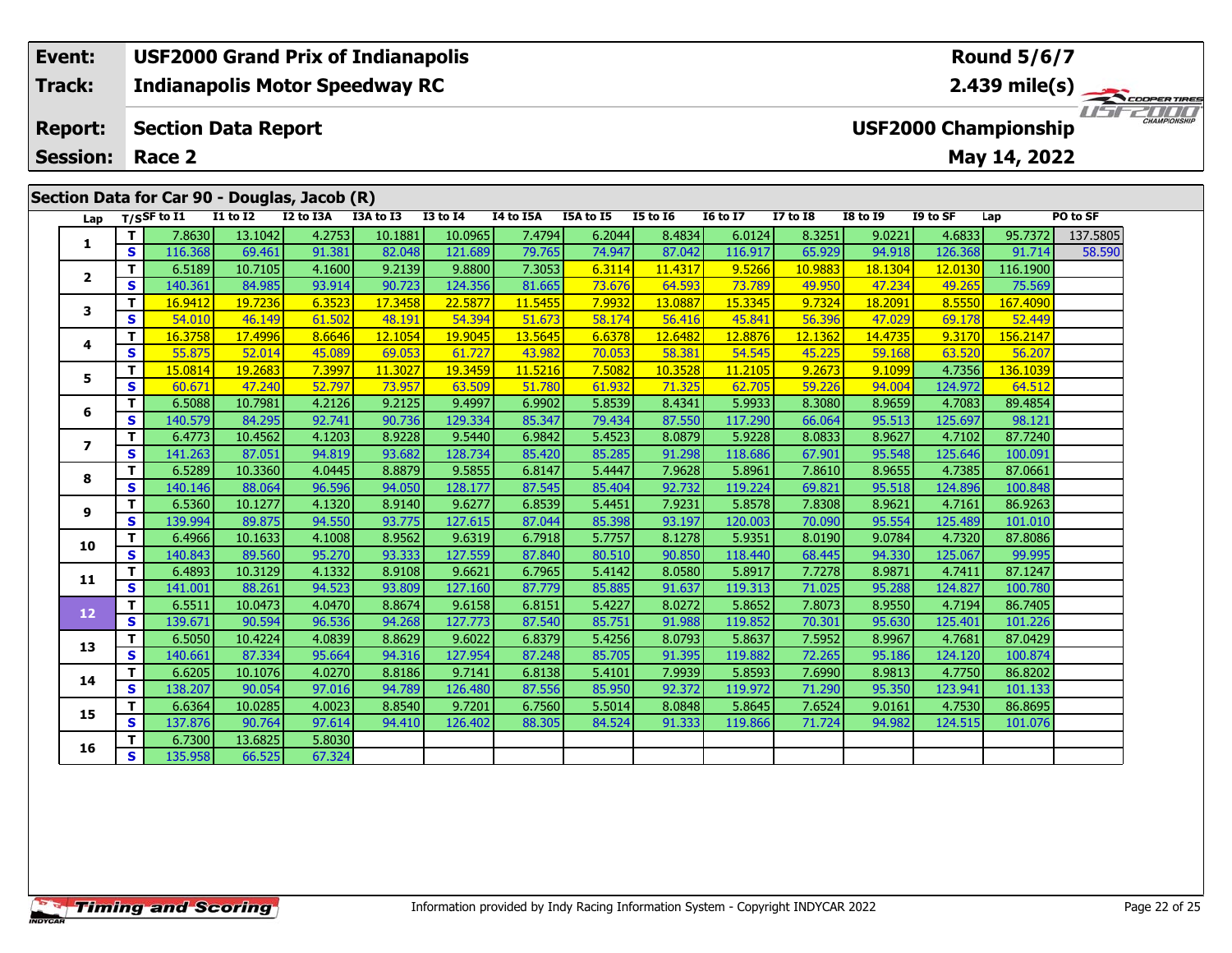## **Event: USF2000 Grand Prix of Indianapolis Round 5/6/7Indianapolis Motor Speedway RC 2.439 mile(s) Track:**  $200$ USFZOOD **Report: Section Data Report USF2000 Championship May 14, 2022 Session: Race 2 Section Data for Car 91 - Brienza, Joey (R) Lap T/SSF to I1 I1 to I2 I2 to I3A I3A to I3 I3 to I4 I4 to I5A I5A to I5 I5 to I6 I6 to I7 I7 to I8 I8 to I9 I9 to SF Lap PO to SF**

| Lap            |                               | T/SSF to $I1$ | $I1$ to $I2$ | I2 to I3A | I3A to I3 | I3 to I4 | I4 to I5A | I5A to I5 | I5 to 16 | <b>16 to 17</b> | $I7$ to $I8$ | <b>I8 to I9</b> | I9 to SF | Lap      | PO to SF |
|----------------|-------------------------------|---------------|--------------|-----------|-----------|----------|-----------|-----------|----------|-----------------|--------------|-----------------|----------|----------|----------|
|                | T.                            | 8.1212        | 12.7370      | 4.3730    | 9.8905    | 9.7854   | 7.2130    | 5.8842    | 8.2533   | 5.9421          | 8.0578       | 9.0681          | 4.6964   | 94.0220  | 154.4400 |
| 1              | S.                            | 112.668       | 71.463       | 89.340    | 84.516    | 125.558  | 82.711    | 79.025    | 89.468   | 118.301         | 68.116       | 94.437          | 126.015  | 93.387   | 52.194   |
| $\mathbf{2}$   | T.                            | 6.5223        | 10.8466      | 4.0781    | 8.9438    | 9.5630   | 7.1544    | 6.7291    | 9.9465   | 9.4181          | 11.7033      | 17.9891         | 11,9712  | 114.8655 |          |
|                | S                             | 140.288       | 83.918       | 95.800    | 93.462    | 128.478  | 83.388    | 69.103    | 74.238   | 74.639          | 46.898       | 47.605          | 49.437   | 76.441   |          |
| 3              | T                             | 16.2244       | 18.3410      | 8.1686    | 17.0373   | 22.3025  | 12.5610   | 7.8297    | 12.8319  | 14.4114         | 11.2119      | 18.4865         | 8.8350   | 168.2412 |          |
|                | S.                            | 56.397        | 49.628       | 47.827    | 49.063    | 55.090   | 47.495    | 59.389    | 57.545   | 48.778          | 48.954       | 46.324          | 66.986   | 52.189   |          |
| 4              | T.                            | 15,3021       | 18.5608      | 7.4223    | 13.1531   | 19.9182  | 12,6790   | 7.6749    | 12.9081  | 12.1545         | 11.9195      | 15.2646         | 8.7470   | 155.7041 |          |
|                | S                             | 59.796        | 49.040       | 52.636    | 63.552    | 61.684   | 47.053    | 60.587    | 57.205   | 57.835          | 46.048       | 56.101          | 67.660   | 56.392   |          |
| 5              | T                             | 15.3430       | 18.6446      | 8.0804    | 11.4827   | 18.7306  | 12.0414   | 7.9794    | 10.5544  | 11,4673         | 9.8443       | 9.0037          | 4.7301   | 137.9019 |          |
|                | S                             | 59.636        | 48.820       | 48.349    | 72.797    | 65.595   | 49.545    | 58.275    | 69.962   | 61.301          | 55.754       | 95.112          | 125.117  | 63.671   |          |
| 6              | T.                            | 6.5586        | 10.5008      | 4.0450    | 9.1273    | 9.6330   | 6.7433    | 5.5976    | 8.1943   | 5.9679          | 8.2019       | 8.9387          | 4.7167   | 88.2251  |          |
|                | S                             | 139.511       | 86.682       | 96.584    | 91.583    | 127.545  | 88.472    | 83.071    | 90.113   | 117.789         | 66.919       | 95.804          | 125.473  | 99.523   |          |
| $\overline{ }$ | T                             | 6.5262        | 10.4509      | 4.1228    | 9.3843    | 9.9809   | 7.3613    | 5.7009    | 7.9539   | 5.8953          | 7.7895       | 8.8993          | 4.6843   | 88.7496  |          |
|                | S                             | 140.204       | 87.096       | 94.761    | 89.075    | 123.099  | 81.044    | 81.566    | 92.836   | 119.240         | 70.462       | 96.228          | 126.341  | 98.935   |          |
| 8              | T                             | 6.4514        | 10.4750      | 4.2612    | 9.3743    | 9.6655   | 7.0730    | 5.5606    | 8.0387   | 5.8687          | 7.7824       | 8.9653          | 4.6902   | 88.2063  |          |
|                | S                             | 141.830       | 86.895       | 91.684    | 89.170    | 127.116  | 84.348    | 83.624    | 91.857   | 119.780         | 70.526       | 95.520          | 126.182  | 99.544   |          |
| 9              | T                             | 6.4630        | 10.3135      | 4.0842    | 8.8901    | 9.5200   | 6.9748    | 5.4686    | 7.9300   | 5.8926          | 7.7939       | 8.9616          | 4.6972   | 86.9895  |          |
|                | S                             | 141.575       | 88.256       | 95.657    | 94.027    | 129.058  | 85.535    | 85.031    | 93.116   | 119.294         | 70.422       | 95.559          | 125.994  | 100.936  |          |
| 10             | $\mathbf{T}$                  | 6.4506        | 10.1347      | 4.1132    | 8.8984    | 9.6238   | 6.7741    | 5.3942    | 7.9546   | 5.8662          | 7.7174       | 8.9150          | 4.7388   | 86.5810  |          |
|                | S                             | 141.847       | 89.813       | 94.982    | 93.939    | 127.666  | 88.069    | 86.204    | 92.828   | 119.831         | 71.120       | 96.059          | 124.888  | 101.413  |          |
| 11             | T.                            | 6.5225        | 10.0476      | 4.0696    | 8.8688    | 9.5710   | 6.8359    | 5.5080    | 8.1183   | 5.8162          | 8.2141       | 8.9328          | 4.7652   | 87.2700  |          |
|                | S                             | 140.284       | 90.592       | 96.000    | 94.253    | 128.371  | 87.273    | 84.423    | 90.956   | 120.861         | 66.820       | 95.867          | 124.196  | 100.612  |          |
| 12             | T                             | 6.6023        | 10.2806      | 4.1432    | 8.8221    | 9.6410   | 6.7983    | 5.4163    | 8.0168   | 5.9184          | 7.8226       | 8.9090          | 4.7669   | 87.1375  |          |
|                | S                             | 138.588       | 88.538       | 94.295    | 94.752    | 127.439  | 87.756    | 85.852    | 92.108   | 118.774         | 70.164       | 96.123          | 124.152  | 100.765  |          |
| 13             | T                             | 6.6102        | 10.0771      | 4.1148    | 8.8419    | 9.6330   | 6.7966    | 5.4466    | 7.9825   | 5.8876          | 7.7794       | 8.8928          | 4.7409   | 86.8034  |          |
|                | S                             | 138.422       | 90.326       | 94.946    | 94.540    | 127.545  | 87.778    | 85.374    | 92.503   | 119.396         | 70.553       | 96.299          | 124.832  | 101.153  |          |
| 14             | T<br>S                        | 6.5672        | 10.1656      | 4.0663    | 8.8133    | 9.6360   | 6.7714    | 5.3808    | 7.9856   | 5.8943          | 7.7950       | 8.9013          | 4.7392   | 86.7160  |          |
|                |                               | 139.329       | 89.540       | 96.078    | 94.846    | 127.505  | 88.105    | 86.418    | 92.468   | 119.260         | 70.412       | 96.207          | 124.877  | 101.255  |          |
| 15             | T.<br>S.                      | 6.5735        | 10.1044      | 4.0795    | 8.8314    | 9.6524   | 6.8936    | 5.4467    | 7.9618   | 5.9113          | 7.9080       | 8.9521          | 4.7745   | 87.0892  |          |
|                |                               | 139.195       | 90.082       | 95.767    | 94.652    | 127.288  | 86.543    | 85.373    | 92.744   | 118.917         | 69.406       | 95.661          | 123.954  | 100.821  |          |
| 16             | T.<br>$\overline{\mathbf{s}}$ | 7.7627        | 13.9079      | 5.7351    |           |          |           |           |          |                 |              |                 |          |          |          |
|                |                               | 117.871       | 65.447       | 68.121    |           |          |           |           |          |                 |              |                 |          |          |          |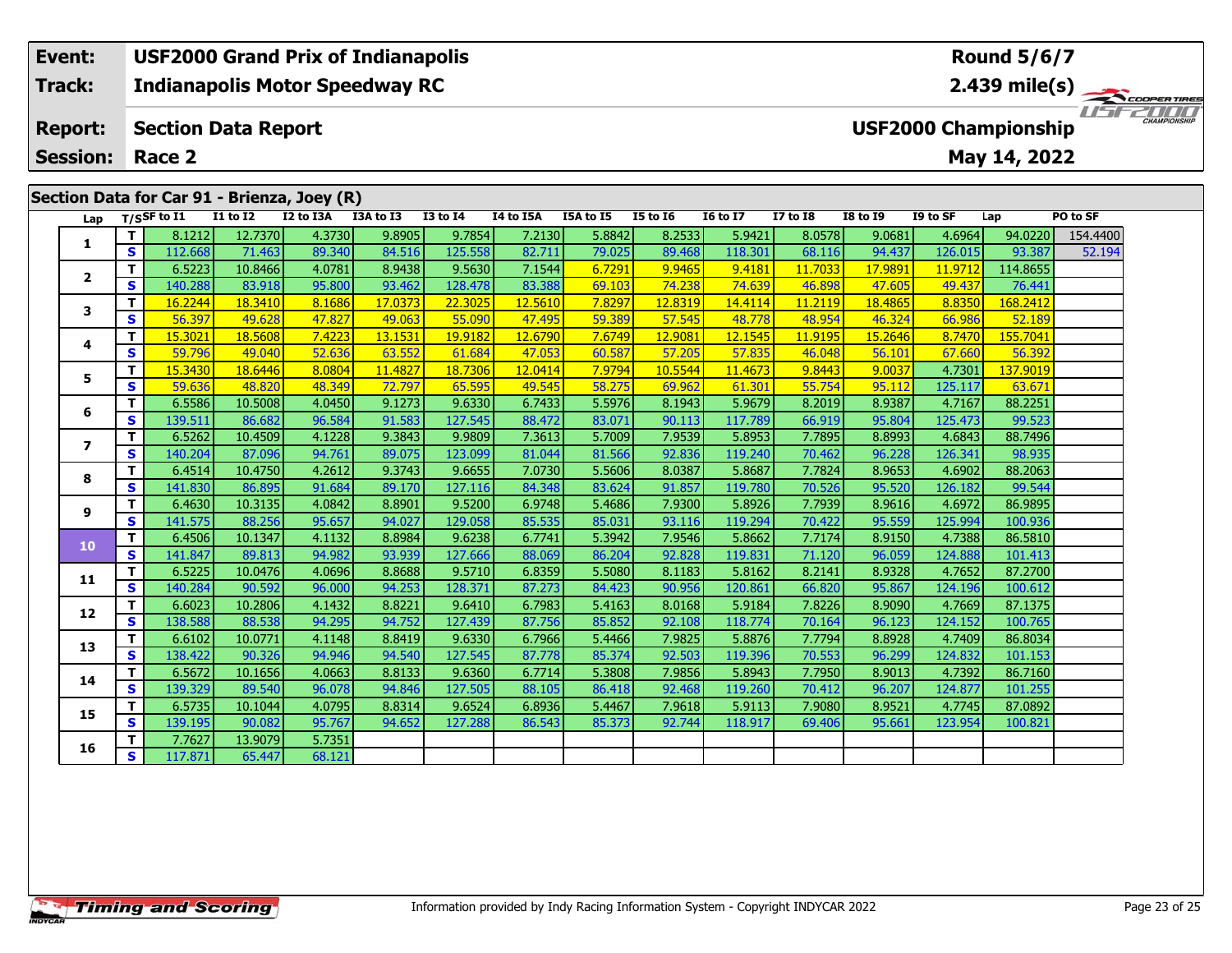# **Event: USF2000 Grand Prix of Indianapolis Round 5/6/7Track:Indianapolis Motor Speedway RC 2.439 mile(s)** USF2000 **Report: Section Data Report USF2000 Championship May 14, 2022 Session: Race 2 Section Data for Car 92 - Frazer, Billy**<br>Lap T/SSF to I1 I 1 to I2 I2 to I3 **Lap T/SSF to I1 I1 to I2 I2 to I3A I3A to I3 I3 to I4 I4 to I5A I5A to I5 I5 to I6 I6 to I7 I7 to I8 I8 to I9 I9 to SF Lap PO to SF <sup>T</sup>** 7.8933 12.4036 4.2678 9.3506 9.5895 7.0591 5.6528 8.2583 5.9123 8.6737 8.8804 4.6843 92.6257 148.5717 **<sup>S</sup>** 115.921 73.384 91.542 89.396 128.123 84.514 82.260 89.414 118.897 63.279 96.433 126.341 94.794 54.255**12**

|                | S            | 115.921 | 73.384  | 91.542 | 89.396  | 128.123 | 84.514  | 82.260 | 89.414  | 118.897 | 63.279  | 96.433  | 126.341 | 94.794   | 54.25 |
|----------------|--------------|---------|---------|--------|---------|---------|---------|--------|---------|---------|---------|---------|---------|----------|-------|
| $\mathbf{2}$   | т            | 6.6247  | 10.5397 | 4.1272 | 8.9578  | 9.5108  | 6.8904  | 5.6951 | 8.3439  | 8.4832  | 11.8241 | 18.3546 | 12.1721 | 111.5236 |       |
|                | S            | 138.119 | 86.362  | 94.660 | 93.316  | 129.183 | 86.583  | 81.649 | 88.497  | 82.864  | 46.419  | 46.657  | 48.621  | 78.731   |       |
| 3              | T            | 16.2097 | 17.9465 | 8.5638 | 17.2637 | 22.5000 | 11.8966 | 7.7958 | 13.4173 | 13.3993 | 11.6237 | 17.8700 | 9.7857  | 168.2721 |       |
|                | S            | 56.448  | 50.719  | 45.620 | 48.420  | 54.606  | 50.148  | 59.648 | 55.034  | 52.462  | 47.219  | 47.922  | 60.478  | 52.180   |       |
| 4              | T            | 15.0204 | 17.8166 | 7.0742 | 13.9564 | 20.5806 | 11.2376 | 9.1585 | 13.3045 | 11.5167 | 11.0219 | 15.1966 | 9.3425  | 155.2265 |       |
|                | S            | 60.917  | 51.089  | 55.226 | 59.894  | 59.699  | 53.089  | 50.773 | 55.501  | 61.038  | 49.798  | 56.352  | 63.347  | 56.565   |       |
| 5              | т            | 14.7916 | 17.7545 | 6.3568 | 13.9733 | 19.8093 | 11.1329 | 8.0261 | 12.0174 | 12.3633 | 10.9868 | 8.7858  | 4.6738  | 140.6716 |       |
|                | S            | 61.859  | 51.267  | 61.459 | 59.822  | 62.023  | 53.588  | 57.936 | 61.445  | 56.858  | 49.957  | 97.471  | 126.625 | 62.418   |       |
| 6              | т            | 6.4101  | 11.0623 | 4.2097 | 9.0681  | 9.6630  | 6.9343  | 5.4791 | 7.9780  | 5.9082  | 7.7414  | 8.8552  | 4.7211  | 88.0305  |       |
|                | S            | 142.743 | 82.282  | 92.805 | 92.181  | 127.149 | 86.035  | 84.868 | 92.556  | 118.979 | 70.900  | 96.707  | 125.356 | 99.743   |       |
| $\overline{z}$ | т            | 6.5635  | 10.0318 | 4.0484 | 8.7783  | 9.6117  | 6.5959  | 5.3860 | 7.9278  | 5.8878  | 7.6543  | 8.9049  | 4.7091  | 86.0995  |       |
|                | S            | 139.407 | 90.734  | 96.503 | 95.224  | 127.827 | 90.449  | 86.335 | 93.142  | 119.392 | 71.707  | 96.168  | 125.675 | 101.980  |       |
|                | т            | 6.5302  | 10.0255 | 4.0549 | 8.7245  | 9.5693  | 6.7079  | 5.4489 | 7.9100  | 5.8715  | 7.7148  | 8.8807  | 4.7004  | 86.1386  |       |
| 8              | S            | 140.118 | 90.791  | 96.348 | 95.812  | 128.394 | 88.939  | 85.338 | 93.351  | 119.723 | 71.144  | 96.430  | 125.908 | 101.933  |       |
|                | T.           | 6.5066  | 10.0755 | 4.0674 | 8.8039  | 9.6001  | 6.6859  | 5.3907 | 7.9268  | 5.8886  | 7.6564  | 8.9294  | 4.6969  | 86.2282  |       |
| 9              | S            | 140.626 | 90.341  | 96.052 | 94.948  | 127.982 | 89.231  | 86.260 | 93.153  | 119.375 | 71.687  | 95.904  | 126.002 | 101.827  |       |
| 10             | т            | 6.4983  | 10.0887 | 4.0178 | 8.8665  | 9.5962  | 6.7325  | 5.4271 | 7.8708  | 5.8630  | 7.7089  | 8.9184  | 4.6831  | 86.2713  |       |
|                | S            | 140.806 | 90.222  | 97.238 | 94.277  | 128.034 | 88.614  | 85.681 | 93.816  | 119.897 | 71.199  | 96.022  | 126.373 | 101.777  |       |
| 11             | т            | 6.4378  | 10.1090 | 4.0603 | 8.8487  | 9.6862  | 6.5898  | 5.3917 | 7.9359  | 5.8835  | 7.6749  | 8.9923  | 4.7659  | 86.3760  |       |
|                | S            | 142.129 | 90.041  | 96.220 | 94.467  | 126.844 | 90.532  | 86.244 | 93.047  | 119.479 | 71.514  | 95.233  | 124.178 | 101.653  |       |
|                | T.           | 6.6117  | 10.1575 | 4.0198 | 8.8310  | 9.6738  | 6.6523  | 5.3481 | 7.9864  | 5.9209  | 7.7437  | 8.9537  | 4.7565  | 86.6554  |       |
| 12             | S            | 138.391 | 89.611  | 97.189 | 94.656  | 127.007 | 89.682  | 86.947 | 92.458  | 118.724 | 70.879  | 95.644  | 124.423 | 101.325  |       |
| 13             | т            | 6.6043  | 10.3516 | 4.0655 | 9.2514  | 9.6106  | 6.7061  | 5.4369 | 8.2350  | 6.0473  | 8.1085  | 8.9468  | 4.7414  | 88.1054  |       |
|                | $\mathbf{s}$ | 138.546 | 87.931  | 96.097 | 90.355  | 127.842 | 88.962  | 85.527 | 89.667  | 116.243 | 67.690  | 95.717  | 124.819 | 99.658   |       |
|                | т            | 6.5390  | 10.1492 | 4.0483 | 8.8505  | 9.7615  | 6.7428  | 5.2933 | 8.0831  | 5.9291  | 7.7588  | 8.9581  | 4.7770  | 86.8907  |       |
| 14             | S            | 139.930 | 89.685  | 96.505 | 94.448  | 125.866 | 88.478  | 87.847 | 91.352  | 118.560 | 70.741  | 95.597  | 123.889 | 101.051  |       |
|                | т            | 6.6676  | 10.1479 | 4.0045 | 8.8117  | 9.7420  | 6.8235  | 5.3708 | 8.0329  | 5.9425  | 7.7403  | 8.9523  | 4.7892  | 87.0252  |       |
| 15             | S            | 137.231 | 89.696  | 97.561 | 94.864  | 126.117 | 87.432  | 86.579 | 91.923  | 118.293 | 70.910  | 95.659  | 123.573 | 100.895  |       |
|                | т            | 6.9482  | 15.2112 | 6.8404 | 13.9430 |         |         |        |         |         |         |         |         |          |       |
| 16             | S            | 131.689 | 59.839  | 57.114 | 59.952  |         |         |        |         |         |         |         |         |          |       |
|                |              |         |         |        |         |         |         |        |         |         |         |         |         |          |       |